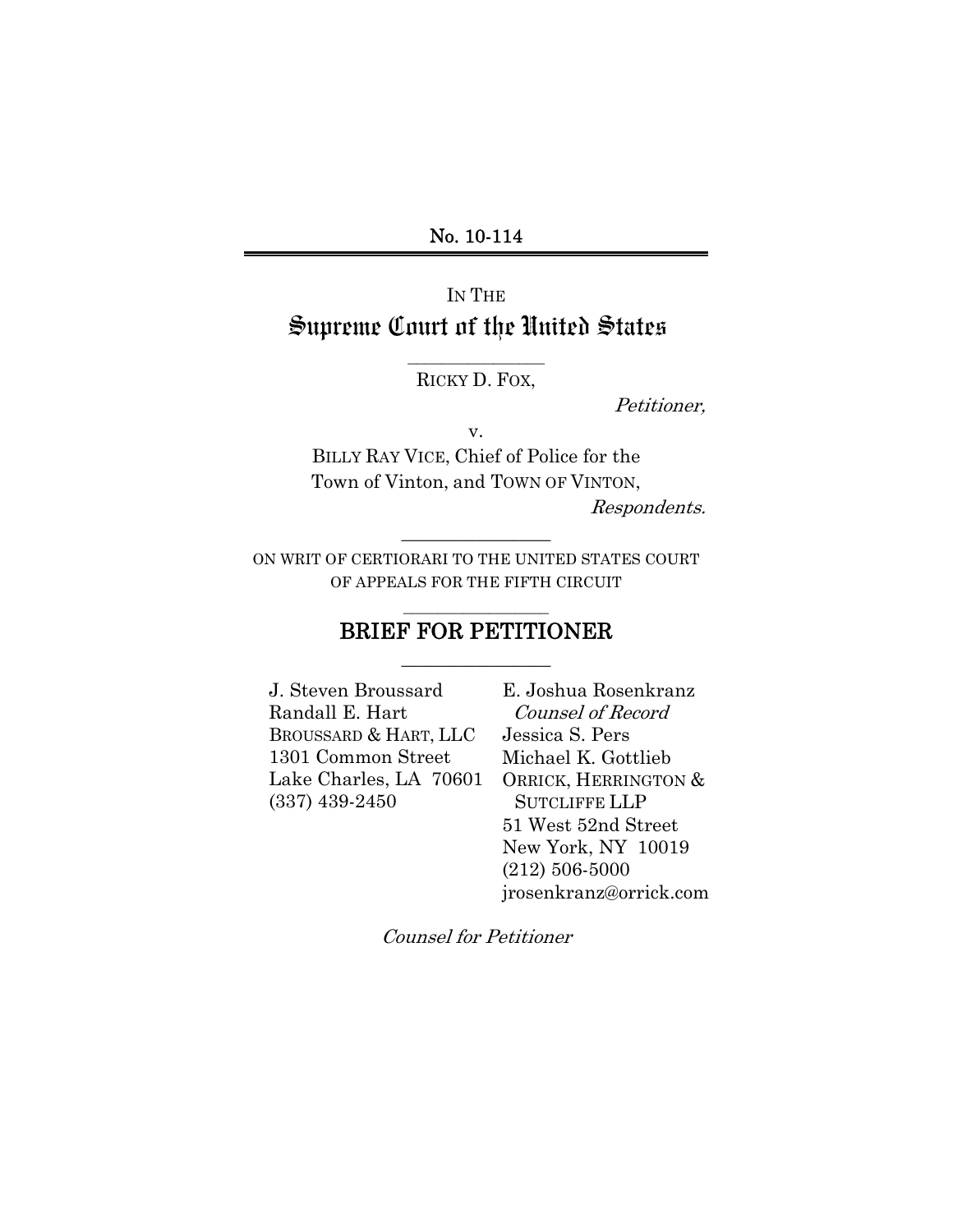#### <span id="page-1-0"></span>**QUESTIONS PRESENTED**

42 U.S.C. § 1988 authorizes courts to award reasonable attorneys' fees to prevailing parties in civil rights litigation. This Court has held that when the defendant is the prevailing party, fees may not be awarded unless the plaintiff's action was vexatious, frivolous, or brought to harass or embarrass the defendant. Petitioner Ricky D. Fox filed a lawsuit alleging various state common law torts, as well as a federal civil rights claim arising from the same facts. He voluntarily dismissed his civil rights claim and continued to litigate his state tort claims. A magistrate ordered him to pay all attorneys' fees incurred by Defendants for the three-year life span of the case. The questions presented are:

1. May a court award attorneys' fees to a defendant under § 1988 based on a voluntary dismissal of one claim in an action where the defendants must still defend against non-frivolous claims that are factually intertwined?

2. May a court award defendants all of the attorneys' fees they incurred in an action under § 1988 without any effort to isolate the fees attributable to the single dismissed claim?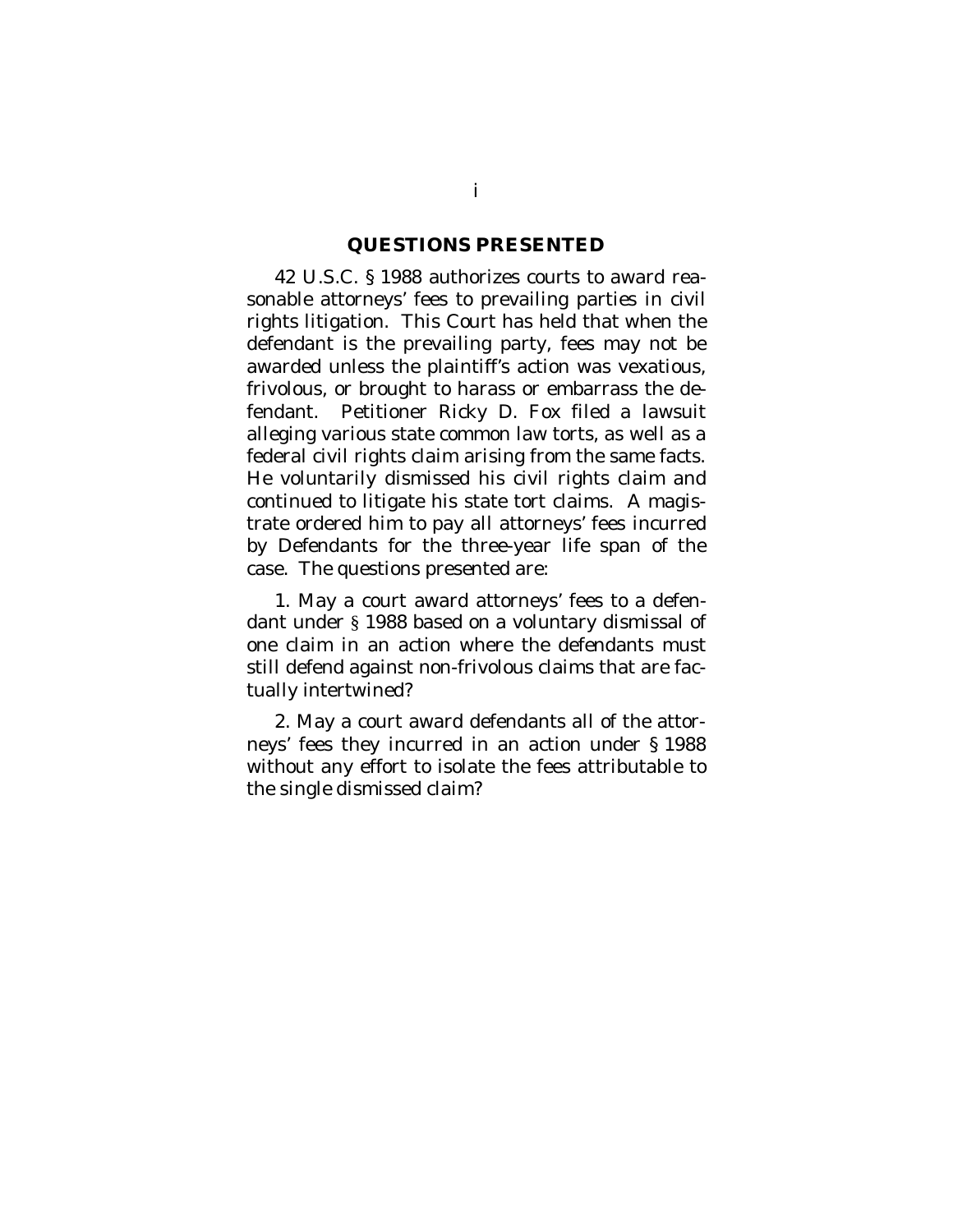#### <span id="page-2-0"></span>**PARTIES TO THE PROCEEDINGS BELOW**

Respondent Billy Ray Vice, who was sued in both his official and his individual capacities, passed away on August 26, 2010, during the pendency of this action. His name remains in the caption because no representative has come forward as yet to substitute as a party in either capacity. Whether or not a party enters the case to substitute, this case remains alive because Petitioner still owes fees to the Town of Vinton.

Troy Cary, a Defendant in the underlying case, was not granted fees because he failed to present any evidence of attorneys' fees incurred. He did not appear before the court of appeals. His name has therefore been removed from the caption.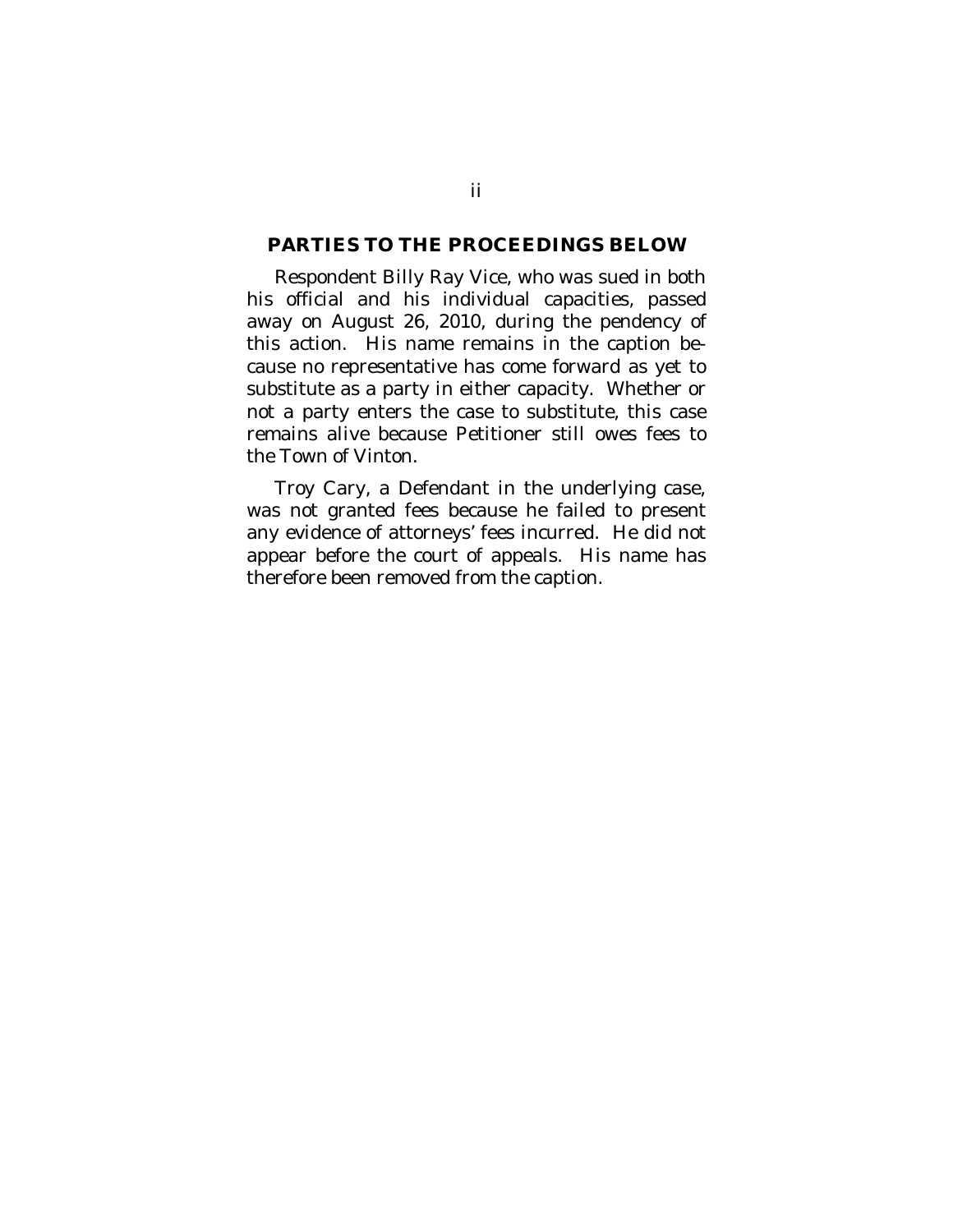# **TABLE OF CONTENTS**

| PARTIES TO THE PROCEEDINGS BELOWii                                                |
|-----------------------------------------------------------------------------------|
|                                                                                   |
|                                                                                   |
|                                                                                   |
| STATUTORY PROVISIONS INVOLVED  2                                                  |
|                                                                                   |
|                                                                                   |
| Police Chief Vice Launches a Criminal Plot<br>to Interfere with Mr. Fox's Run for |
| Mr. Fox Is Elected Police Chief, While<br>Chief Vice Is Convicted 13              |
| Mr. Fox Sues the Perpetrators and the                                             |
| Defendants Remove to Federal Court and                                            |
| Counsel Withdraws Mr. Fox's Federal<br>Claim, and the Magistrate Awards Full      |
| A Split Panel of the Court of Appeals                                             |
|                                                                                   |
|                                                                                   |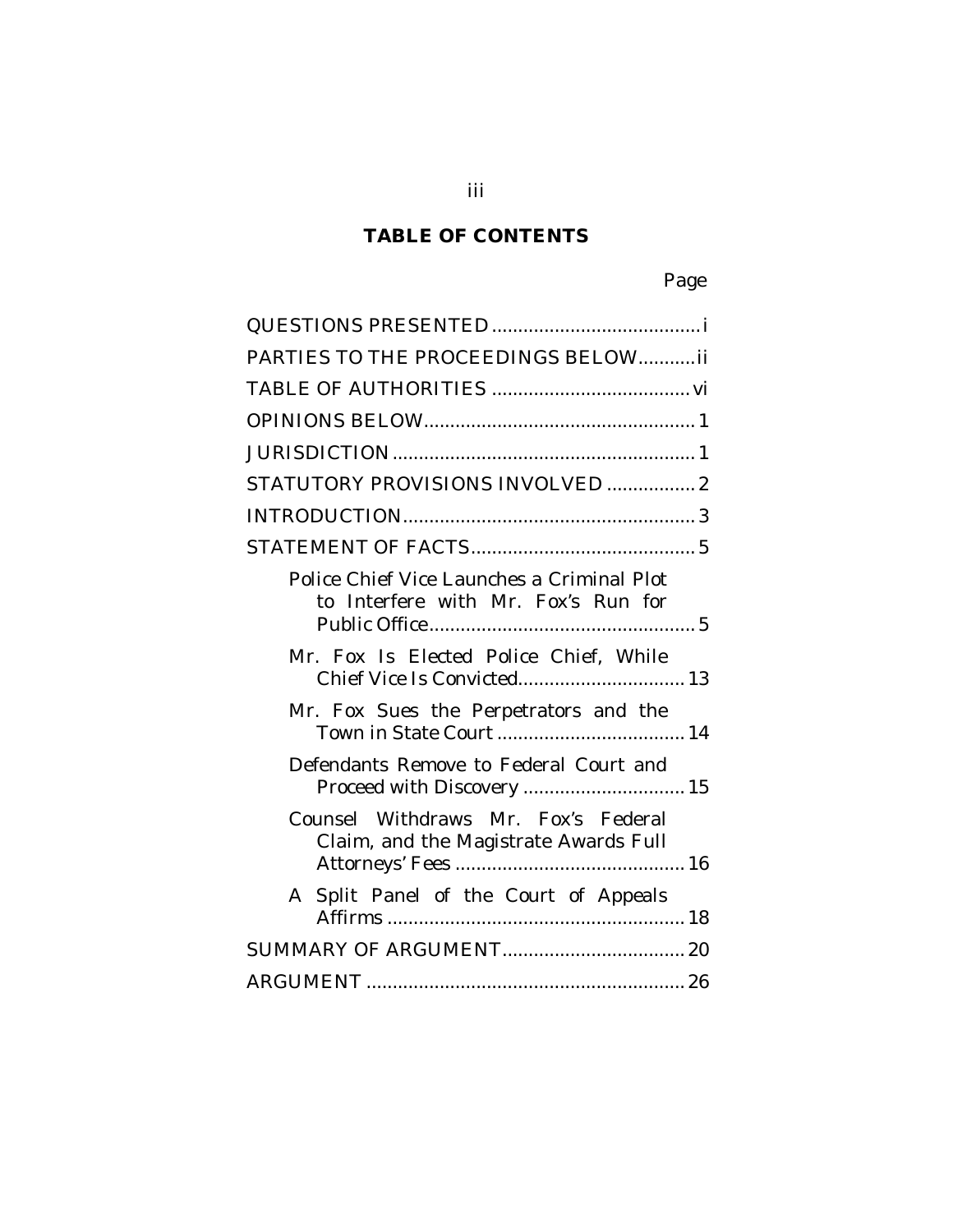| I.  | MAGISTRATE ERRED<br>THE<br>IN                                                                                                                                     |
|-----|-------------------------------------------------------------------------------------------------------------------------------------------------------------------|
|     | AWARDING ANY ATTORNEYS' FEES                                                                                                                                      |
|     | <b>AGAINST MR. FOX FOR A DISMISSED</b>                                                                                                                            |
|     | FEDERAL CLAIM<br>THAT<br><b>WAS</b>                                                                                                                               |
|     | FACTUALLY INTERTWINED WITH                                                                                                                                        |
|     | SURVIVING NON-FRIVOLOUS CLAIMS.  26                                                                                                                               |
|     | A. A Prevailing Defendant May Not Collect<br>Attorneys' Fees Under § 1988 Except in<br>Unusual Circumstances.  26                                                 |
|     | B. Because the Dismissed Federal Claim<br>Factually Intertwined With<br>Was<br>Surviving Non-Frivolous Claims,<br>Defendants Were Not Entitled to Any             |
|     | 1. Defendants cannot recover fees when<br>are factually intertwined<br>claims<br>because the dismissed claim imposes<br>little incremental burden on the          |
|     | Plaintiffs' enforcement of the civil<br>2.<br>rights laws will be chilled by the<br>threat of fees where claims are<br>factually intertwined 36                   |
|     | 3. The court of appeals' rule will yield<br>perverse incentives and multiply                                                                                      |
| II. | MAGISTRATE ERRED IN<br><b>THE</b><br>AWARDING DEFENDANTS ALL THEIR<br>FEES WITHOUT SEGREGATING THE<br>FEES THAT WERE ATTRIBUTABLE<br>EXCLUSIVELY TO THE DISMISSED |
|     |                                                                                                                                                                   |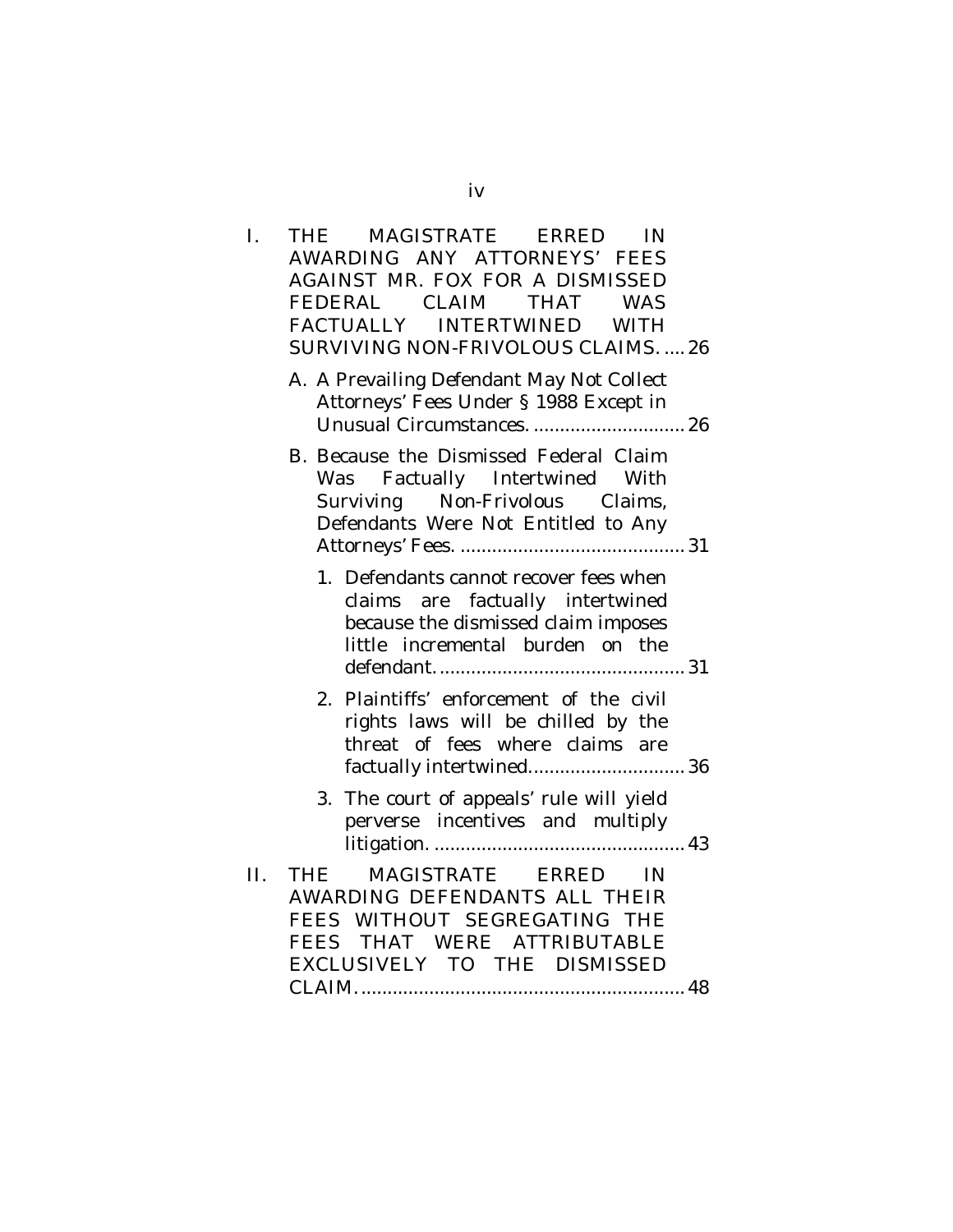|  |  | A. The Most That Defendants Could                |  |  |
|--|--|--------------------------------------------------|--|--|
|  |  | <b>Collect Are Fees Directly Attributable to</b> |  |  |
|  |  | B. The Court of Appeals Erred in Applying        |  |  |
|  |  |                                                  |  |  |
|  |  |                                                  |  |  |

v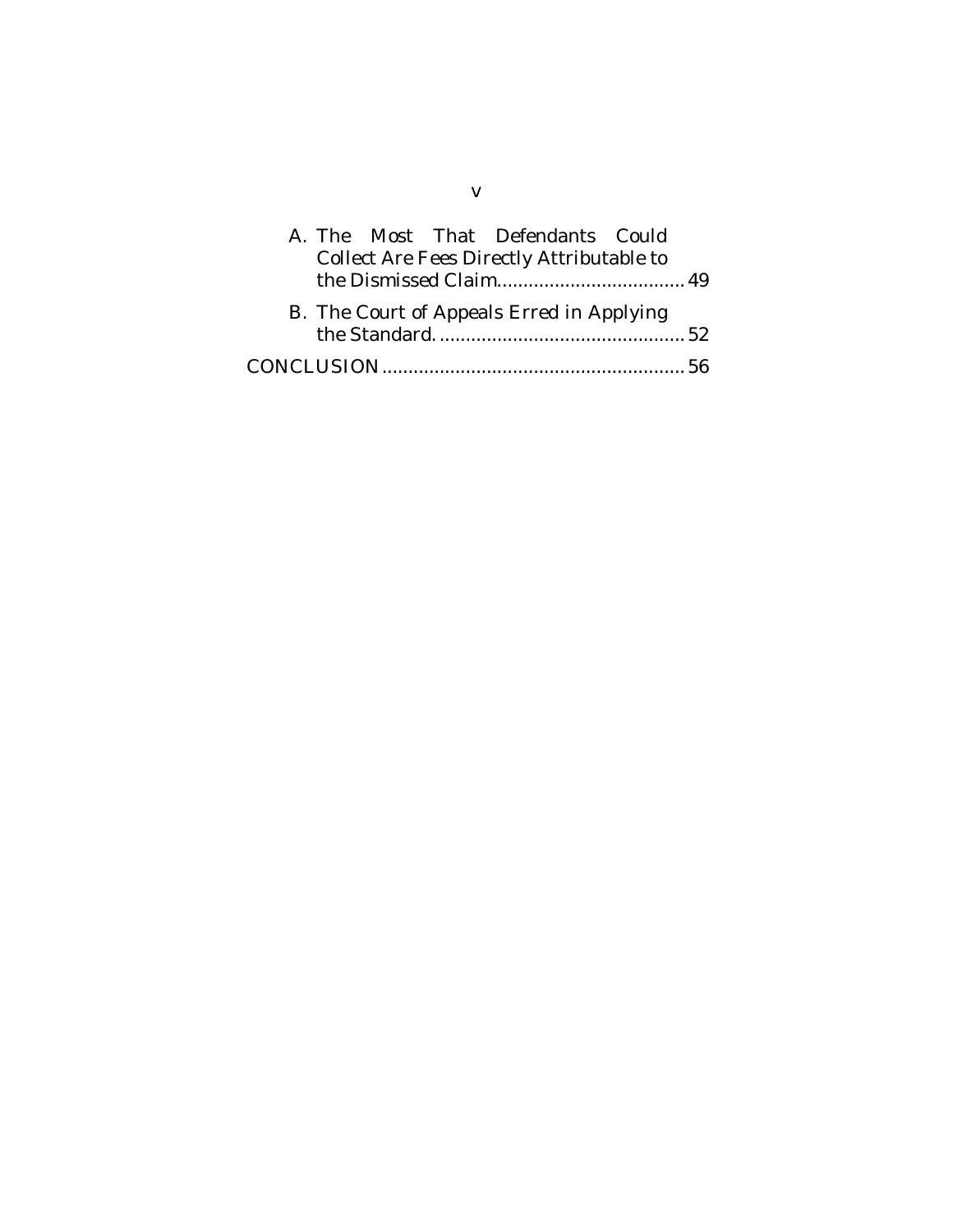# <span id="page-6-0"></span>**TABLE OF AUTHORITIES**

## **FEDERAL CASES**

| Alyeska Pipeline Serv. Co. v. Wilderness Soc'y,                  |
|------------------------------------------------------------------|
| Blum v. Stenson,                                                 |
| Buckley v. Am. Constitutional Law Found.,                        |
| Buckley v. Valeo,                                                |
| Budinich v. Becton Dickinson & Co.,                              |
| Bustos v. Martini Club, Inc.,<br>599 F.3d 458 (5th Cir. 2010) 40 |
| Christiansburg Garment Co. v. EEOC,                              |
| City of Riverside v. Rivera,                                     |
| Clements v. Fashing,                                             |
| Indep. Fed. of Flight Attendants v. Zipes,                       |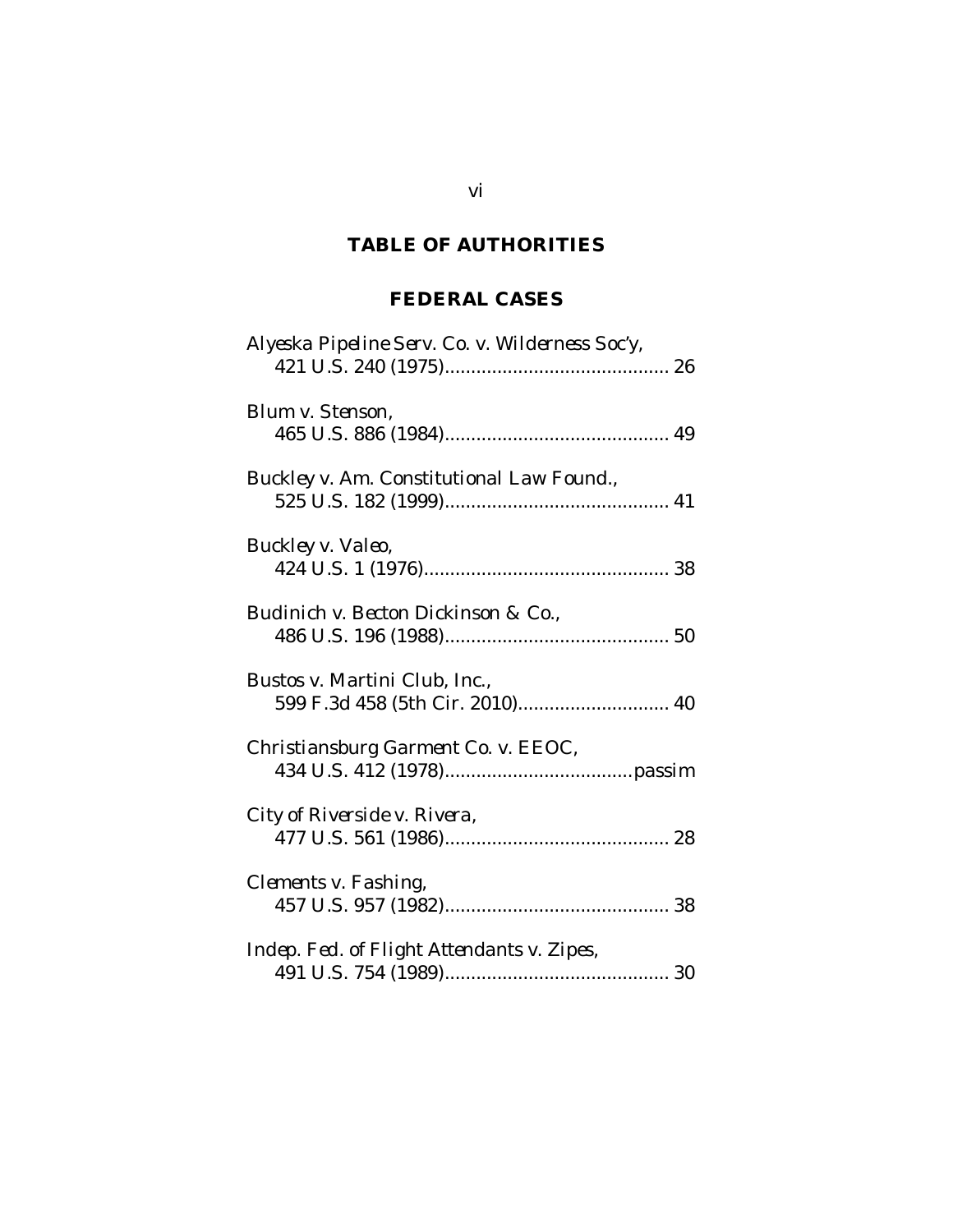| Hanrahan v. Hampton,                                                       |
|----------------------------------------------------------------------------|
| Hardt v. Reliance Standard Life Ins. Co.,                                  |
| Hensley v. Eckerhart,                                                      |
| Hughes v. Rowe,                                                            |
| LaSalle Nat. Bank v. First Connecticut<br>Holding Group, LLC, 287 F.3d 279 |
| Lefkowitz v. Cunningham,                                                   |
| McKune v. Lile,                                                            |
| Monell v. New York City Dept. of Social Servs.,                            |
| Myers v. City of West Monroe,<br>211 F.3d 289 (5th Cir. 2000) 41           |
| Newcomb v. Brennan,<br>558 F.2d 825, 829 (7th Cir. 1977) 41                |
| Newman v. Piggie Park Enters., Inc.,                                       |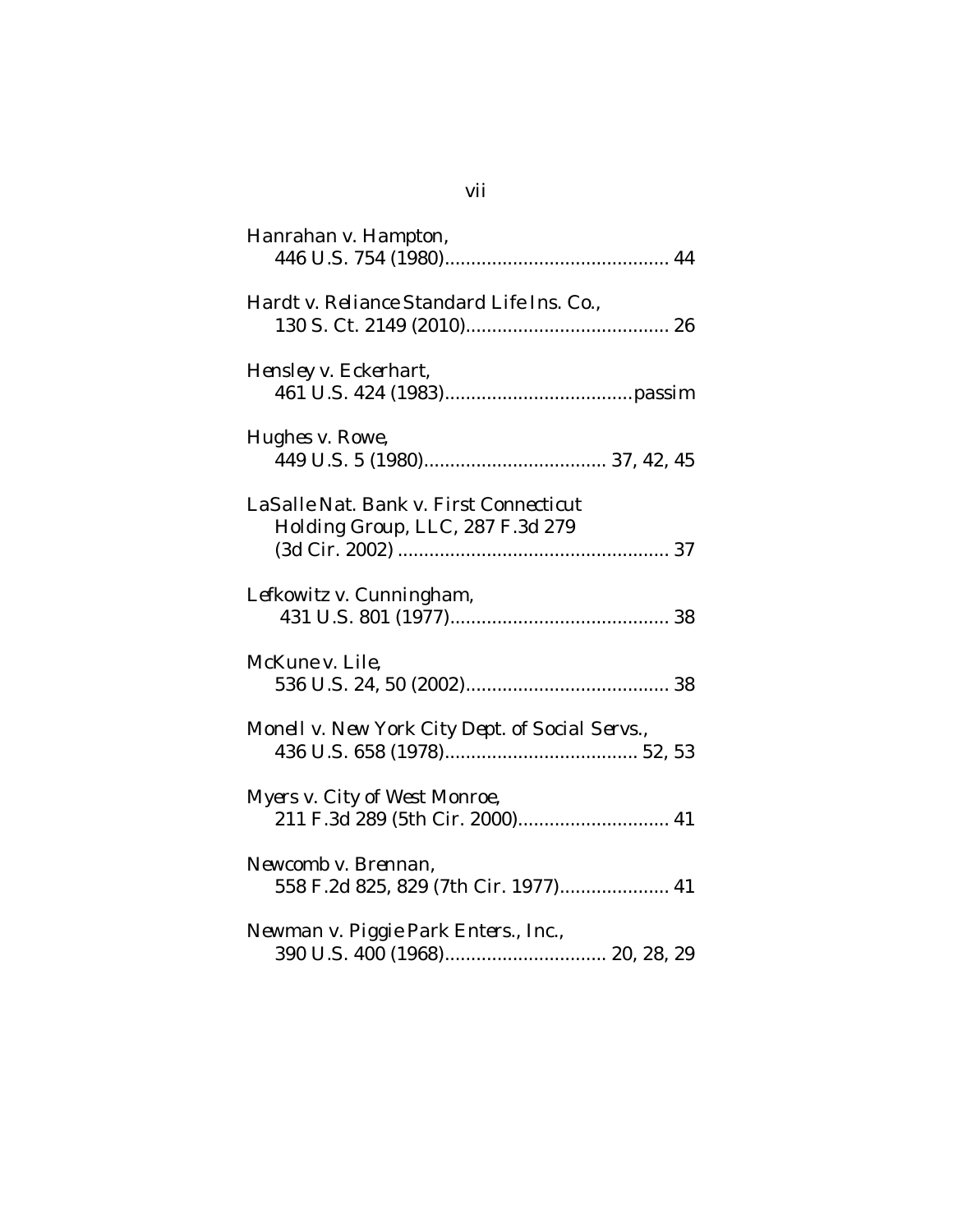# viii

| Northcross v. Bd. of Educ.of Memphis City                                                   |
|---------------------------------------------------------------------------------------------|
| Republican Party of Minnesota v. White,                                                     |
| United States Steel Corp. v. United States                                                  |
| United States for Varco Pruden Bldgs. v.<br><i>Reid &amp; Gary Strickland Co.,</i> 161 F.3d |
| Young v. New Process Steel, LP,<br>419 F.3d 1201 (11th Cir. 2005) 30                        |
| Zilich v. Longo,                                                                            |
| <b>STATE CASES</b>                                                                          |

| A. Copeland Enters. Inc. v. Slidell Mem. Hosp., |
|-------------------------------------------------|
| $Cox$ v. W.M. Heroman & Co., Inc.,              |
| Lamkin v. Brooks,                               |
| State v. Vice.<br>No. 08-255, 2008 WL. 5169955  |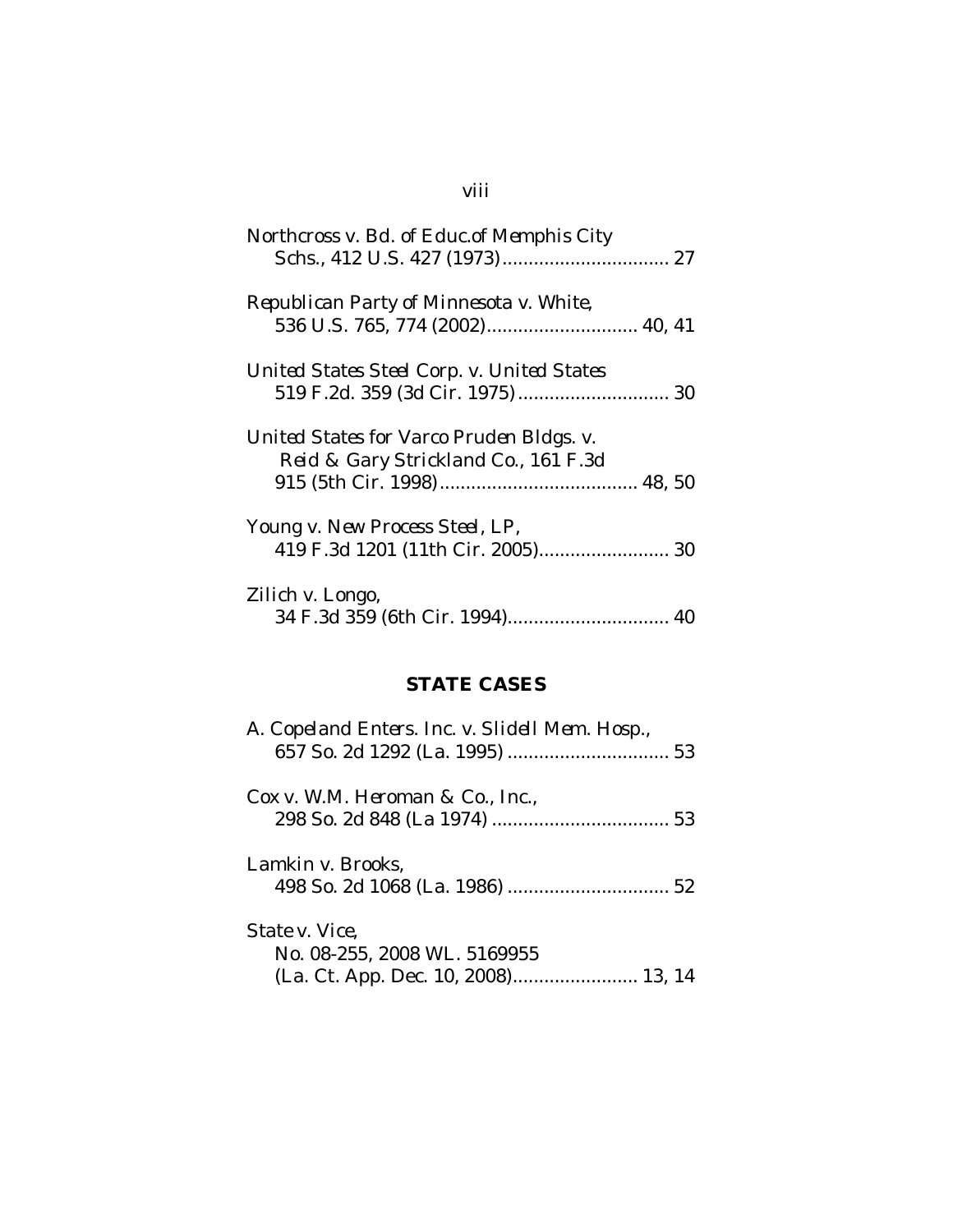## FEDERAL STATUTES, RULES  $\&$ LEGISLATIVE MATERIALS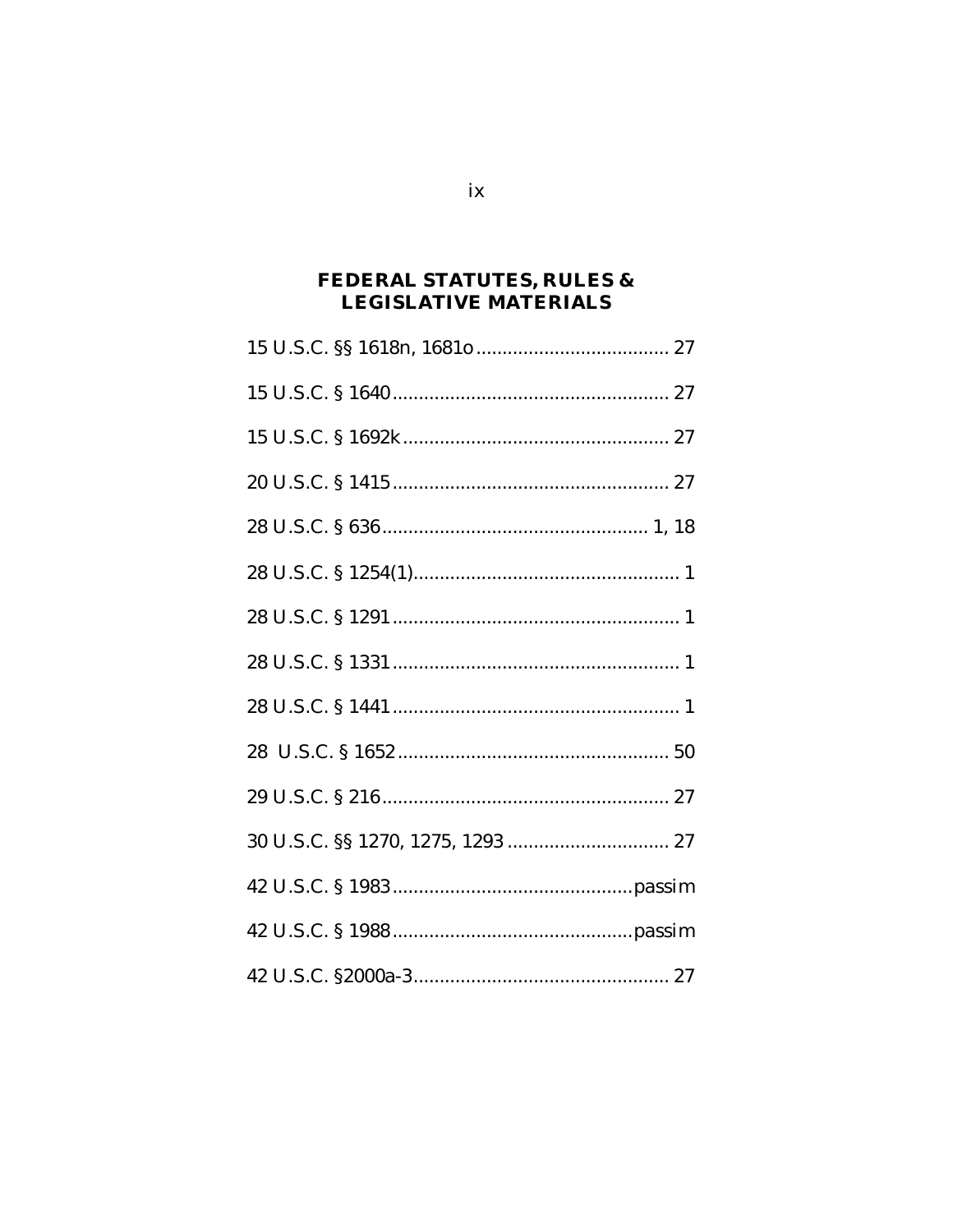| 110 CONG. REC. 6534, 13,688, 14,214 (1964) 33 |
|-----------------------------------------------|
|                                               |
| H.R. REP. No. 94-1558 (1976)  28, 29, 30      |
| S. REP. No. 94-1011 (1976) reprinted in       |

# **STATE & LOCAL STATUTES**

| Tex. Civ. Prac. & Rem. Code Ann. § 38.001 50 |  |
|----------------------------------------------|--|
| Vinton, La., Ord. No. 402,                   |  |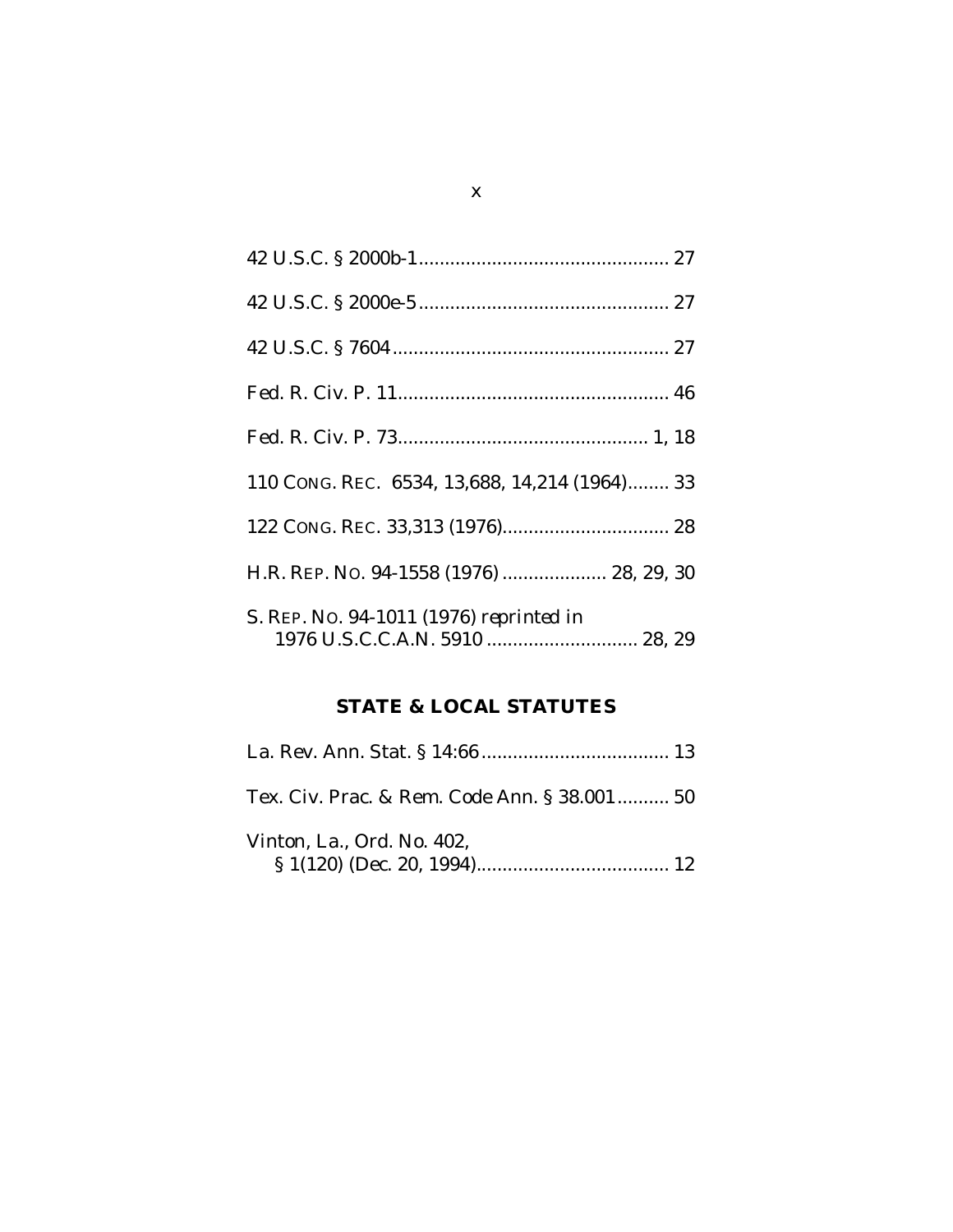# **MISCELLANEOUS**

| Charles M. Yablon, <i>The Good, the Bad, and</i><br>the Frivolous Case: An Essay on Probabil-<br>ity and Rule 11, 44 U.C.L.A. L. REV. 65 |  |
|------------------------------------------------------------------------------------------------------------------------------------------|--|
|                                                                                                                                          |  |
| Charles Yablon, <i>Hindsight, Regret and Safe</i><br>Harbors in Rule 11 Litigation, 37 LOY. L.A.                                         |  |
| Vinton, La. Council Minutes (Sep. 30, 2003),<br>http://www.cityofvinton.com/guest                                                        |  |

## xi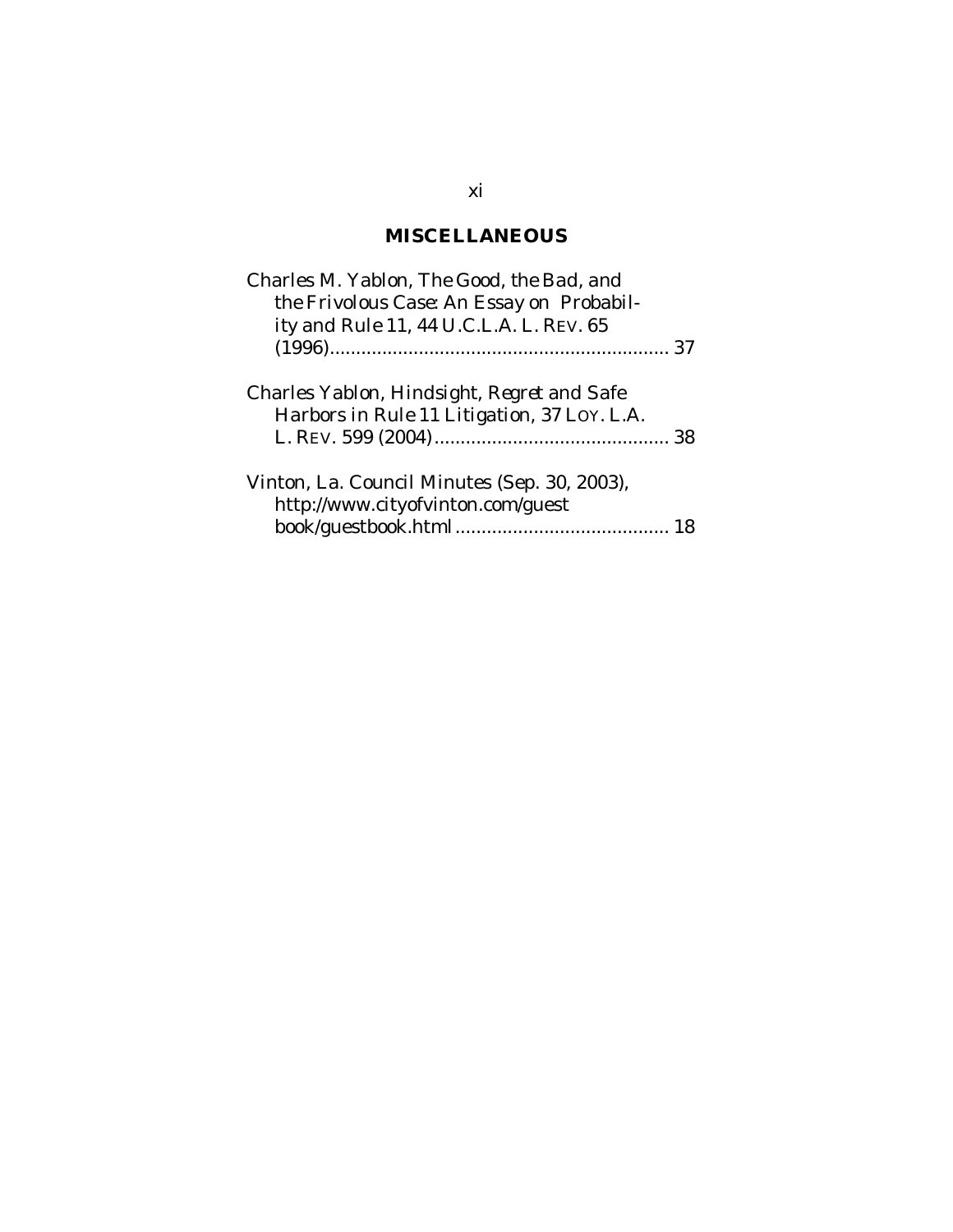#### **BRIEF FOR PETITIONER**

#### <span id="page-12-0"></span>**OPINIONS BELOW[1](#page-12-2)**

The opinions of Magistrate Judges Alonzo P. Wilson and Kathleen Kay of the District Court for the Western District of Louisiana are reprinted at P.A. 35a-40a and 19a-34a, respectively. There is no district court opinion because the parties consented to a trial by magistrate judge for all purposes. Therefore, appeal was taken directly to the court of appeals from Magistrate Judge Kay's decision. *See* 28 U.S.C. § 636(c)(3); Fed. R. Civ. Pro. 73(c). The opinion of the U.S. Court of Appeals for the Fifth Circuit is published and reported at 594 F.3d 423 (5th Cir. 2010), and reprinted at P.A. la-18a. The order of the court of appeals denying rehearing en banc is reprinted at P.A. 41a-42a.

#### <span id="page-12-1"></span>**JURISDICTION**

The court of appeals entered judgment on September 21, 2008, and denied rehearing en banc on April 16, 2010. The district court's jurisdiction was based on 28 U.S.C. §§ 1331 and 1441. The jurisdiction of the court of appeals was based on 28 U.S.C. § 1291. This Court has jurisdiction under 28 U.S.C. § 1254(1).

<span id="page-12-2"></span><sup>&</sup>lt;sup>1</sup> The Joint Appendix and Supplemental Joint Appendix are cited as "J.A." and "S.J.A.," respectively. The Cert. Petition and Petition Appendix are cited as "Pet'n" and "P.A.," and respectively. This is an R-rated story. Expletives and slurs throughout the record have been redacted in the interest of decorum.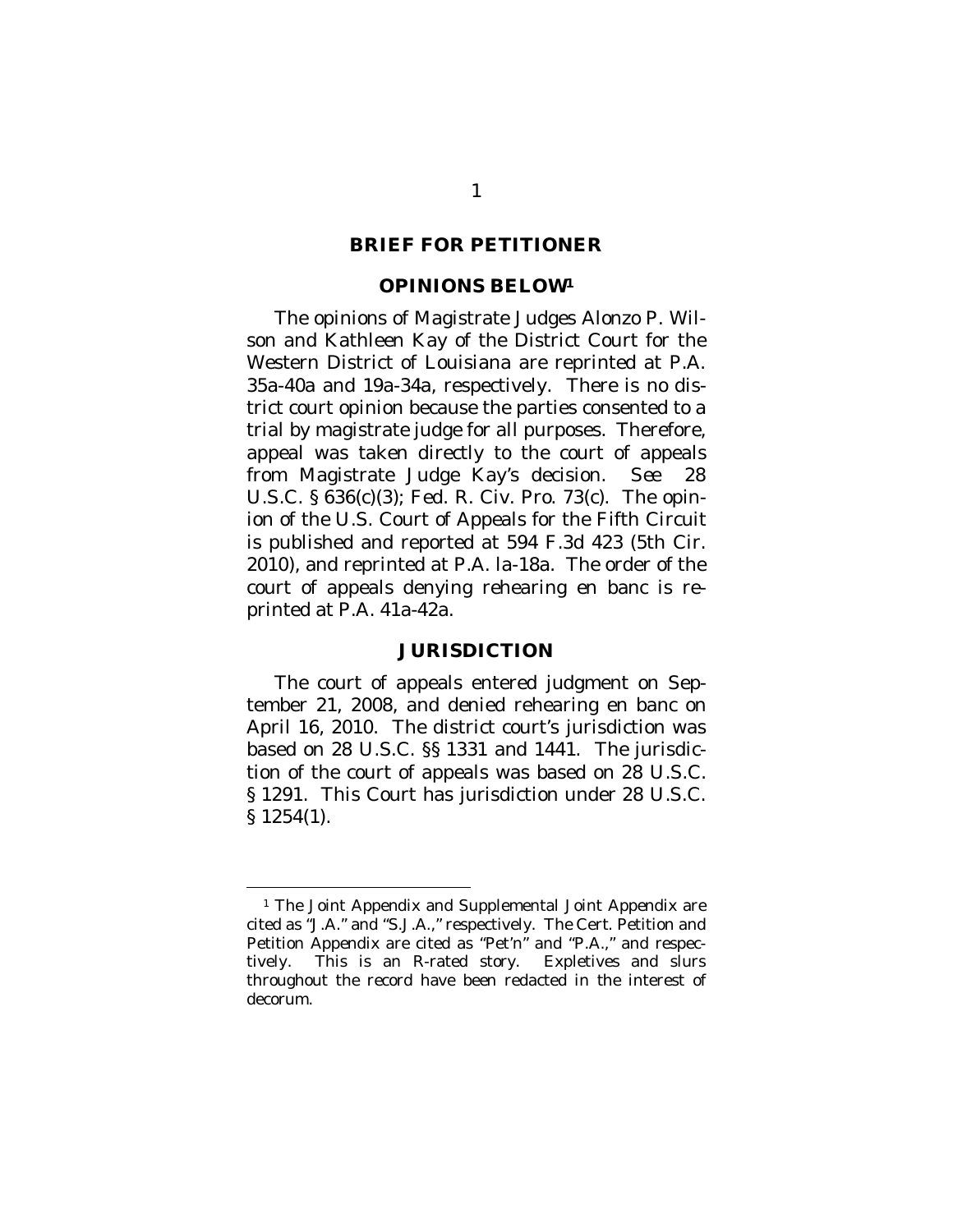#### <span id="page-13-0"></span>**STATUTORY PROVISIONS INVOLVED**

#### 42 U.S.C. § 1983 provides as follows:

Every person who, under color of any statute, ordinance, regulation, custom, or usage, of any State or Territory … subjects, or causes to be subjected, any citizen of the United States or other person within the jurisdiction thereof to the deprivation of any rights, privileges, or immunities secured by the Constitution and laws, shall be liable to the party injured in an action at law, suit in equity, or other proper proceeding for redress.

The Civil Rights Attorney's Fees Awards Act of 1976, 42 U.S.C. § 1988(b), provides as follows:

In any action or proceeding to enforce a provision of sections 1981, 1981a, 1982, 1983, 1985, and 1986 of this title, title IX of Public Law 92-318 [20 U.S.C. § 1681 et seq.], the Religious Freedom Restoration Act of 1993 [42 U.S.C. §2000bb et seq.], the Religious Land Use and Institutionalized Persons Act of 2000 [42 U.S.C. § 2000cc et seq.], title VI of the Civil Rights Act of 1964 [42 U.S.C. § 2000d et seq.], or section 13981 of this title, the court, in its discretion, may allow the prevailing party, other than the United States, a reasonable attorney's fee as part of the costs, except that in any action brought against a judicial officer for an act or omission taken in such officer's judicial capacity such officer shall not be held liable for any costs, including attorney's fees, unless such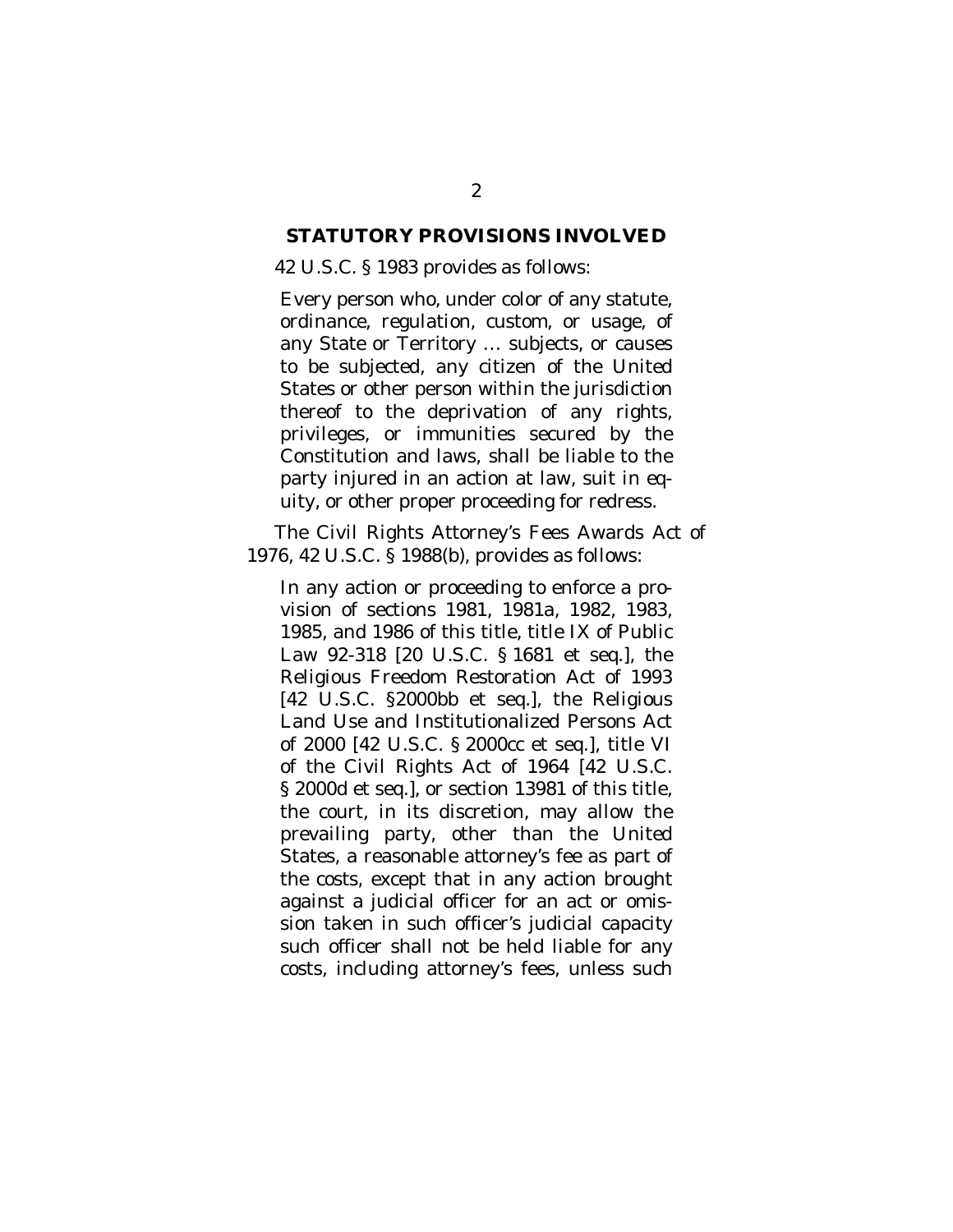action was clearly in excess of such officer's jurisdiction.

### <span id="page-14-0"></span>**INTRODUCTION**

The plot of this case reads like something out of Grisham. But the twist is pure Kafka.

The plot: Retired State Trooper Fox runs to unseat the corrupt Chief of Police named Vice. The Chief unleashes a criminal plot to intimidate and humiliate Mr. Fox into abandoning the race. The Chief uses his office to get dirt from a sister law enforcement agency under the guise of "exchanging intel." J.A. 323. He sends an extortionate letter to Mr. Fox threatening to publish gross distortions of the "intel" he has collected if Mr. Fox does not abandon the race. When that does not work, he facilitates the release of a jailed crack dealer, and directs him to fake an angry public confrontation with Mr. Fox and file a criminal complaint falsely accusing Mr. Fox of despicable racial slurs. Just when things are looking bad for our hero, the FBI swarms in. Chief Vice is convicted of extortion, and Mr. Fox becomes the new Police Chief.

Now the twist: Mr. Fox decides to sue the Chief and the town. His lawyers tell him he has a claim for defamation, extortion, and intentional infliction of emotional distress. They are indisputably correct. They also tell him he has a civil rights claim based on the Chief's efforts to prevent him from exercising his First Amendment right to run for public office, and they raise that in the complaint as well. Defendants do not challenge Mr. Fox's complaint nor any of the claims raised in it. In fact, they invoke the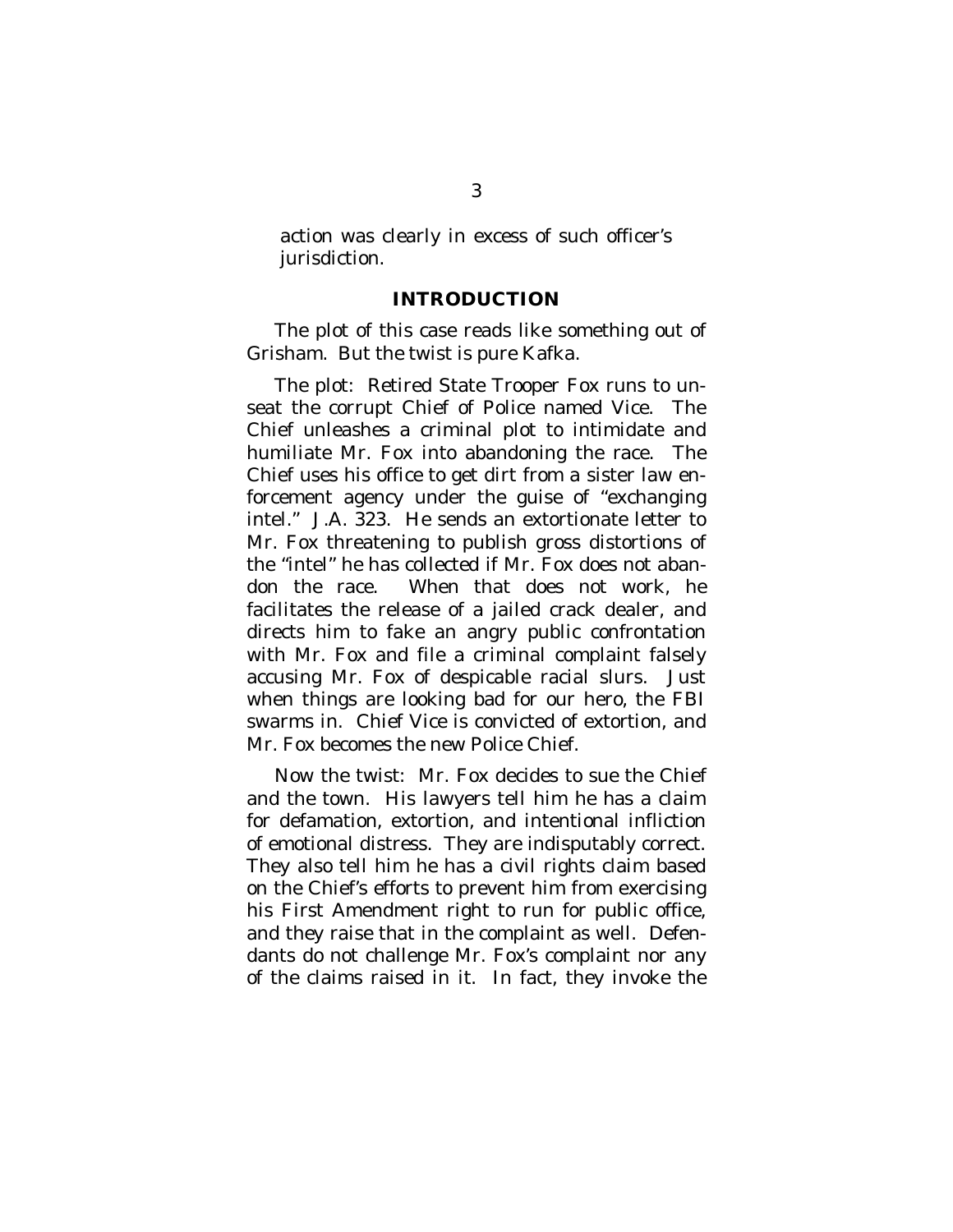federal claim as the basis for removing the case from state court (where Mr. Fox chose to file it) to federal court.

After discovery, Mr. Fox's lawyers voluntarily drop just the civil rights claim. The state law claims all remain intact and are remanded to state court where the litigation began. A year later a new magistrate judge—who had had nothing to do with the case—finds that the federal claim included in Mr. Fox's complaint almost three years earlier is "without merit." P.A. 27a.

The magistrate does not sanction counsel. Instead, she orders Mr. Fox himself to pay attorneys' fees to the defendants. So now, the victim has to pay the convicted extortionist. Worse yet, Mr. Fox does not have to pay just *some* of his adversaries' fees. This lifelong public servant must pay every penny charged by his tormenters' lawyers—and the town's lawyers—for all their work while the rest of his claims are litigated in state court. Chief Vice's criminal plan was foiled, but he is on the verge of ruining Mr. Fox just the same.

This Court has held that courts may not award any fees to a defendant in a civil rights case unless the suit is frivolous or vexatious. The central question in this case is how this rule applies where the dismissed claim is factually interwoven with surviving claims. Here, the civil rights claim did not add any appreciable burden to the defense of the case; to the contrary, the original magistrate overseeing the action explicitly found that "[a]ny trial preparation, legal research, and discovery" involved to date "may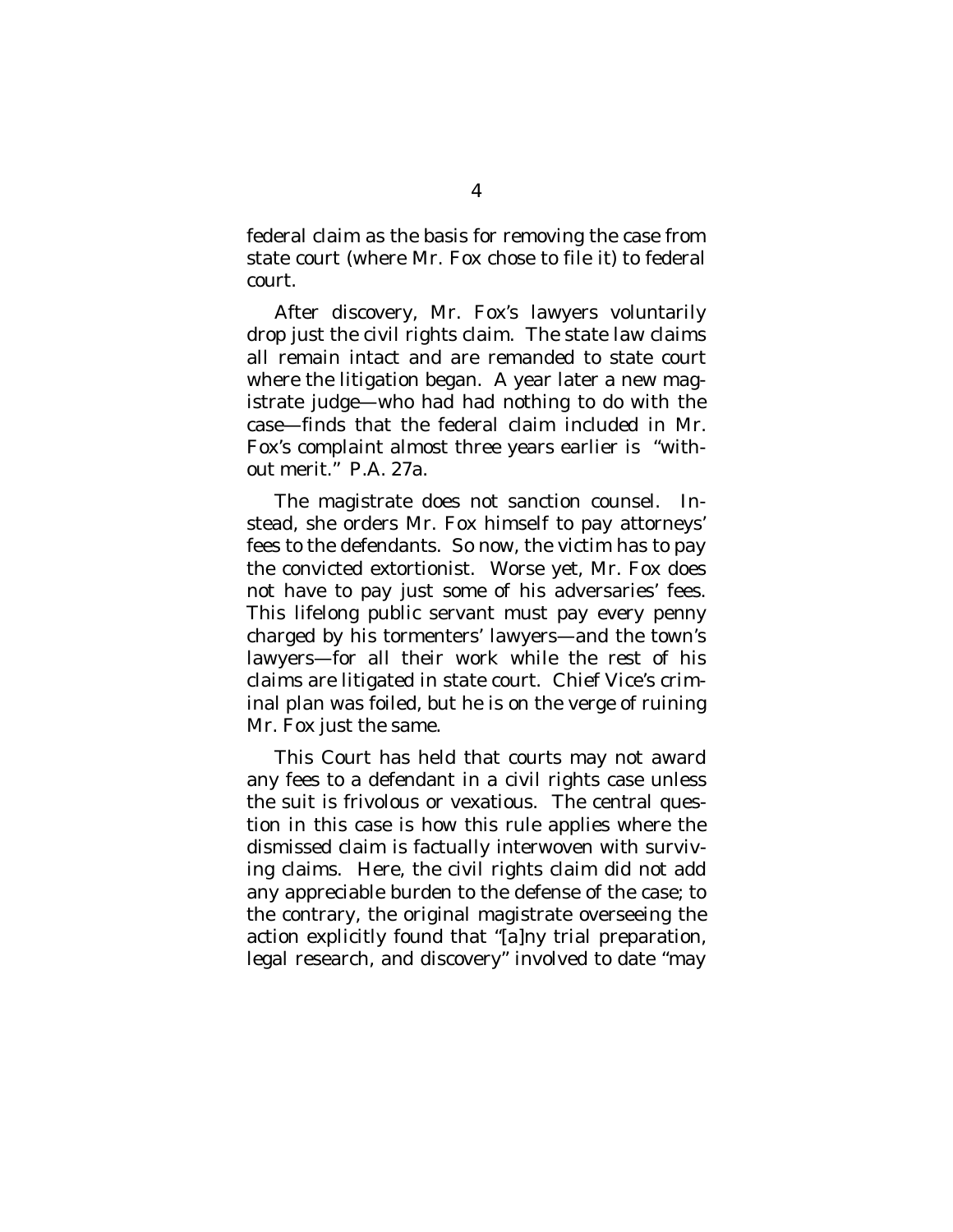be used by the parties in the state court proceedings." P.A. 40a.

Under these circumstances, courts should not impose crushing penalties on the client. When a client conveys truthful factual allegations to his lawyers, and those allegations plainly support a claim for relief, the client should not be punished for lacking the sophistication, education, and confidence to direct his lawyers not to include a civil rights claim in the complaint.

#### <span id="page-16-0"></span>**STATEMENT OF FACTS**

### <span id="page-16-1"></span>*Police Chief Vice Launches a Criminal Plot to Interfere with Mr. Fox's Run for Public Office*

Ricky Fox was a Marine Corps veteran who had served the State of Louisiana as a state trooper for 25 years when he retired in 2005. Where his fellow retirees might while away their twilight years watching reruns or poring over a stamp collection, Mr. Fox opted to rededicate himself to public service. In early 2005, he announced his plan to run for Police Chief of his hometown, the Town of Vinton, Louisiana. P.A. 2a.

Incumbent Police Chief Billy Ray Vice did not like that plan one bit. Chief Vice had been the owner of an auto parts store for nearly 25 years and had had no police experience when his buddy, the mayor, appointed him to complete the last six months of a term vacated by the previous chief. J.A. 394, 429-30. By his own admission, he "wasn't well informed in law enforcement." J.A. 432. Chief Vice had run for Police Chief once before and lost, J.A. 433, and he was not prepared to leave his fate in the hands of the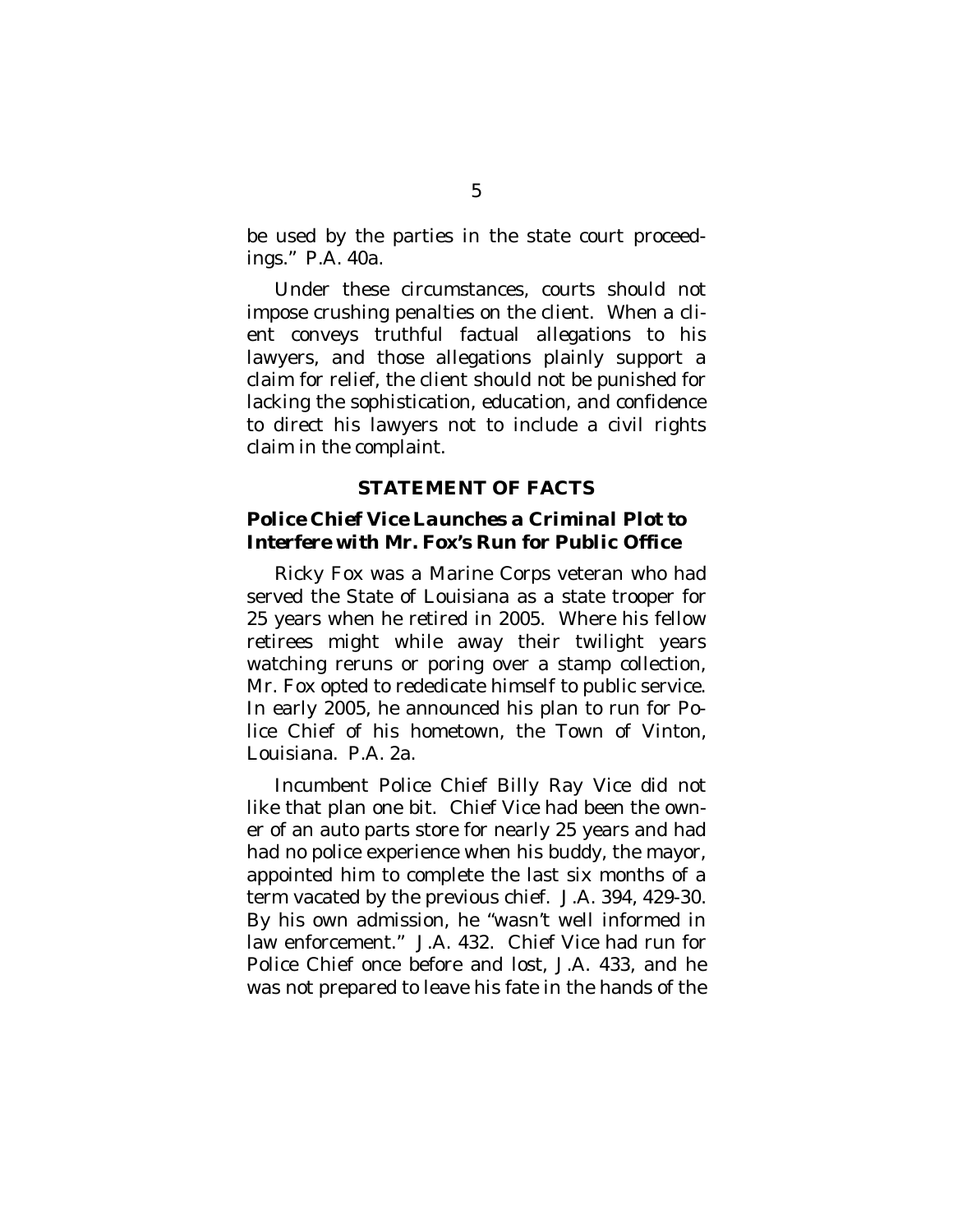town's electorate again, especially against an opponent with Mr. Fox's record and experience, J.A. 324- 26. So Chief Vice hatched a plot—using police personnel and police department resources—directed at intimidating and humiliating Mr. Fox into abandoning his campaign.

Chief Vice started with extortion and then continued by scheming with one of his officers to manufacture a highly explosive criminal complaint. Chief Vice could not have achieved either without abusing the power vested in him by the town. While some of the plot's details are disputed, there is no dispute that ample evidence supports the following narrative.

*The Extortion Plot*. The first step in the extortion plot was to dig up dirt on Mr. Fox. Chief Vice boasted to one of his officers that he "could have Ricky Fox crucified with one telephone call." J.A. 177. Chief Vice made that call (actually, he needed several) to State Police Commander Ken Delcambre, who had been Mr. Fox's supervisor when Mr. Fox was a state trooper. J.A. 318. Chief Vice was a complete stranger to the Commander. J.A. 319. He identified himself as the Chief of Police of Vinton, and asked the Commander for "any information about any of Ricky Fox's wrongdoing." J.A. 320. Playing on his official capacity, Chief Vice convinced the Commander to share information as though they were "exchanging intel." J.A. 323.

It never dawned on the Commander that Chief Vice planned to use that intel as the basis for a criminal extortion plot. *Id*. Accordingly, after several pestering calls from Chief Vice, the Commander re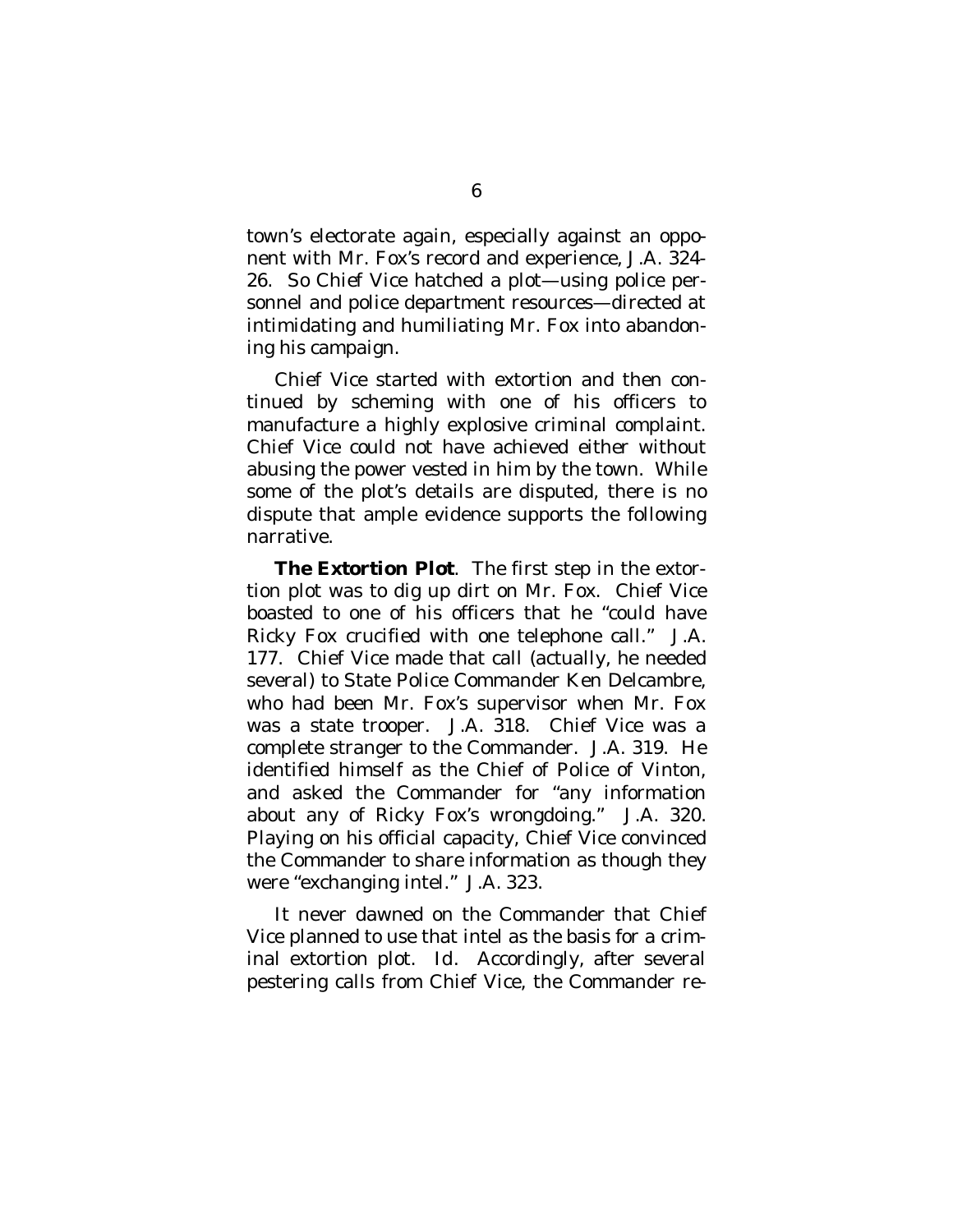counted whatever he could recall that might conceivably be cast in a negative light. J.A. 321-23.

Chief Vice took that information and liberally embellished every tidbit into a grotesque distortion of the truth. He then incorporated the smear into a threatening letter that he sent Mr. Fox in January 2005. J.A. 349. The letter began:

MR FOX

WE ARE GLAD THAT YOU ARE FINALLY GIVING US THE OPORTUNITY [SIC] TO PAY YOU BACK FOR SOME OF THE THINGS THAT YOU HAVE DONE TO SOME OF YOUR FELLOW TROOPERS OVER THE PAST YEARS. EACH WEEK WE ARE GOING TO PUT AN ADD [SIC] IN YOUR VINTON NEWSPAPER ….

J.A. 33. The letter then threatened that the weekly ad would report to the public an outrageously defamatory statement along the lines of "CITIZENS OF VINTON DID YOU KNOW THAT RICKY FOX SHOT A BLACK MAN IN THE BACK WITH A SHOT GUN" even though he "[K]NEW THEY [sic] HAD NO GUN[?]" J.A. 34. The letter listed seven other accusations that voters would want to know: Grand theft. Perjury. Insurance fraud. Police intimidation. Racism. Sexual harassment. Adultery. The letter continued:

WE JUST THOUGHT WE WOULD GIVE YOU A LITTLTASTE [SIC] OF WHAT WE GOT[.] WE WILL PROBABLY SEND A COPY OF THIS TO EVERYONE THAT SUPPORTS YOU[.] WE DON'T THINK IT WILL DO ANY GOOD TO SEND THIS LETTER OUT UNTILL [SIC] AFTER YOU START RUNNING. I KNOW ALL THE LOCAL CHURCHES AND WOMENS GROUP [SIC] AND OTHER POLITIANS [SIC] SUCH AS THE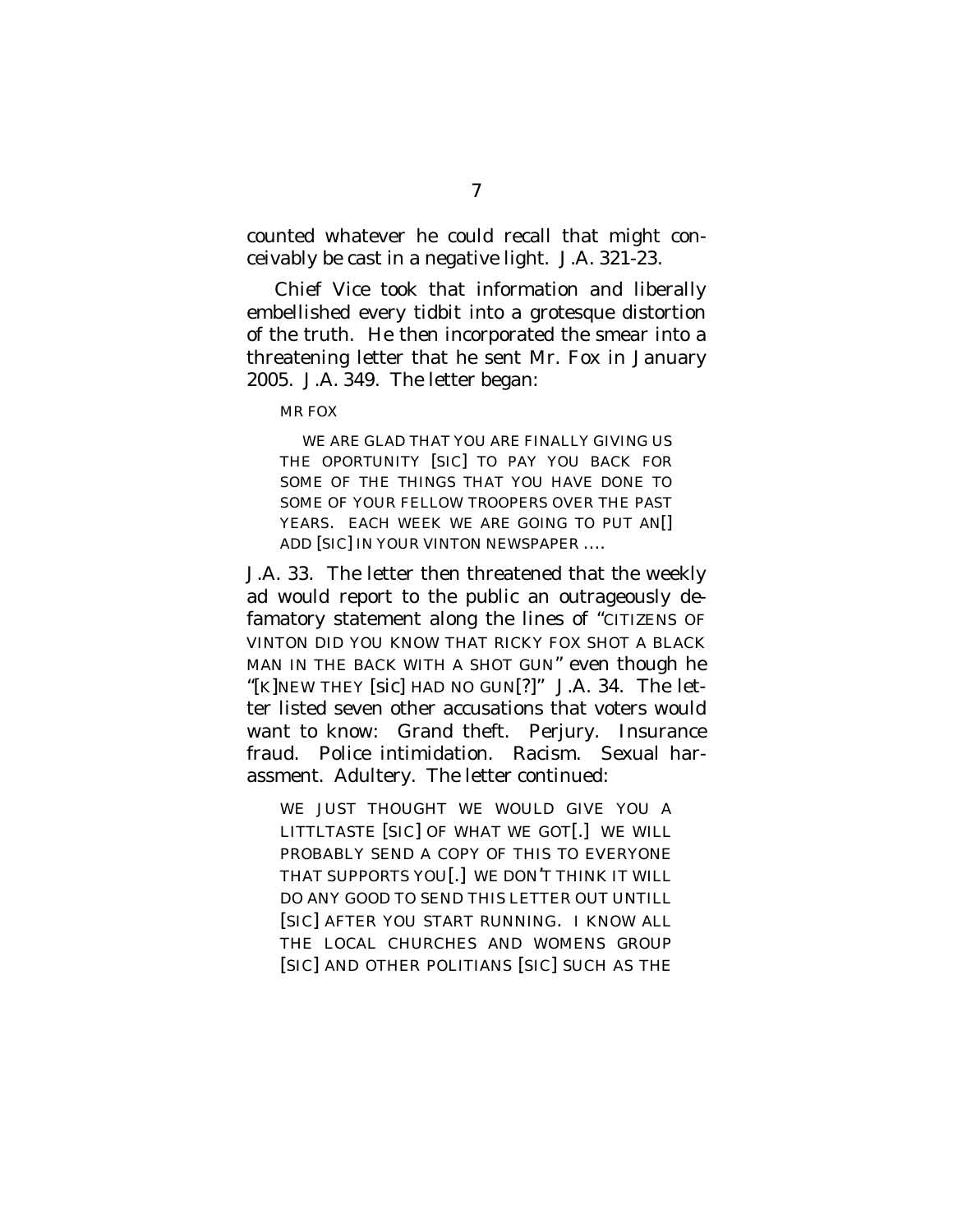CHIEF, MAYOR, AND ALDERMAN WOULD LIKE A COPY.

J.A. 35-36.

Chief Vice did not sign the letter. He sent it anonymously—but obviously tried to create the impression that it came from Mr. Fox's former colleagues in state law enforcement.

Chief Vice immediately tried to leak the letter to the press in the hope of getting coverage that would leave Mr. Fox's reputation in tatters. J.A. 232-35, 288-89. The press would not go near the letter nor the incendiary charges it contained. J.A. 470.

*The Trumped-Up Complaint*. Mr. Fox took the letter seriously enough to hand it over to the Federal Bureau of Investigation, but gave no sign of giving in to its cowardly and anonymous threats. So Chief Vice moved on to Plan B: He conspired with one of his officers to manufacture an equally outrageous criminal charge designed to ruin Mr. Fox's reputation in the town he and his family had lived in for 25 years. The scheme was as simple as it was sinister: Recruit a vulnerable confederate to instigate a sham confrontation before a large crowd, coach him to feign outrage and indignation (as loudly as possible), and then manufacture a criminal complaint falsely accusing Mr. Fox of flinging around racially charged threats. Chief Vice expected that the ensuing rumors—however false—would destroy Mr. Fox's campaign and guarantee Chief Vice the office he was so desperate to keep. All he needed was a coconspirator, a shill, a public setting, and an angry confrontation.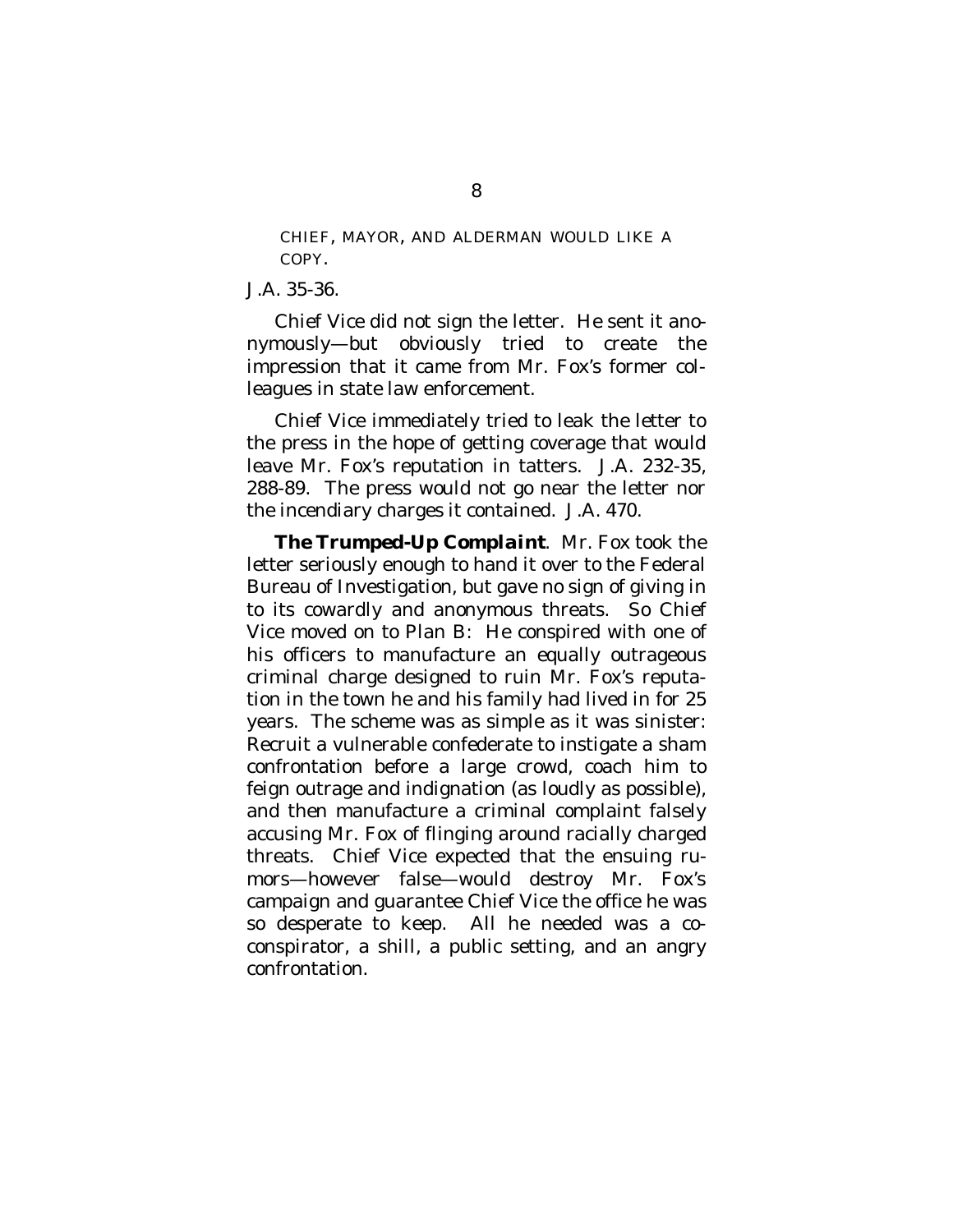Chief Vice found a willing co-conspirator in one of his officers, Troy Cary, who had no interest in seeing the police department run more professionally under a new Chief Fox. J.A. 279. Officer Cary, who, like Chief Vice, had only a few months' experience with the Vinton Police Department, knew that he would have to reapply for his position—along with everyone else—if Mr. Fox were elected, and he knew he had little chance of keeping his job in a new administration. J.A. 390. Officer Cary was content with the lax administration of the inexperienced Chief Vice, whom he could control. J.A. 279. In fact, Chief Vice promoted Officer Cary to the rank of detective after demoting one of Mr. Fox's friends and supporters. J.A. 391-92, 451. So, Chief Vice had his motivated co-conspirator.

Next, the shill. Chief Vice had a jail full of compliant subjects at his disposal. He chose a 23-yearold crack dealer named Joe Budwine whom he and Vinton Police Officer Arthur Phillips had arrested less than a month earlier for dealing crack. J.A. 260. Chief Vice approached him with an offer he couldn't refuse. According to Officer Phillips, Chief Vice committed to "try to get charges dropped against Joe Budwine if Joe Budwine would make a [false] complaint against Ricky Fox." J.A. 274. Mr. Budwine confirmed that Chief Vice promised to "take care of" him and even to "help [him] in so many ways" in the future "if [he] [got] in trouble" J.A. 252; *see* J.A. 249, 256, 258-59. But there was a problem: Mr. Budwine was in jail. That is, until his bond was mysteriously reduced from \$240,000 to less than 1% of that amount, \$2,300. J.A. 227-30, 261, 275, 353-55. Problem solved, shill ready.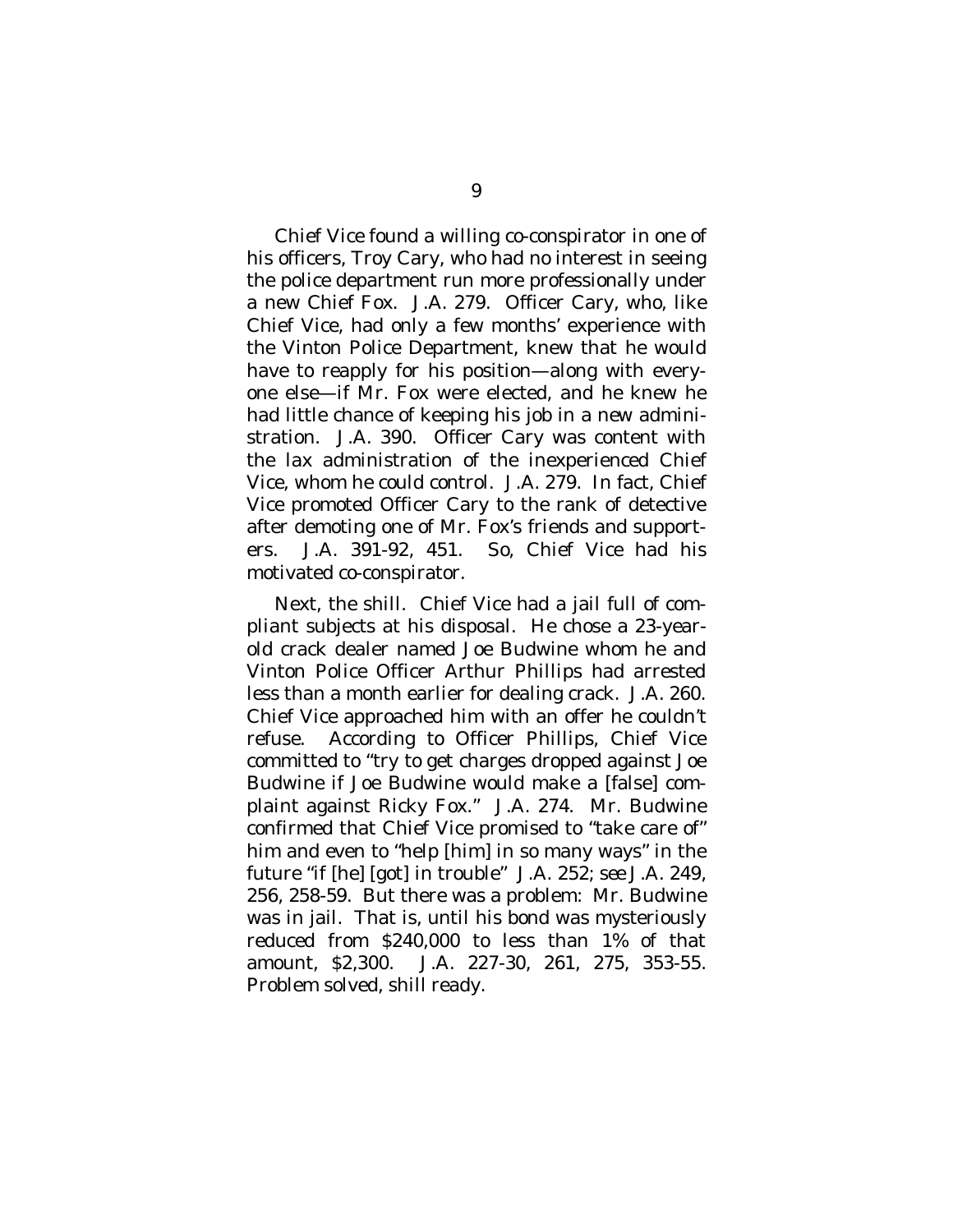Finding a public setting and manufacturing a confrontation were easy by comparison. Mr. Fox regularly cheered on his son's former high school basketball team. So there was little doubt he would be at the last game of the season. Mr. Budwine showed up 15 minutes before the end of the game. J.A. 338, 370. Because the team was down by 40 points at the end of its disastrous 0-for-31 season, J.A. 338, 382-83, all but a handful of the fans had dispersed, J.A. 337. But Mr. Fox stayed to the bitter end. He was sitting in a sea of empty bleachers with his wife and two friends, a librarian and a minister, when Mr. Budwine appeared. J.A. 337-38. Of all the gym seats in all the bleachers to choose from, Mr. Budwine walked up to them. He sat in front of Mr. Fox and immediately began shouting profanities. J.A. 339. Mr. Fox chided, "don't talk so loud." *Id*. Mr. Budwine then jumped up from his seat, ranting and raving. J.A. 340. Mr. Budwine raised such a ruckus that the high school principal escorted him from the gym and banned him from returning. *Id*. Once outside, Mr. Budwine continued shouting, "[I'll] get you, Ricky Fox, and your son then too." J.A. 341. Things were going according to plan: It was a public spectacle. The set-up was a success.

Mr. Fox called the Vinton Police Department to log the incident. J.A. 343. But the police already knew about the episode firsthand. Officer Cary had appeared at the gym—on-duty and in uniform shortly before Mr. Budwine showed up. J.A. 340, 342. He stood guard at the gym entrance with the only other Vinton Police Officer on duty that night. J.A. 400-03. This was the first time Officer Cary had ever been to a game. J.A. 399. He stood idly by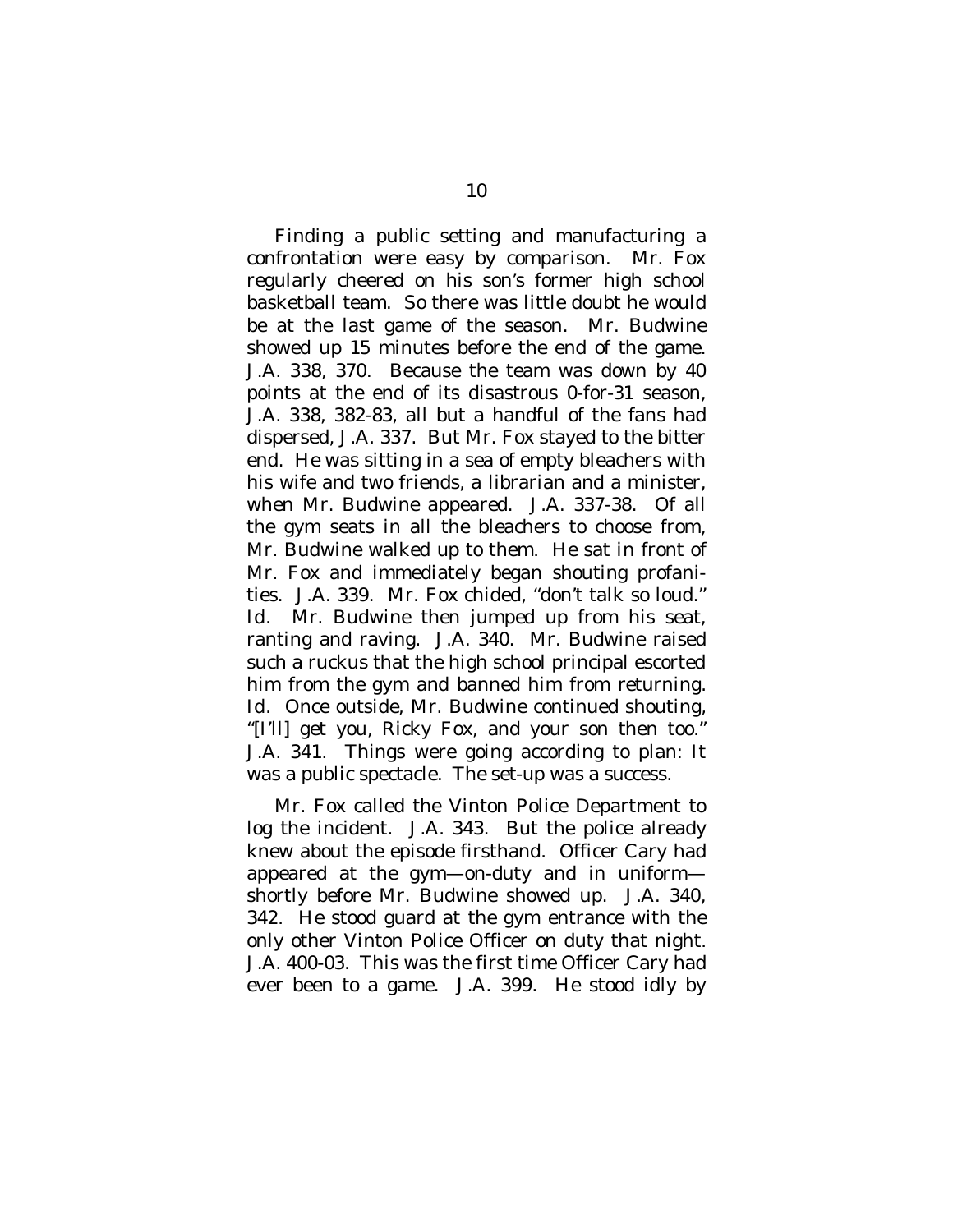throughout Mr. Budwine's performance. J.A. 402- 03. He left just after Mr. Budwine was ejected. J.A. 343.

Now, to complete the plan. A couple of days after the incident, Chief Vice directed Officer Phillips to haul Mr. Budwine into the Vinton Police Station. J.A. 282-83. Although Officer Phillips thought it odd, J.A. 282, he followed the order. Of course, Mr. Budwine knew what he was being taken in for: to file a complaint against Mr. Fox. J.A. 250-51, 284. Meanwhile, Chief Vice called Officer Cary back to the station so that he—and not Officer Phillips would take Mr. Budwine's complaint. J.A. 404, 461- 62. They were ready for Mr. Budwine when he arrived and declared their intention to do whatever it took to keep "this son-of-a-b\*\*ch out of office." J.A. 285.

Mr. Budwine began as best he could to write out his complaint. But it was not good enough. So Officer Cary snatched it away and tore it up. J.A. 285- 86, 294. He gave Mr. Budwine a clean sheet of paper and proceeded to dictate a better complaint. J.A. 294. Mr. Budwine dutifully transcribed the story as his own. J.A. 294-95. In it, he alleged that he had overheard Mr. Fox loudly "tell some other man" how the world would change "if [Mr. Fox] got in office." According to the complaint, Mr. Fox vowed that "( $[n]$ i<sup>\*\*\*</sup>rs) thought it was bad back then[;] this time [they] will not be able to shop at the local food stores here in Vinton." S.J.A. 6. According to the fabricated account, an astonished Mr. Budwine interrupted Mr. Fox and "we got to arguing." *Id.* Mr. Fox threatened "he would Remove [sic] me from the premises." *Id.* Armed with Mr. Budwine's false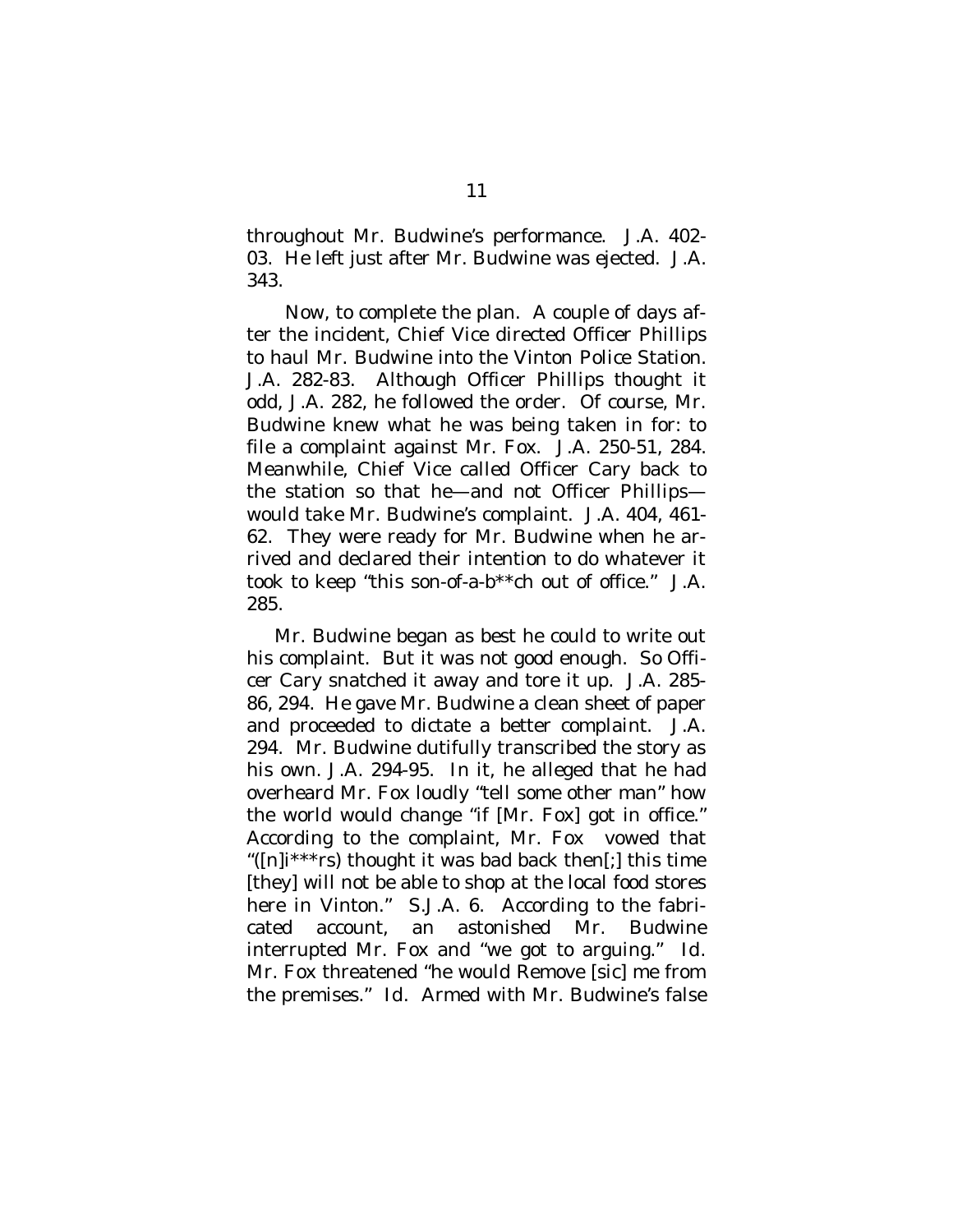narrative, Officer Cary filled out an Incident Report accusing Mr. Fox of "Disturbing the Peace by Racist Language," Vinton, La., Ord. No. 402, § 1(120) (Dec. 20, 1994).

Of course, no one in Chief Vice's department ever spoke to Mr. Fox about the incident at the high school. J.A. 345-46. Nor, of course, did anyone investigate Mr. Budwine's allegations; no sense in investigating charges you know to be fabricated. J.A. 414-16, 487. At Chief Vice's direction, Officer Phillips simply delivered the report and Mr. Budwine's complaint to the District Attorney's office. J.A. 462. When the DA declined to take action, J.A. 377, Chief Vice set out to get press attention. He called a reporter at a local paper, J.A. 290-92, and directed Officer Phillips to work the press too—he specifically wanted Officer Phillips to persuade an African-American reporter to publish the story. *Id.* Meanwhile, Officer Cary leaned on Mr. Budwine to share the story with the press. J.A. 232-35. Chief Vice got an audience with at least two reporters. J.A. 290-92, 406-07. But ultimately, not a single paper found the story sufficiently credible to publish. Finally, Chief Vice shared copies of Mr. Budwine's complaint against Mr. Fox with the National Association for the Advancement of Colored People and instructed his officers to spread the word as well. J.A. 410-12, 414. The police got no traction with the NAACP, but the plan was not a total failure; the charges of racism were the talk of the town and were enough to distress Mr. Fox and generate hostility among his friends and voters. J.A. 381-82.

Mr. Budwine, for his part, received the reward Chief Vice had promised: All but one of the charges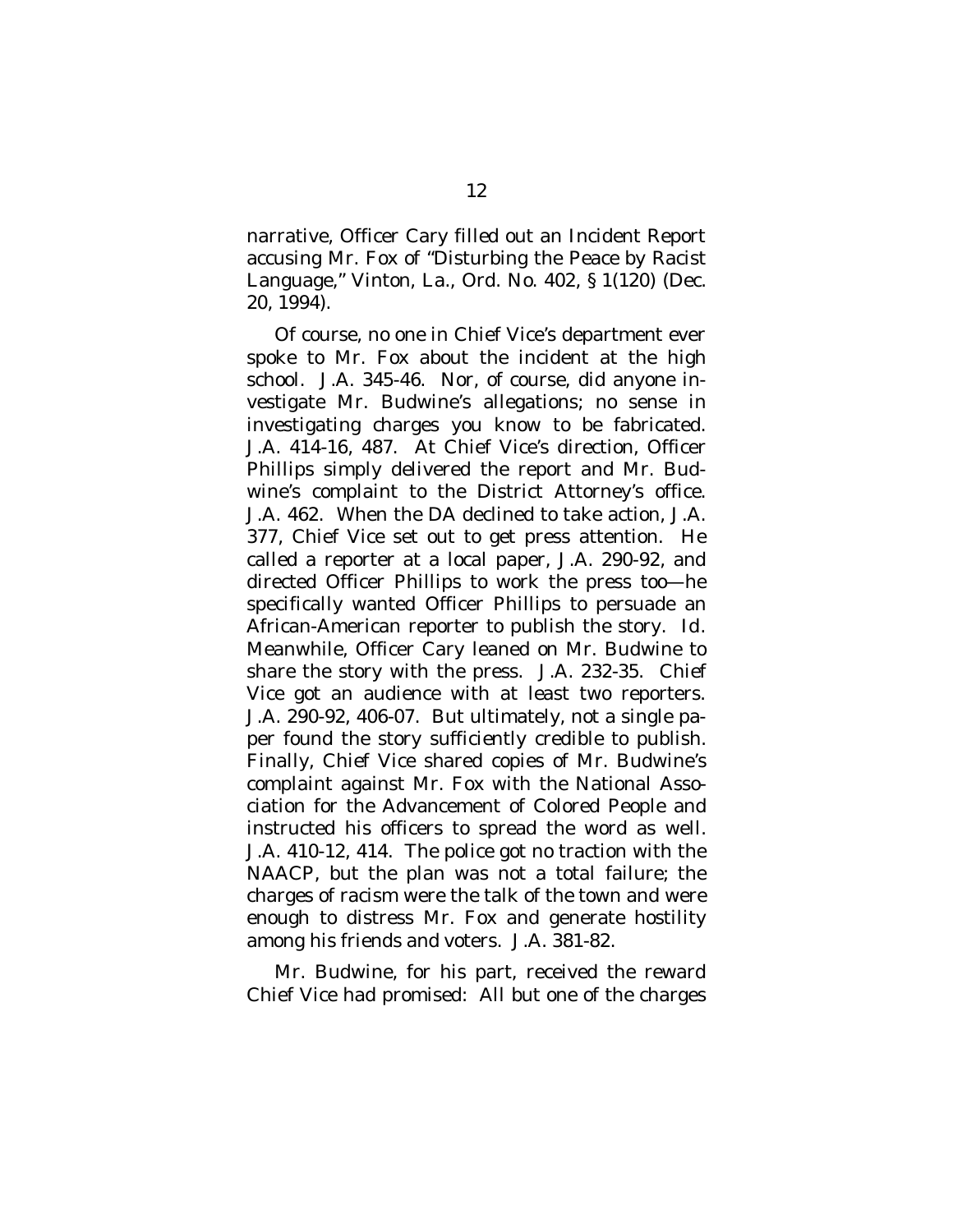originally filed against him were dropped. He pleaded guilty to that one charge. J.A. 231.

## <span id="page-24-0"></span>*Mr. Fox Is Elected Police Chief, While Chief Vice Is Convicted*

Call it karma or just desserts, but what happened next was the sort of reversal of fortune that is usually reserved for B-movies: Mr. Fox won the election and became Chief of Police. J.A. 324. Chief Vice became a convicted felon. *State v. Vice*, No. 08-255, 2008 WL 5169955 (La. Ct. App. Dec. 10, 2008). Officer Cary quit the force without notice and, when the criminal investigation was announced, skipped town to work on a cattle ranch. J.A. 387-88, 463-64.

Unbeknownst to Mr. Fox, the FBI and the Louisiana State Police opened an investigation against Chief Vice, replete with wiretaps and secret recordings. J.A. 199, 271-72, 309. Convinced that Chief Vice and Officer Cary were committing a crime, Officer Phillips served as an informant. J.A. 272. Once confronted with the evidence, Chief Vice confessed that he wrote the threatening letter—an admission he later recanted. J.A. 303; *see also Vice*, 2008 WL 5169955, at \*3. He also admitted that he actively sought to have the letter published. J.A. 466; *see also Vice*, 2008 WL 5169955, at \*4.

A state grand jury indicted Chief Vice for the anonymous letter, the fabricated complaint, and an unrelated matter in a three-count indictment alleging criminal malfeasance, filing false records, and criminal extortion. J.A. 85. Two years later, a jury found him guilty of extortion. *See* La. Rev. Ann. Stat. § 14:66. The court sentenced him to five years hard labor, suspended, and two years supervised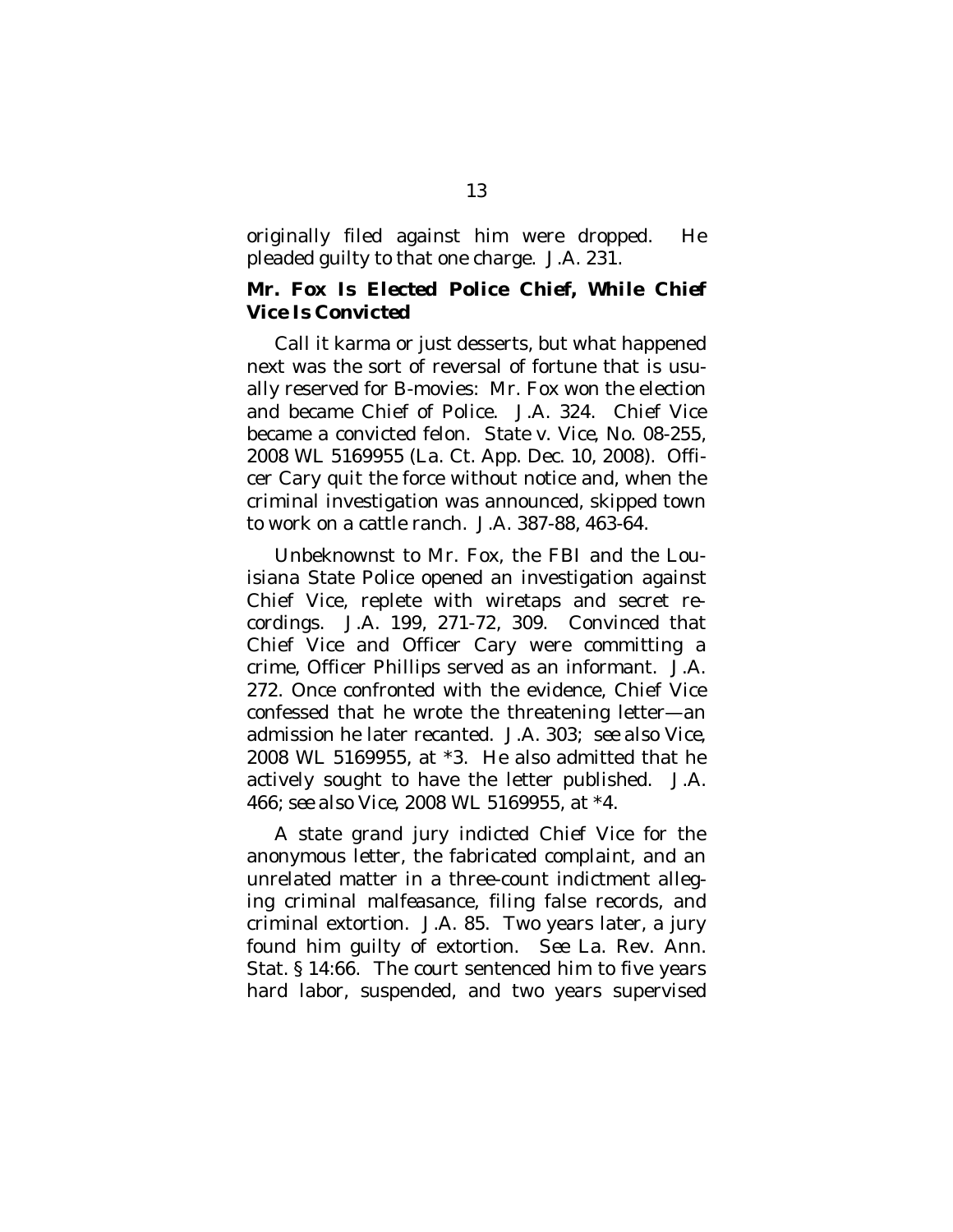probation. Chief Vice's conviction and sentence were affirmed on appeal. *See Vice*, 2008 WL 5169955, at \*7.

### <span id="page-25-0"></span>*Mr. Fox Sues the Perpetrators and the Town in State Court*

Neither karma nor his election compensated Mr. Fox for the harm Chief Vice inflicted on him. Mr. Fox consulted counsel, who concluded that he had a viable case against the police officials and the Town of Vinton.

Mr. Fox sued Chief Vice, Officers Cary and Phillips, and the town. He filed the suit in Louisiana state court—not federal court. As the court of appeals and both magistrates below acknowledged, Mr. Fox's "complaint … allege[d] that these defendants conspired to violate Fox's constitutional rights and to commit criminal and tortious acts against Fox." P.A. 36a; *see* P.A. 21a (Fox sought damages "for a violation of his civil rights under 42 U.S.C. § 1983 and under state tort law"); P.A. 3a (Fox "claimed federal and state causes of action"). No one disputes that the complaint made out a case for three separate common law torts: defamation, extortion, and intentional infliction of emotional distress. P.A. 38a. "[I]n the alternative" to the state law claims, Mr. Fox's lawyers also asserted a federal civil rights claim under 42 U.S.C. § 1983. J.A. 40-41. They invoked "rights privileges and immunities afforded by our Constitution," specifically, "the right to seek public office" and "the right to Due Process." J.A. 41.

In both the federal and the state claims, Mr. Fox alleged that the town was liable for the conduct of its Police Chief and officers. J.A. 40-41.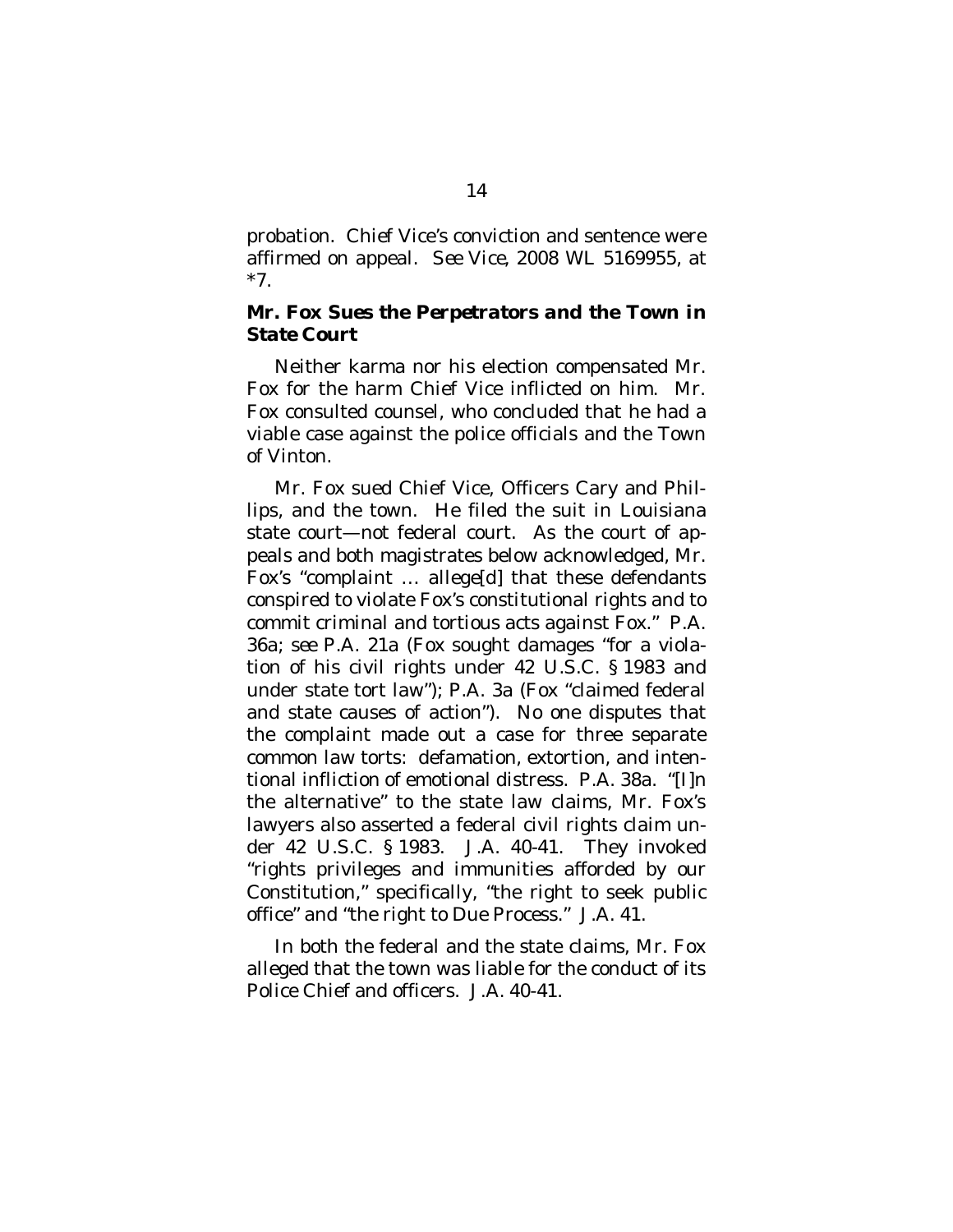## <span id="page-26-0"></span>*Defendants Remove to Federal Court and Proceed with Discovery*

Defendants did not move to dismiss Mr. Fox's federal claim (or any other claim) for failure to state a claim. They did the opposite: On the basis of the federal claim, they removed the case to federal court. P.A. 23a.

The civil case sat dormant for well over a year awaiting the outcome of the criminal prosecution. During that time, not one of the Defendants filed a motion to dismiss or even suggested a flaw in Mr. Fox's § 1983 theory. So far as appears from the record, the only exchange about the merits of the § 1983 claim was correspondence between Mr. Fox's lawyers and the town lawyers about whether the town could be held liable without evidence of a municipal policy that was the "moving force" behind any constitutional violation. J.A. 200-01.

Once Chief Vice was convicted, the parties conducted basic fact discovery for the civil case, gathering relevant information in connection with all Mr. Fox's claims. Mr. Fox's lawyers deposed all the participants in the scheme—Chief Vice, Officers Phillips and Cary, and Mr. Budwine. J.A. 199. Defendants deposed Mr. Fox about what he witnessed and the basis of his complaints. J.A. 324-86. Among the areas they covered were his tort law claims, allegations, and damages. J.A. 328-30, 332, 341, 349-50, 355, 359-62. The parties also pored over the record of the criminal investigation by the FBI and State Police; listened to FBI wire tape recordings; and scoured the testimony and full record of the state criminal trial. J.A. 199.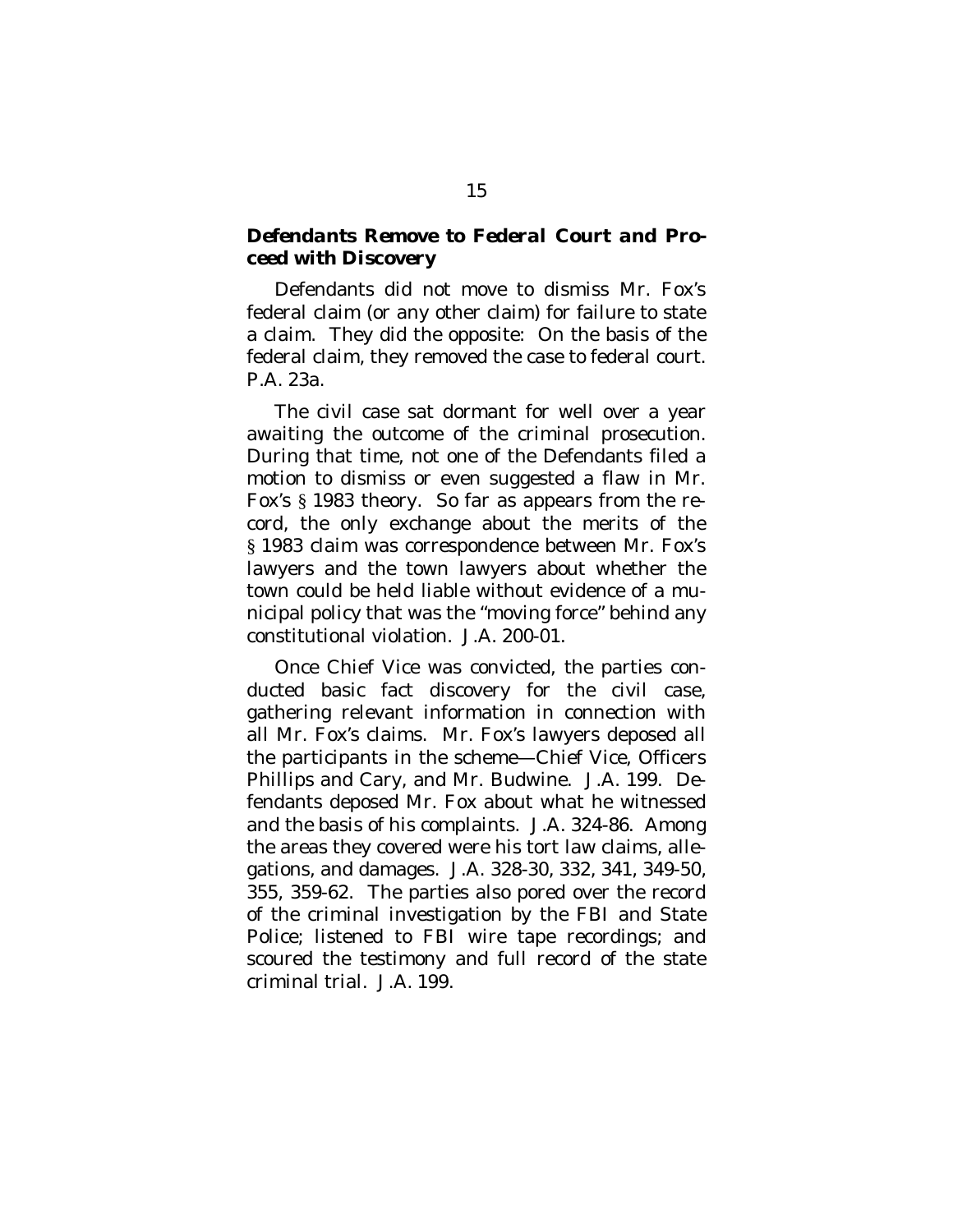Discovery exposed yet another constitutional violation the police perpetrated under Chief Vice's oversight: With Chief Vice's approval, Officer Cary began to "[w]rite" a citation to "every son of a  $b***h$ that's behind … Ricky Fox." Deposition Testimony of Arthur Phillips at 153 (Feb. 28, 2007) (attached to Docket Doc. # 77); *see* J.A. 280-81, 286-87. Evidence even emerged that Chief Vice may have used his influence to help his supporters extinguish citations they had received. J.A. 286.

### <span id="page-27-0"></span>*Counsel Withdraws Mr. Fox's Federal Claim, and the Magistrate Awards Full Attorneys' Fees*

Following discovery, Defendants moved for summary judgment on Mr. Fox's federal claim. J.A. 128- 67. The motion was never heard. With the benefit of the evidence gathered in the criminal case, discovery in the civil case, and briefing on the motion, Mr. Fox voluntarily moved to dismiss his federal claim and remand the case back to state court to try his state law claims. P.A. 37a-38a. In response, the magistrate dismissed Mr. Fox's federal claim "by agreement of all parties." P.A. 39a.

Hoping to remain in federal court rather than return to Mr. Fox's preferred forum, Defendants asked the magistrate to exercise supplemental jurisdiction over the surviving state law claims. P.A. 38a. The magistrate declined and remanded the state law claims. P.A. 40a. As he sent the state claims back, the magistrate went out of his way to emphasize that "[a]ny trial preparation, legal research, and discovery" involved to date "may be used by the parties in the state court proceedings." *Id.*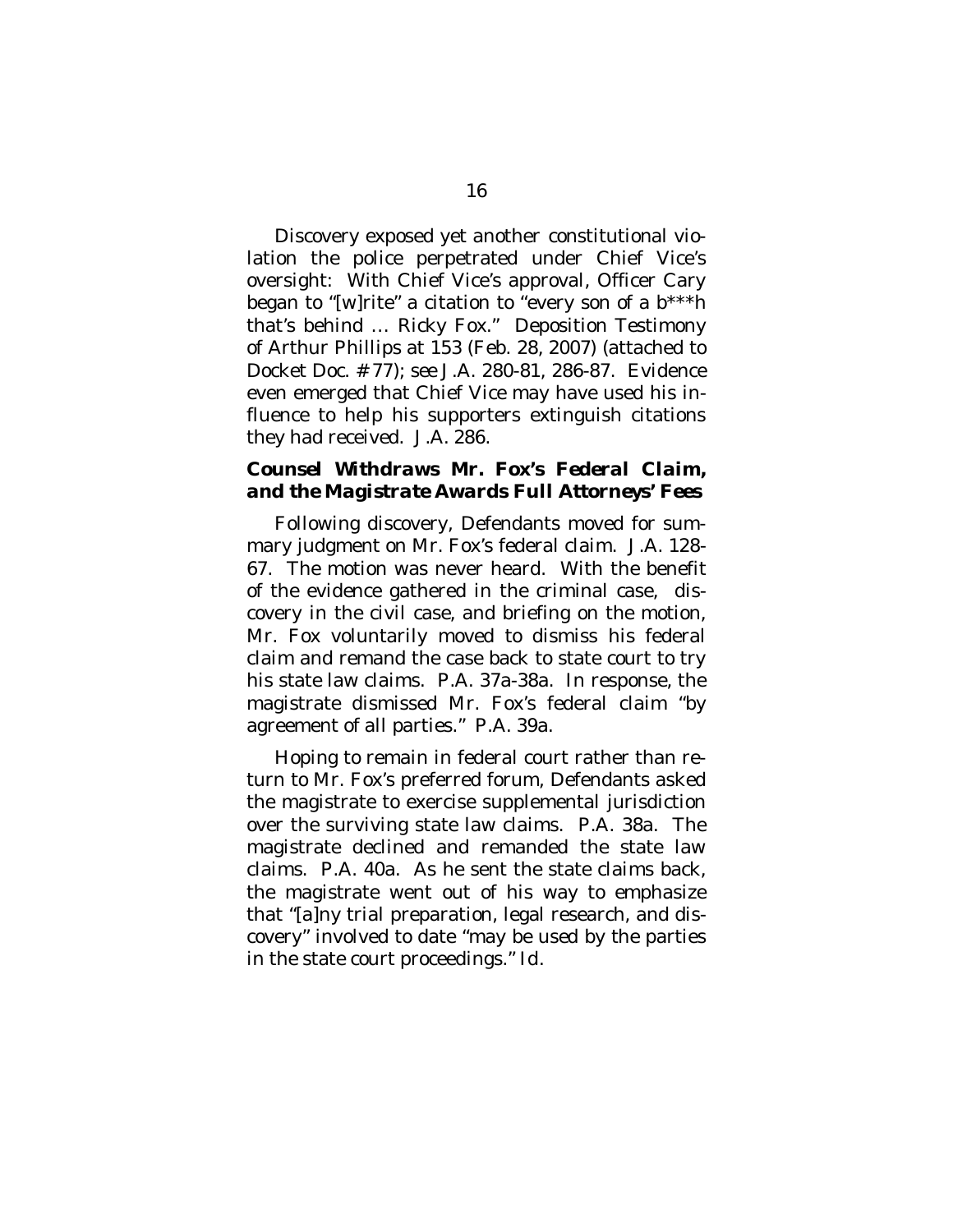At that point, Defendants moved for attorneys' fees alleging that Mr. Fox's federal claim was—and had always been—frivolous. J.A. 199. They did not acknowledge even the existence of state law claims, much less their continuing viability. Nor, in their voluminous submission of billing records, did they point to a single minute they spent conducting discovery on the federal claim that would not have also been required to explore the state claims. Indeed, overall, the billing records reflect no more than a handful of hours dedicated to work on the federal claim alone, almost all of it in connection with the removal and remand. *See* S.J.A. 8-67.

None of that troubled a new magistrate who, with no prior involvement in the case, decided the attorneys' fees motion a year after it was filed. She did not find that Mr. Fox's federal claim was "frivolous or vexatious" as required for an award of attorneys' fees to a defendant; instead she believed that she could award fees against Mr. Fox if his position was "vexatious, frivolous, *or otherwise without merit.*" P.A. 27a (emphasis added). She found this last condition met because "the plaintiff failed to make out a *prima facie* case." *Id.*

The magistrate then granted Defendants *all* the fees they had incurred over the course of the entire three-year litigation as though the federal claim was the only claim that had ever been in the case. P.A. 34a. She acknowledged that "[n]ormally, a party seeking attorneys' fees must segregate successful claims from unsuccessful claims." P.A. 28a. But she did not even acknowledge the original magistrate's view that "[a]ny trial preparation, legal research, and discovery may be used by the parties in the state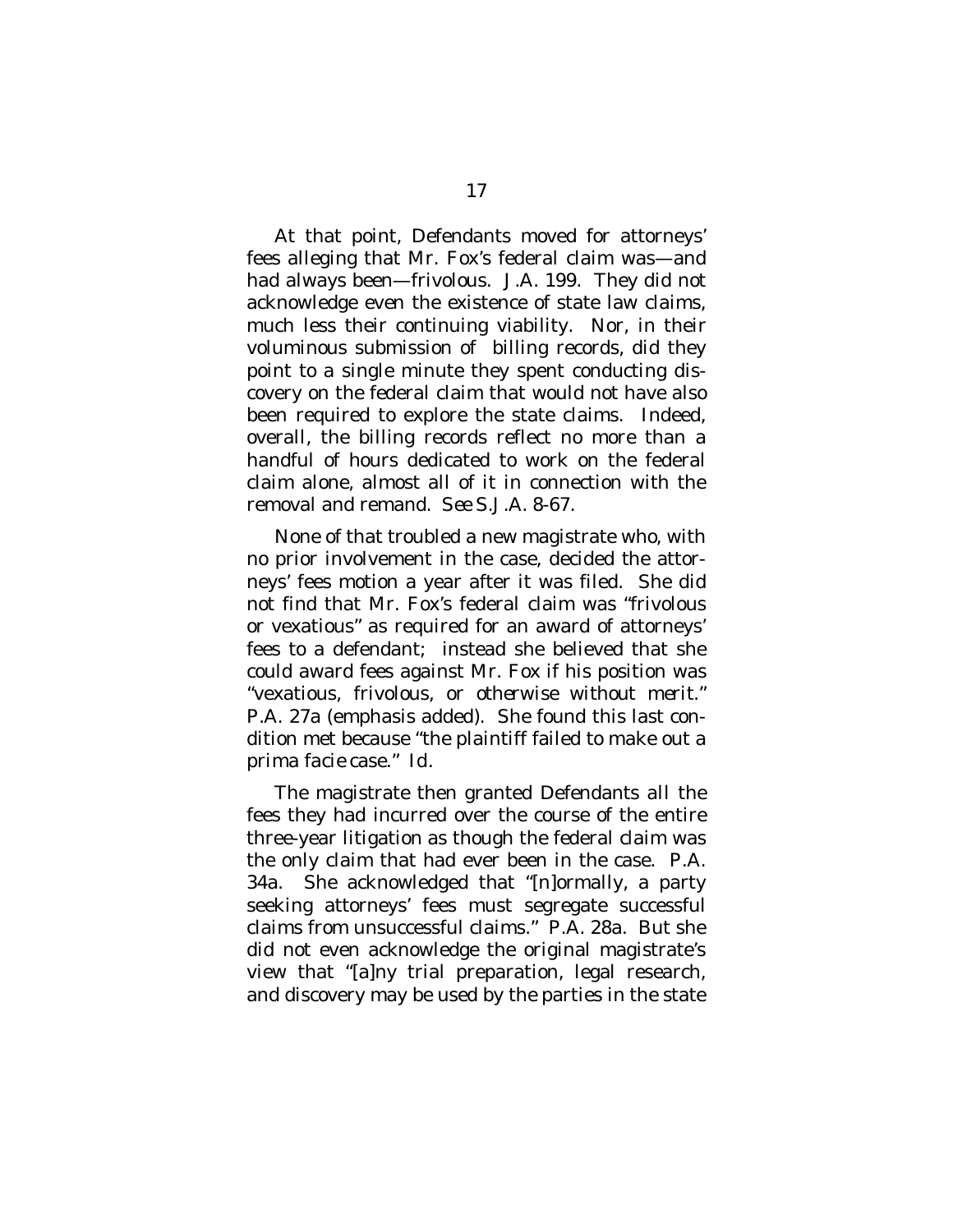court proceedings," P.A. 40a, much less analyze what proportion of Defendants' attorneys' fees were attributable only to the dismissed federal claim. Instead, she concluded that there is an exception and "no segregation is … required"—"where various claims 'arose out of the same transaction and were so interrelated that their prosecution or defense entailed proof or denial of essentially the same facts.'" P.A. 28a (citation omitted). This had serious consequences to Mr. Fox; the fees and costs came to \$54,481. P.A. 34a. That was two years' salary—a crushing sum for a lifelong public servant in a small town in Louisiana. *See* Vinton, La. Council Minutes (Sep. 30, 2003), http://www.cityofvinton.com/guest book/guestbook.html (setting chief's salary at \$23,000 in 2003).

Mr. Fox appealed the decision directly to the Fifth Circuit. *See* 28 U.S.C. § 636(c)(3); Fed. R. Civ. Pro. 73(c).

### <span id="page-29-0"></span>*A Split Panel of the Court of Appeals Affirms*

A split panel of the Fifth Circuit affirmed. The majority held Mr. Fox's statement—that the civil rights claim could not be sustained—"represented recognition that Fox's federal claims should never have been brought." P.A. 6a. According to the majority, "Fox's claims are groundless because the offenses *alleged in his Complaint* have no redress in the Constitution or laws of the United States." P.A. 8a (emphasis in original).

The majority rejected Mr. Fox's argument that it was improper to award fees because the state law claims survived. P.A. 10a. Noting a split among the circuits, the court held "that a defendant does not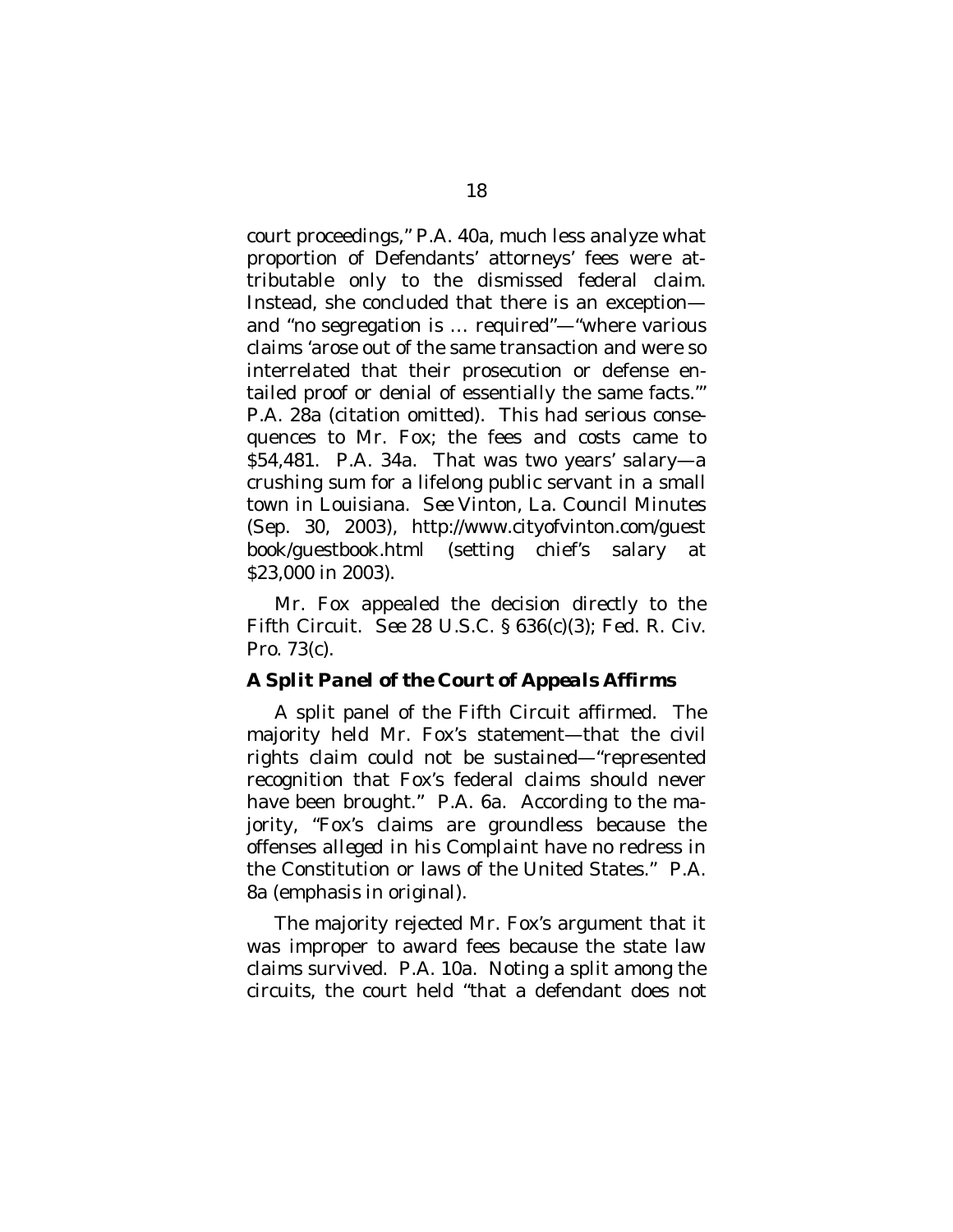have to prevail over an entire suit in order to recover attorneys' fees for frivolous § 1983 claims." *Id*.

As to the amount of the fees, the majority correctly noted that "a defendant is only entitled to attorneys' fees for work which can be distinctly traced to a plaintiff's frivolous claims." P.A. 11a. Nonetheless, in deference to the magistrate's discretion, the court affirmed her award, including her failure to segregate fees related to the § 1983 claim. P.A. 12a. Relying exclusively on the magistrate's assertions that the parties' "focus" was on Mr. Fox's § 1983 claim, that Defendants' request for fees related only to the federal court proceedings, and that Defendants "d[id] not appear" to request fees "related to the defense of the state law claims," the court held that the magistrate had not abused her discretion in awarding Defendants all the fees they requested for the entire litigation. *Id.*

Judge Southwick dissented. P.A. 12a-18a. He opined that the magistrate applied the wrong standard when she refused to segregate the fees related to the § 1983 claim from the fees related to the state law claims. P.A. 14a. "[W]hen some claims are dismissed as frivolous and others are not, allowing a defendant full recovery of his fees because the services for the various claims are too interrelated gives too much." P.A. 16a. He further observed that "almost all the defendant's discovery and factual analysis would have been necessary even if no federal claims had been brought." *Id*. "Generally," he continued, "the same witnesses would be deposed, the same documents produced, and the same factual disputes resolved. Only the legal work allocable solely or dominantly to the dismissed federal claims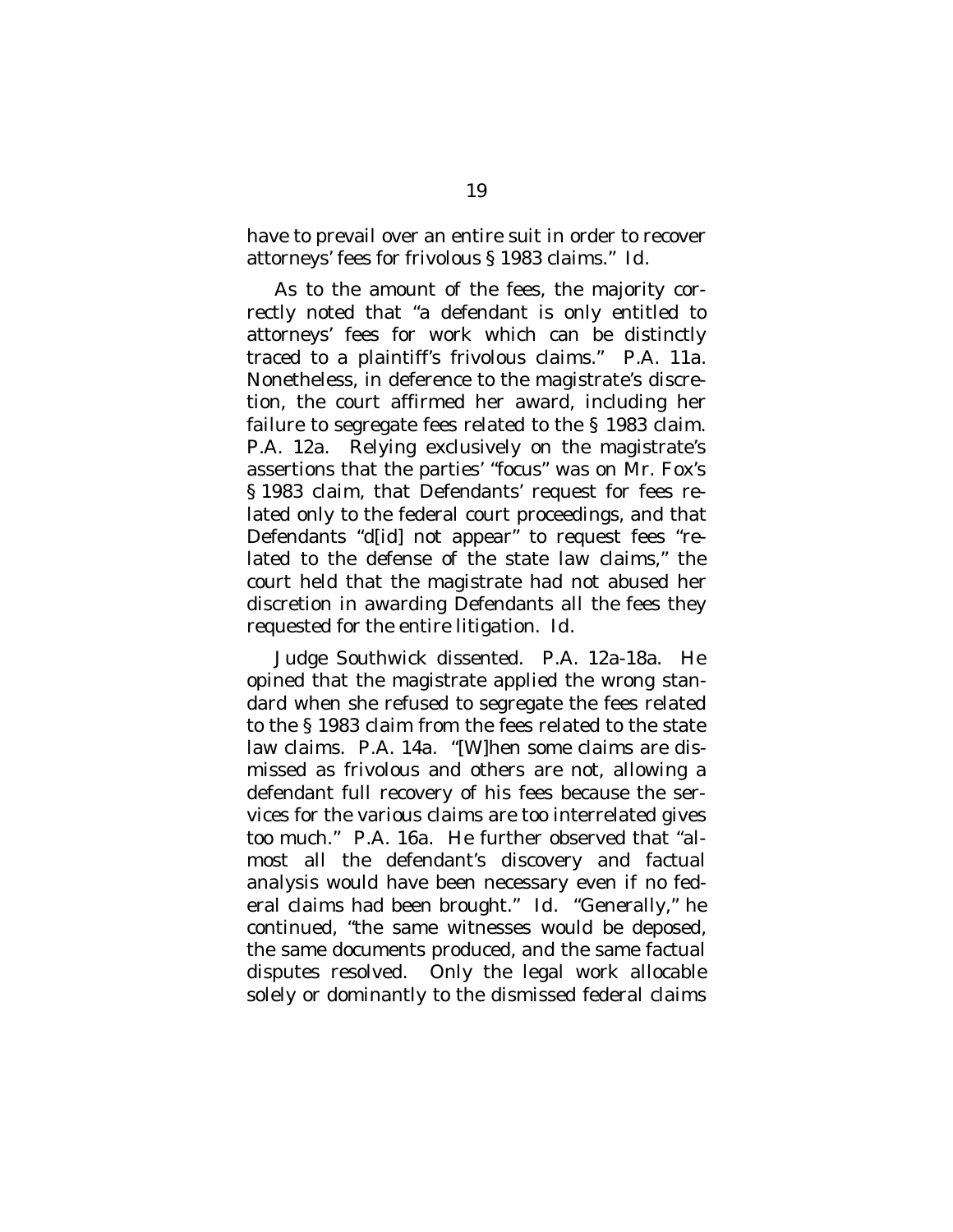was unnecessary." *Id*. In the end, he insisted, "[t]he only fees Fox should be required to pay are those solely applicable to his federal claims"—specifically "for the legal services necessary to remove the action and now to address the remand, as well as any services uniquely arising from the legal work to have the Section 1983 claims dismissed." P.A. 17a.

#### <span id="page-31-0"></span>**SUMMARY OF ARGUMENT**

Defendants were not entitled to any fees at all. But even if Defendants were entitled to some fees, it was error to award them *all* the fees they incurred.

**I.** The fee-shifting provision in statutes like § 1988 treat prevailing defendants differently from prevailing plaintiffs. Prevailing plaintiffs ordinarily recover their fees. But prevailing defendants cannot recover their fees, except in the rare circumstance where "the suit was vexatious, frivolous, or brought to harass or embarrass the defendant." *Hensley v. Eckerhart,* 461 U.S. 424, 429 n.2 (1983)*,*.

This Court has explained that the reason for the asymmetry is that "[a] successful defendant seeking counsel fees … must rely on quite different equitable considerations" from a prevailing plaintiff. *Christiansburg Garment Co. v. EEOC,* 434 U.S. 412, 419 (1978) (emphasis added). Although the plaintiff is "the chosen instrument of Congress to vindicate 'a policy that Congress considered of the highest priority,'" *Id.* at 418 (quoting *Newman v. Piggie Park Enters., Inc.*, 390 U.S. 400, 402 (1968)), the defendant—even if successful—is not. Whereas a losing defendant is, by definition, a law-breaker, the losing plaintiff is not.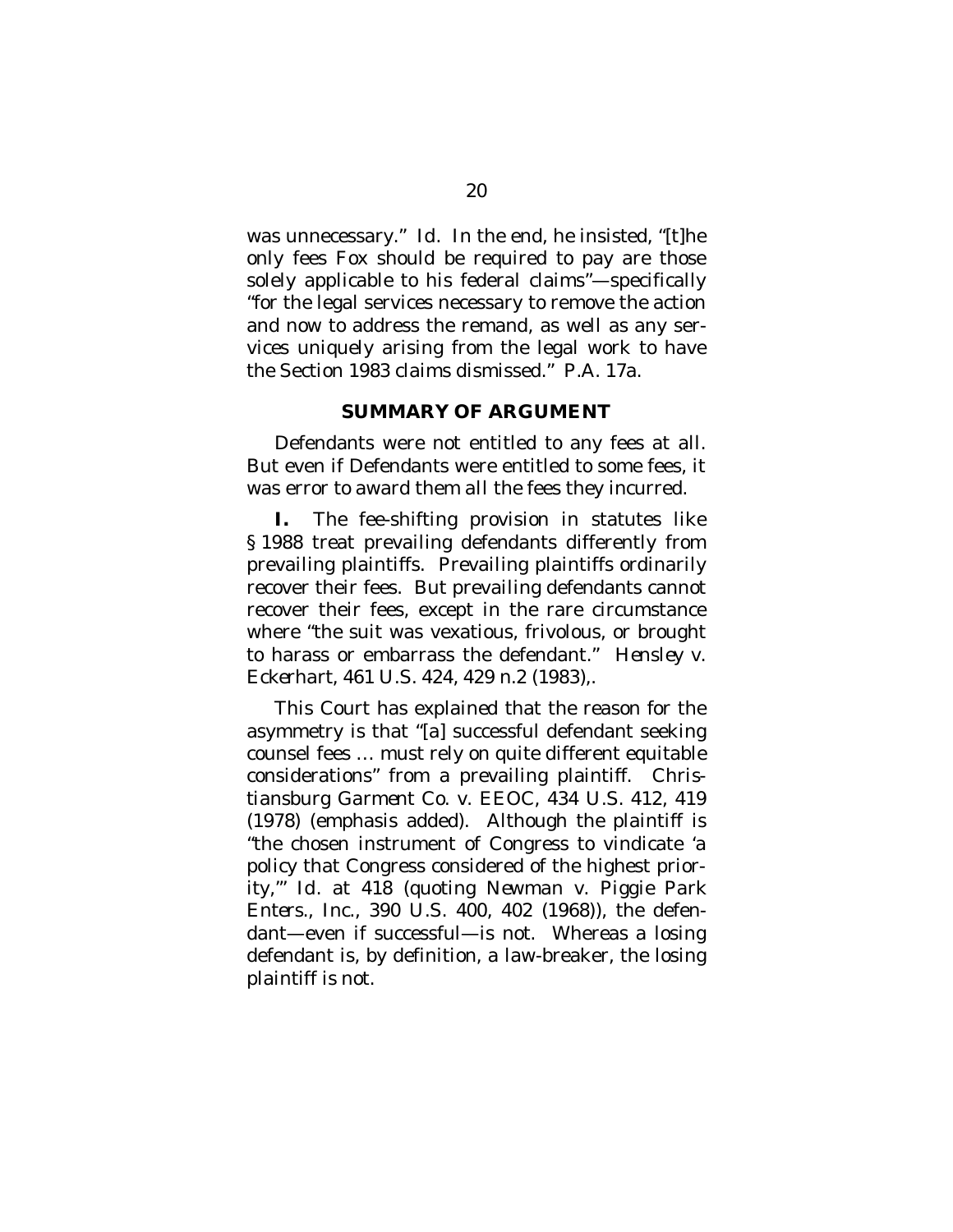This was a single, indivisible tort suit. Mr. Fox sought damages, under several legal theories, for a single scheme perpetrated by Chief Vice and his henchman. Only one claim was dismissed, leaving the defendants to defend all the others. Because all the legal claims were founded on the same facts, the defense counsel would have needed to perform the same work whether or not the federal claim had been in the case. Moreover, there was no wasted time or effort; every shred of evidence developed in discovery remains relevant after the dismissal. Under these circumstances, the "equitable considerations" that have guided this Court's past decisions prohibit an award of attorneys' fees. *Christiansburg*, 434 U.S. at 419.

First, the only legitimate basis to grant fees to a prevailing defendant under § 1988 is "to protect defendants *from burdensome litigation* having no legal or factual basis." *Id.* at 420 (emphasis added). Where the entire lawsuit is frivolous, or where the dismissed claim is factually distinct from meritorious claims that survive, the burden is manifest and fees are justified. But where the dismissed claim entailed little additional burden—as is almost always the case where the dismissed claim is factually intertwined with the surviving claims—no fees should be granted. The court of appeals erred in overlooking this distinction.

The court of appeals also erred in uncritically applying to partially prevailing defendants the same rule that applies to partially prevailing plaintiffs. A plaintiff who prevails on only one of several intertwined claims can recover some or all of the fees incurred, depending on the result achieved. But de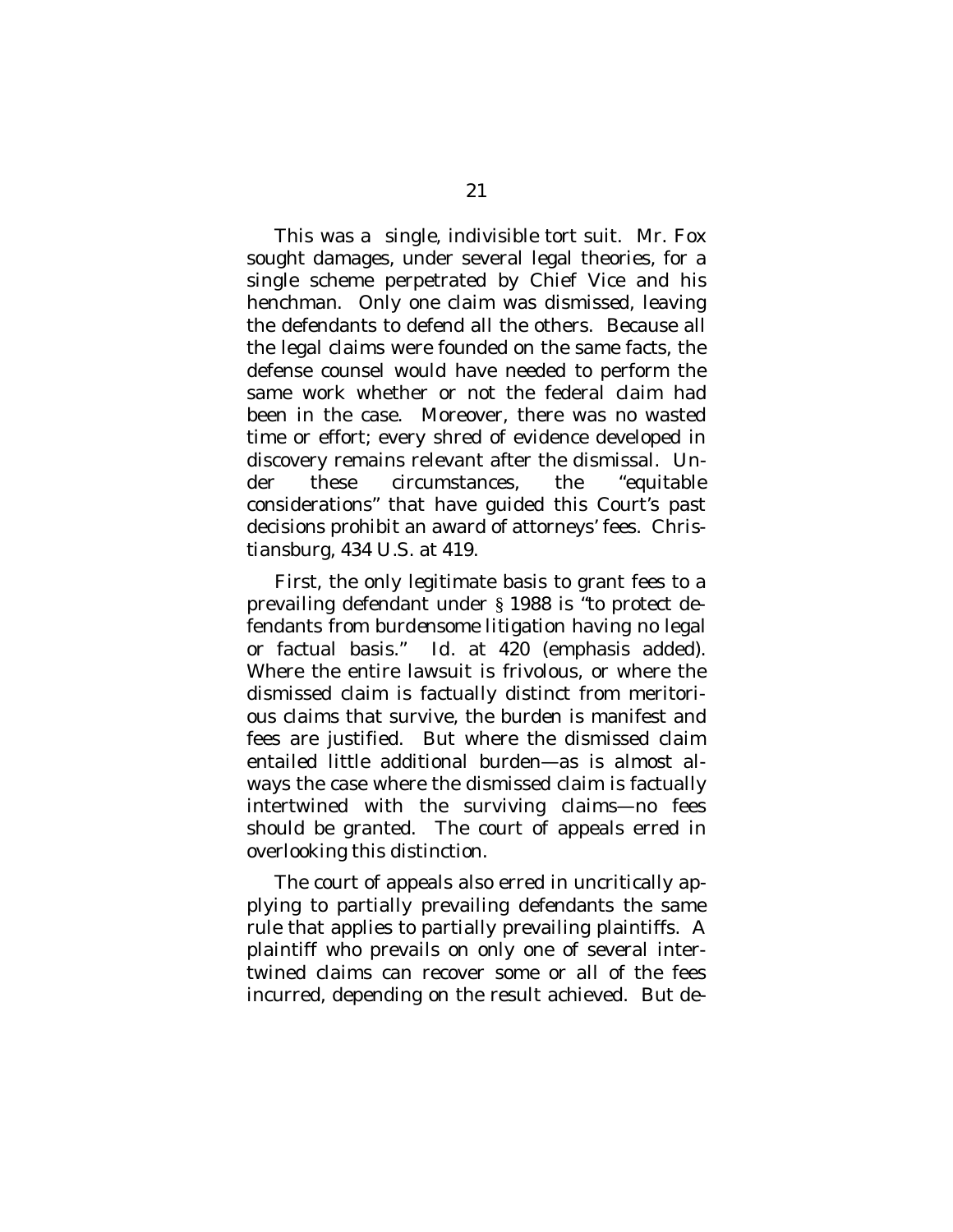fendants are not entitled to the benefit of the same rule precisely because they are situated differently with respect to the policies that § 1988 is designed to advance.

Second, a rule requiring a plaintiff to pay attorneys' fees in these circumstances could have devastating consequences to the enforcement of federal law and to the progress of the law. Advocates of all ideological stripes have advanced arguments that ultimately prevailed before this Court, even though they may have appeared meritless under existing doctrine—even frivolous—when first advanced. Any plaintiff who knows he could be punished with crushing fees for asserting a federal claim would think twice about including that claim.

Such a plaintiff will draw scant comfort from the assurance that he will have to pay his adversary's fees only if the court views his claim not just as meritless, but as frivolous. As this Court has observed, any lower court can fall prey to "the understandable temptation to engage in *post hoc* reasoning by concluding that, because a plaintiff did not ultimately prevail, his action must have been unreasonable or without foundation." *Christiansburg*, 434 U.S. at 421-22. This Court's admonition to "resist … the temptation" does not change the reality that judges are human beings who can sometimes have trouble distinguishing a claim they find meritless from one that is downright frivolous.

This case powerfully illustrates the point. Mr. Fox had a constitutional right at stake in this case his First Amendment right to run for office and to advocate publicly about his qualifications—and am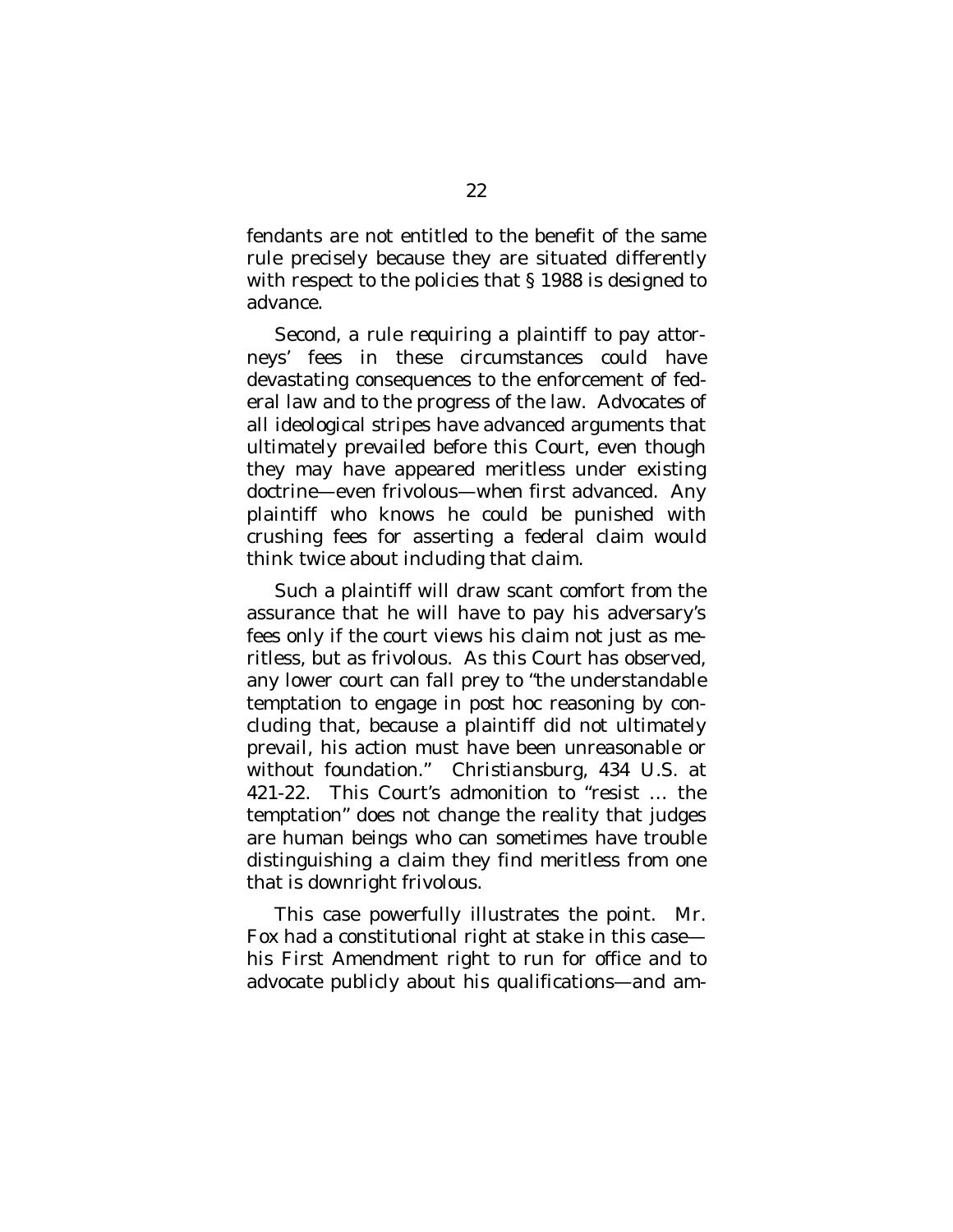ple basis for alleging that Chief Vice, capitalizing on his official position, conspired to deprive him of that right. A lawyer would be justified in casting the case in § 1983 terms. Defendants certainly did not believe that the federal claim was frivolous from the start. They found the § 1983 claim sufficiently meritorious that they removed the case to federal court on that basis, and they never filed a motion to dismiss. The courts below indulged in classic *post hoc* reasoning in leaping from the counsel's willingness to withdraw the federal claim to the conclusion that it was therefore frivolous—a conclusion that was especially ironic because counsel may well have been wrong in conceding the federal claim had no merit.

Third, dangling the prospect of attorneys' fees before prevailing defendants will put all the incentives and burdens for all participants—the lawyers, the clients, and the defendants—in the wrong places. If a client can be punished because his lawyer decides to jettison a federal claim before trial, lawyers will stop making those judgments. The result will be needless litigation, more complicated cases, busier courts, and more confused juries.

Moreover, where the client presented his lawyers with a sound factual basis for judicial relief, it is unfair to punish the client for the lawyer's decision as to what legal claims match the fact pattern. It is the lawyer's job, not the client's, to map the facts onto the right legal theory. Insulating clients from paying attorneys' fees for a wrong legal theory will not lead to abuses. There are consequences for pressing frivolous claims—Rule 11 sanctions. Rule 11 is a much more suitable vehicle for protecting defendants where a frivolous federal claim is factually inter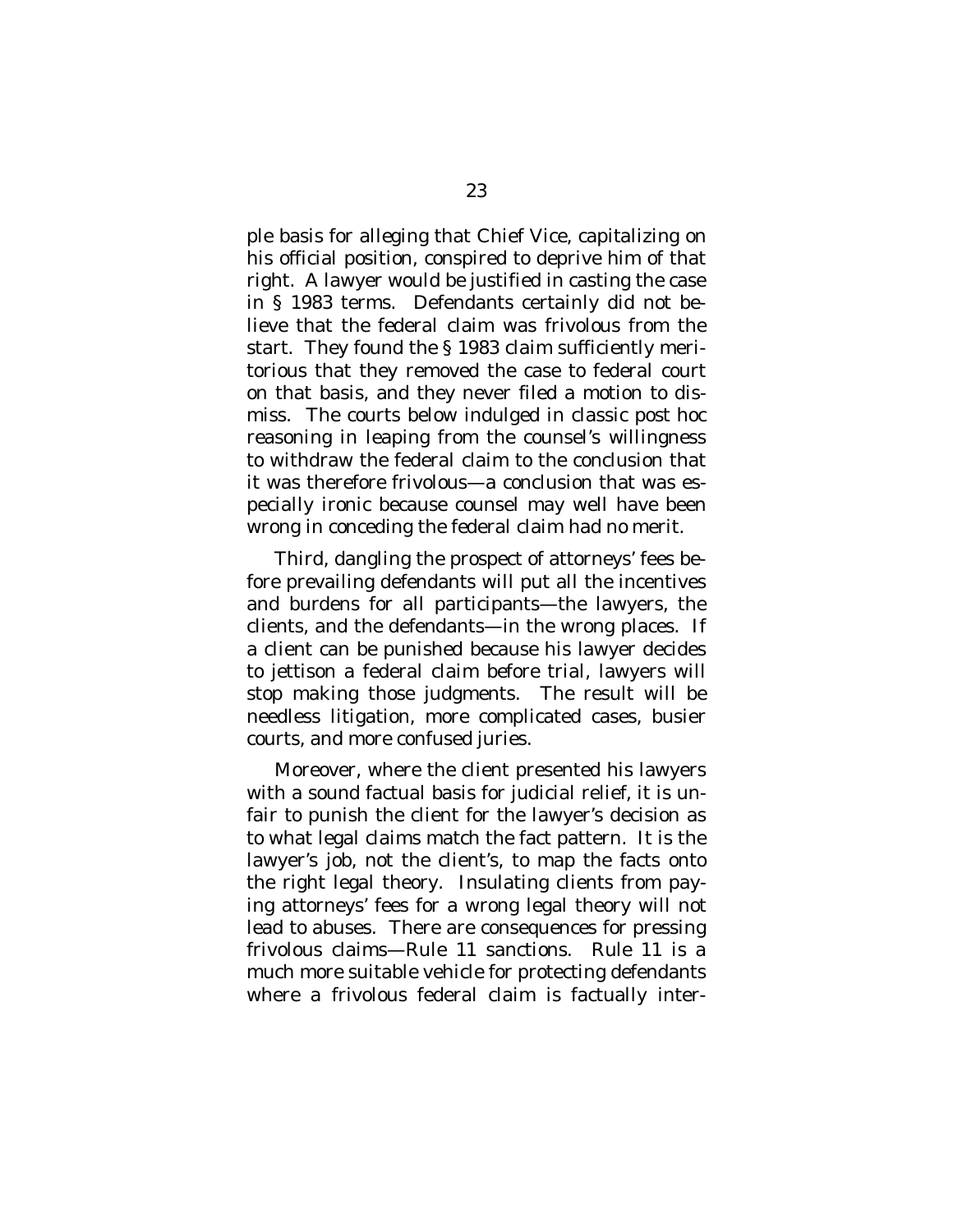twined with other viable claims. Rule 11 places the onus where it belongs, enshrining the common-sense principle that clients cannot be held responsible for their counsel's legal judgments.

**II.** Even if Defendants were entitled to *some* fees, the courts below erred in awarding every penny they incurred in defending the entire two-year litigation.

The court of appeals stated the correct rule: The most a defendant should ever recover are the fees directly and exclusively attributable to a frivolous claim—fees that would not have been incurred but for the inclusion of the claim. The touchstone, again, is Congress's limited objective in allowing an award of fees to a prevailing defendant: "to protect defendants *from burdensome litigation* having no legal or factual basis." *Christiansburg*, 434 U.S. at 420 (emphasis added). This objective justifies nothing more than compensation for the incremental burden occasioned by the frivolous claim. Any work that defense counsel would have had to do anyway was not the result of the frivolous claim.

Here, Defendants have managed to defeat only one claim—on purely legal grounds—but still stand to be held fully liable on any of the several remaining viable common law theories. Even a plaintiff in this situation would not be awarded all attorneys' fees incurred. If this Court were to apply the allocation principle it applies to plaintiffs, Defendants here would collect nothing—at least not yet. Even with the voluntary dismissal of the federal claim, Defendants still had a lot to lose; they still faced the prospect of a hefty damages award on the state law torts.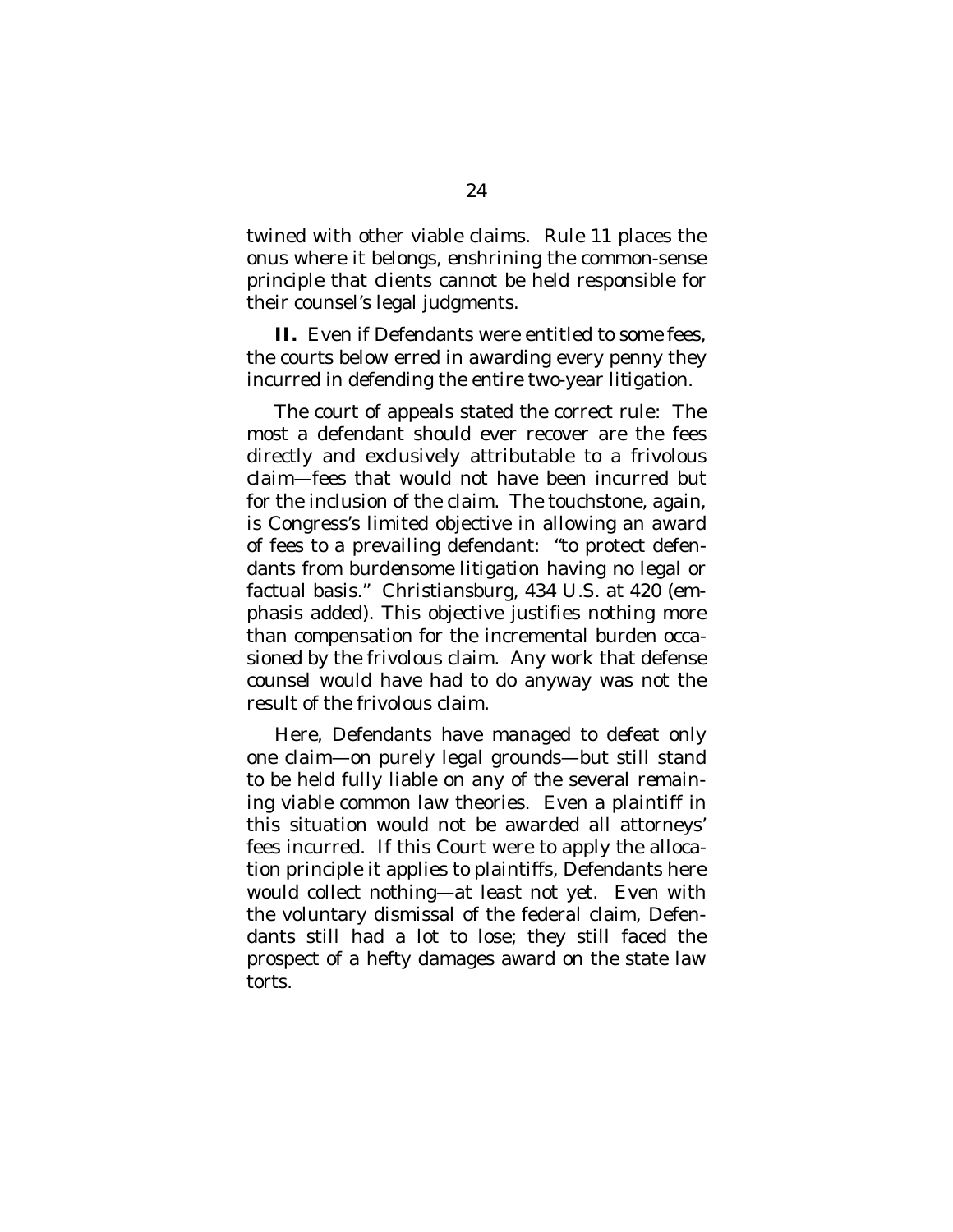Although the court of appeals announced the correct rule, it promptly eviscerated the rule with several improper leaps of logic. First, the court of appeals incorrectly concluded that the complaint was purely federal. To the contrary, it featured the state law claims prominently. Second, it is simply not true that, throughout the litigation, "'the focus of both plaintiff and defendants was plaintiff's § 1983 claim.'" P.A. 12a (quoting P.A. 33a). Defendants were always keenly aware of the independent force of all the state law claims. In any event, it does not matter what legal theories most occupied Defendants' minds as they were conducting discovery. What matters is that the federal claim did not impose any more of a litigation burden on Defendants than they would have had to endure if only state law claims had been pled.

Congress passed § 1988 and other similar statutes to encourage plaintiffs to enforce federal law and to ensure that Defendants get compensated fairly for litigation burdens to which they should never have been subjected. An affirmance of the fee award here will only encourage plaintiffs to drop federal claims from their suits, to the detriment of the public good, and bestow windfall recoveries on Defendants.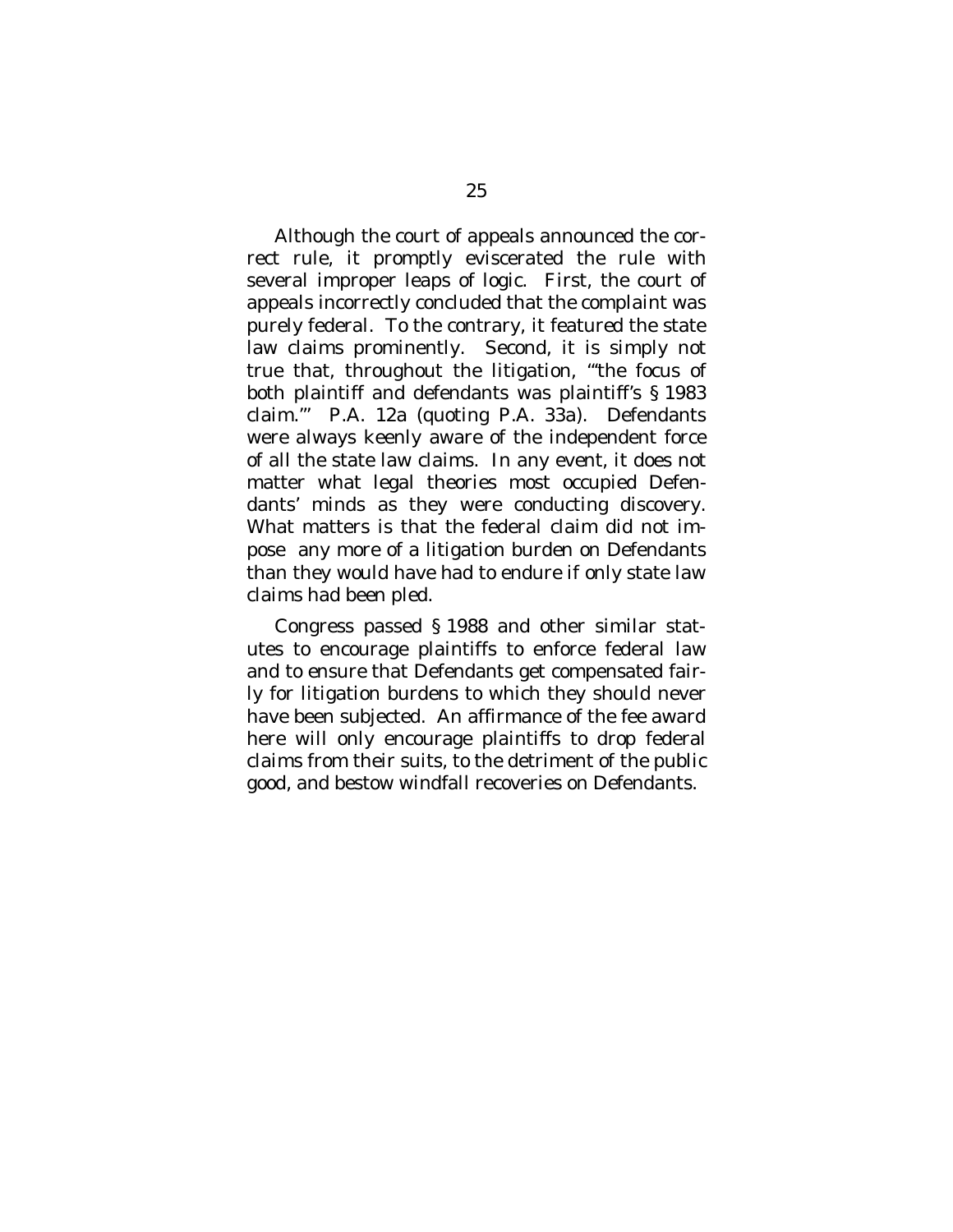#### <span id="page-37-0"></span>**ARGUMENT**

<span id="page-37-1"></span>**I. THE MAGISTRATE ERRED IN AWARDING ANY ATTORNEYS' FEES AGAINST MR. FOX FOR A DISMISSED FEDERAL CLAIM THAT WAS FACTUALLY INTERTWINED WITH SURVIVING NON-FRIVOLOUS CLAIMS.**

When it comes to attorneys' fees in a federal civil rights case, defendants are very different from plaintiffs: While prevailing plaintiffs routinely collect their fees, a prevailing defendant is never entitled to fees unless the plaintiff's position was frivolous or vexatious. *See infra* Point I.A. Mr. Fox's federal claim was neither frivolous nor vexatious and the magistrate erred in awarding fees simply because she deemed the claim "otherwise without merit." P.A. 27a; *see* Pet'n 25-28. But this appeal is premised on the assumption that the § 1983 claim was frivolous.[2](#page-37-3) Even with that assumption, Defendants were not entitled to any fees, because the dismissed federal claim was factually intertwined with surviving claims and imposed no appreciable burden on Defendants. *See infra* Point I.B.

<span id="page-37-2"></span>**A. A Prevailing Defendant May Not Collect Attorneys' Fees Under § 1988 Except in Unusual Circumstances.**

Ordinarily, under the "American Rule," each party to a lawsuit bears its own attorneys' fees. *Alyeska*

<span id="page-37-3"></span><sup>2</sup> The Cert. Petition argued that the claim was not frivolous, *see* Pet'n 25-28, but did not raise the fact-bound issue as a separate Question Presented. Nevertheless, the errors of the courts below provide cautionary tales that are instructive in crafting the correct legal rule. *See infra* at 38-42.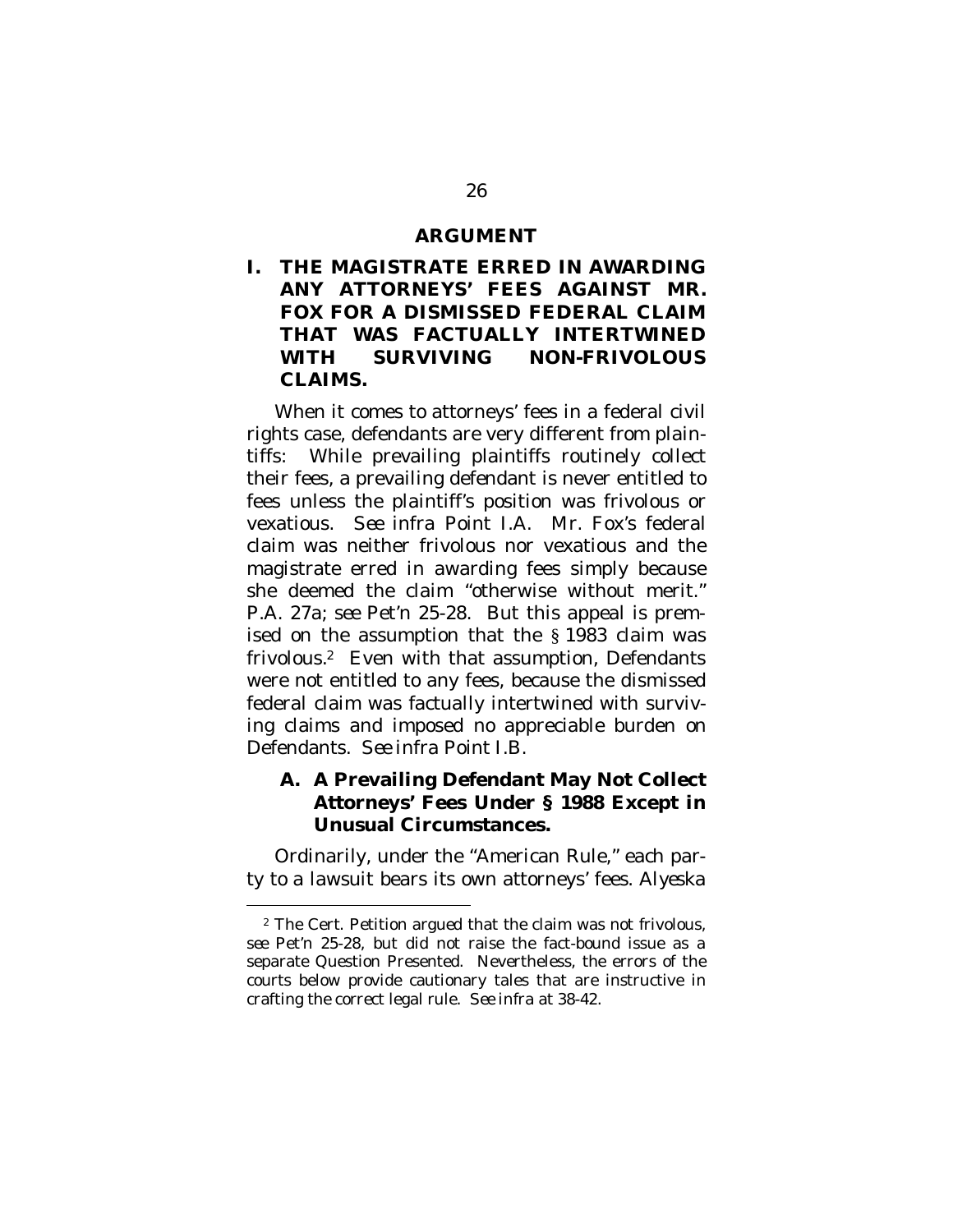*Pipeline Serv. Co. v. Wilderness Soc'y*, 421 U.S. 240, 269-71 (1975). Congress has crafted an exception to this "bedrock principle" for certain litigation critical to advancing federal interests. *Hardt v. Reliance Standard Life Ins. Co.*, 130 S. Ct. 2149, 2157 (2010). Among these favored litigations are suits to protect civil rights, the environment, equal employment opportunity, equal educational opportunity, fair labor standards, and fairness in consumer credit and debt collection.[3](#page-38-0)

Civil rights cases like this one are governed by the fee-shifting provision of § 1988, which provides: "In any action or proceeding to enforce a provision of [various civil rights statutes] … the court, in its discretion, may allow the prevailing party, other than the United States, a reasonable attorney's fee as part of the costs." 42 U.S.C. § 1988. Most federal feeshifting statutes employ similar "prevailing party" language, and courts generally interpret this language the same wherever it appears. *See Northcross v. Bd. of Educ. of Memphis City Schs.,* 412 U.S. 427, 428 (1973); *Hensley v. Eckerhart,* 461 U.S. 424, 433 n.7 (1983).

<span id="page-38-0"></span><sup>3</sup> *See* 42 U.S.C § 1988 (Civil Rights Attorney's Fees Awards Act of 1976); 42 U.S.C. §§ 2000a-3(b), 2000b-1, 2000e-5(k) (Titles II, III and VII of Civil Rights Act of 1964); 42 U.S.C. § 7604(d) (Clean Air Act); 33 U.S.C. §§ 1365(d), 1369(b)(3) (Clean Water Act); 30 U.S.C. §§ 1270(d), 1275(e), 1293(c) (Surface Mining Control and Reclamation Act); 29 U.S.C. § 262(b) (Age Discrimination in Employment Act); 20 U.S.C. § 1415(i)(3)(B) (Individuals with Disabilities Education Act); 29 U.S.C. § 216(b) (Fair Labor Standards Act); 15 U.S.C. § 1640(a)(3) (Truth in Lending Act); 15 U.S.C. §§ 1618n(c), 1681o(b) (Fair Credit Reporting Act); 15 U.S.C. § 1692k(a)(3) (Fair Debt Collection Practices Act).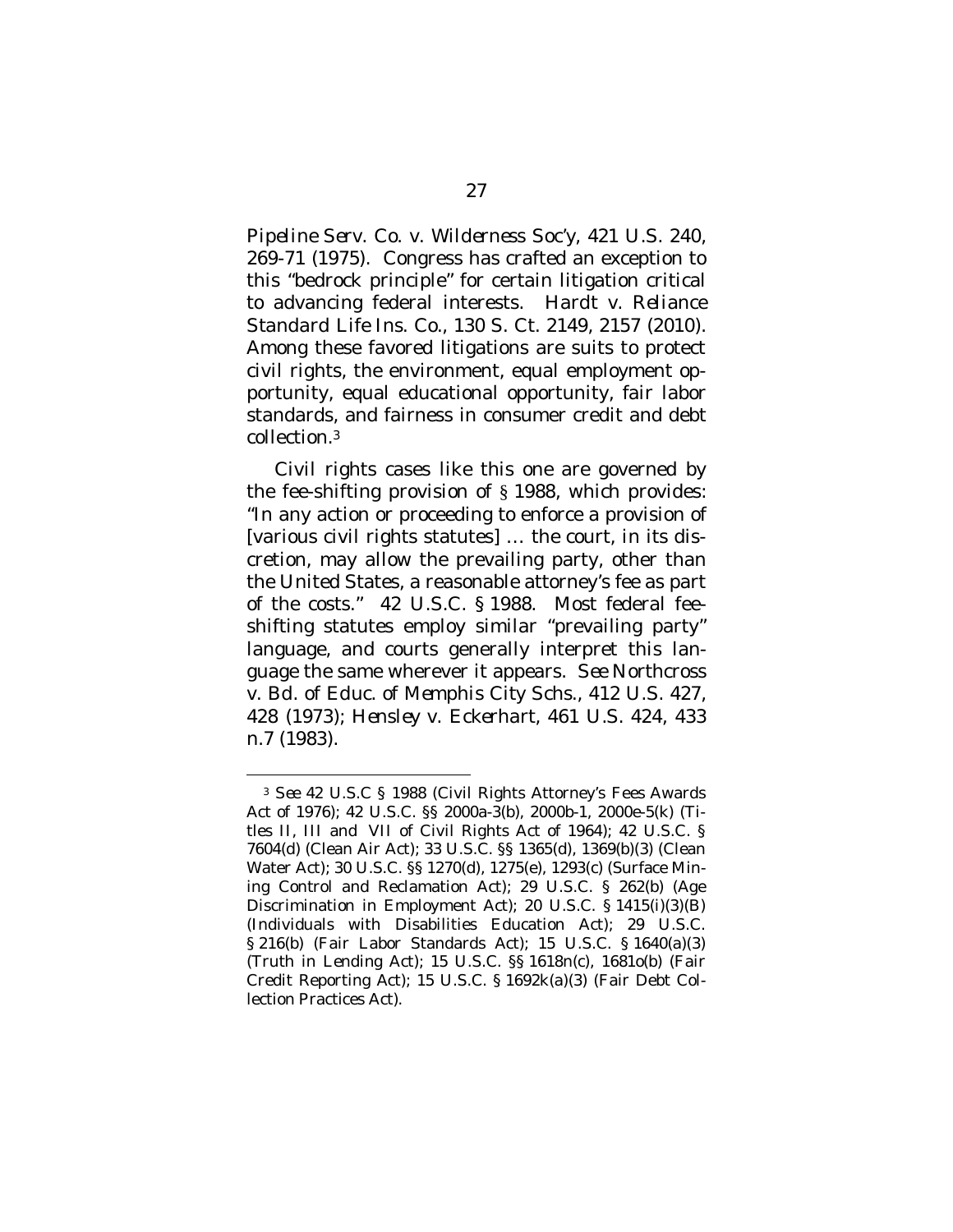Whenever this Court has devised rules to effectuate this directive, its touchstone has been the congressional imperative to use attorneys' fees to encourage parties and their lawyers to bring the suits in question, and, correlatively, the imperative *not* to di*s*courage them: "Congress expressly recognized that a plaintiff who obtains relief in a civil rights lawsuit does so not for himself alone but also as a 'private attorney general,' vindicating a policy that Congress considered of the highest importance." *City of Riverside v. Rivera*, 477 U.S. 561, 575 (1986) (quoting H.R. REP. NO. 94-1558, at 2 (1976) (quoting *Newman v. Piggie Park Enters., Inc.*, 390 U.S. 400, 402 (1968))) (some internal quotation marks omitted). "If the citizen does not have the resources, his day in court is denied him; the congressional policy which he seeks to assert and vindicate goes unvindicated; and the entire Nation, not just the individual citizen, suffers." *Id*. (quoting 122 CONG. REC. 33,313 (1976) (remarks of Sen. Tunney)). To ensure that "private citizens are … able to assert their civil rights, and [that] those who violate the Nation's fundamental laws are not to proceed with impunity," Congress concluded that "citizens must have the opportunity to recover what it costs them to vindicate these rights in court." *Id.* at 578 (quoting S. REP. NO. 94-1011, at 2 *reprinted in* 1976 U.S.C.C.A.N. 5910).

The fee-shifting provision is not, however, reserved exclusively for plaintiffs. Section 1988 permits a "prevailing party" to seek fees without regard to which side of the "*v*." the party is on. But the rules are not the same for both sides. *See Christiansburg,* 434 U.S. at 416-21. On the one hand,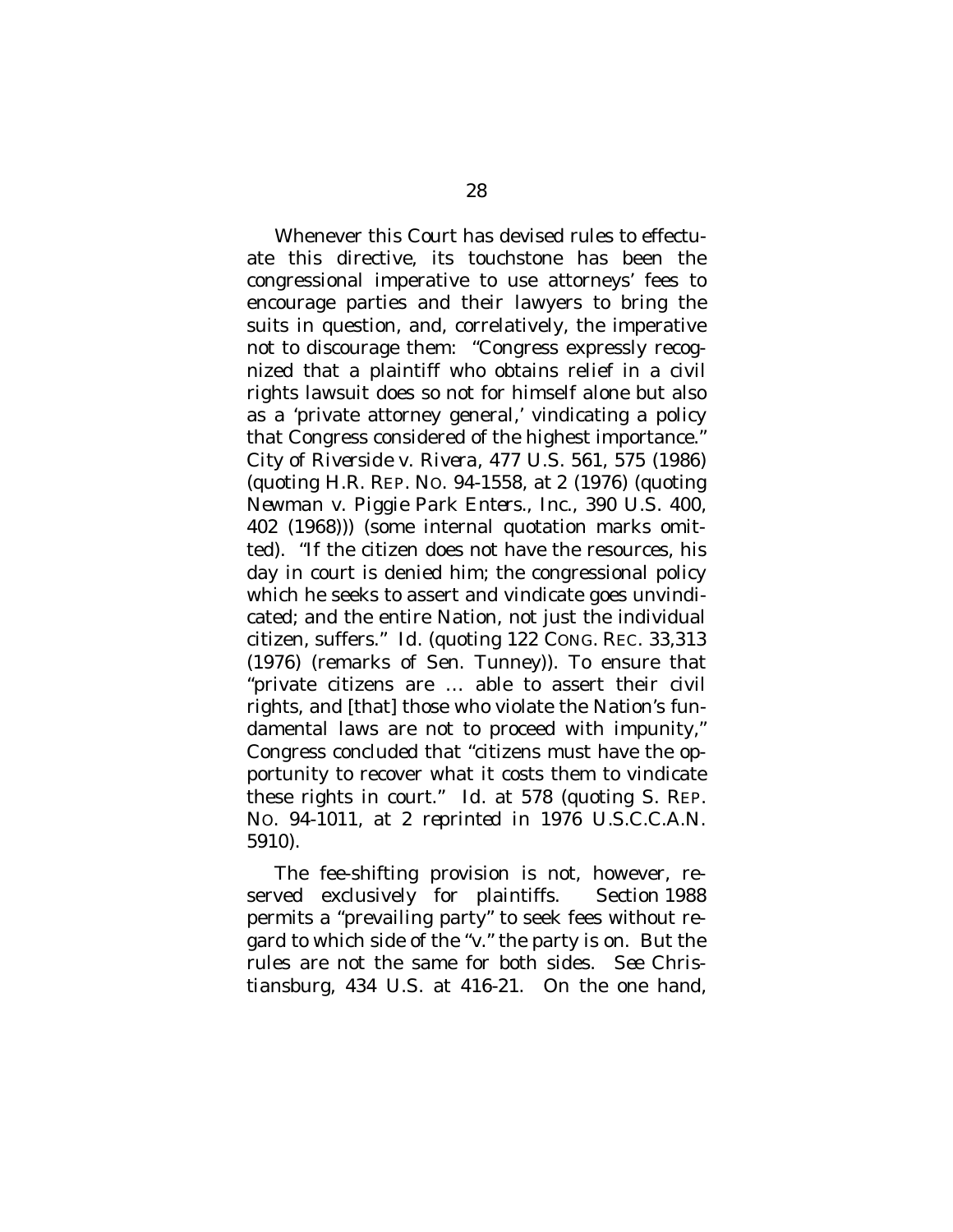prevailing plaintiffs "'should ordinarily recover an attorney's fee'" under § 1988 because they enforce important federal rights. *Hensley*, 461 U.S. at 429 (quoting S. REP. NO. 94-1011, at 4 (1976), *reprinted in* 1976 U.S.C.C.A.N. 5908, 5912 (quoting *Newman*, 390 U.S. at 402)). On the other hand, defendants *never* get their fees, except in the rare circumstance where "the suit was vexatious, frivolous, or brought to harass or embarrass the defendant." *Hensley,* 461 U.S. at 429 n.2 (citing H.R. REP. NO. 94-1558, at 7 (1976)); *see Christiansburg,* 434 U.S. at 421.

The reason for this asymmetry is that "[a] successful *defendant* seeking counsel fees … must rely on quite different equitable considerations." *Christiansburg*, 434 U.S. at 419 (emphasis added). The considerations are different in multiple ways.

As an initial matter, prevailing plaintiffs and defendants occupy different positions with respect to the advancement of federal interests. The plaintiff is "the chosen instrument of Congress to vindicate 'a policy that Congress considered of the highest priority.'" *Christiansburg,* 434 U.S. at 418 (quoting *Newman*, 390 U.S. at 402). Awarding fees against plaintiffs simply because they lost would "substantially add to the risks inhering in most litigation and would undercut the efforts of Congress to promote the vigorous enforcement" of the civil rights laws. *Christiansburg*, 434 U.S. at 422. Congress cautioned that "'private attorneys general' should not be deterred from bringing good faith actions to vindicate … fundamental rights … by the prospect of having to pay their opponent's counsel fees should they lose." S. REP. NO. 94-1011, at 5 (1976), *reprinted in* 1976 U.S.C.C.A.N. 5908, 5912.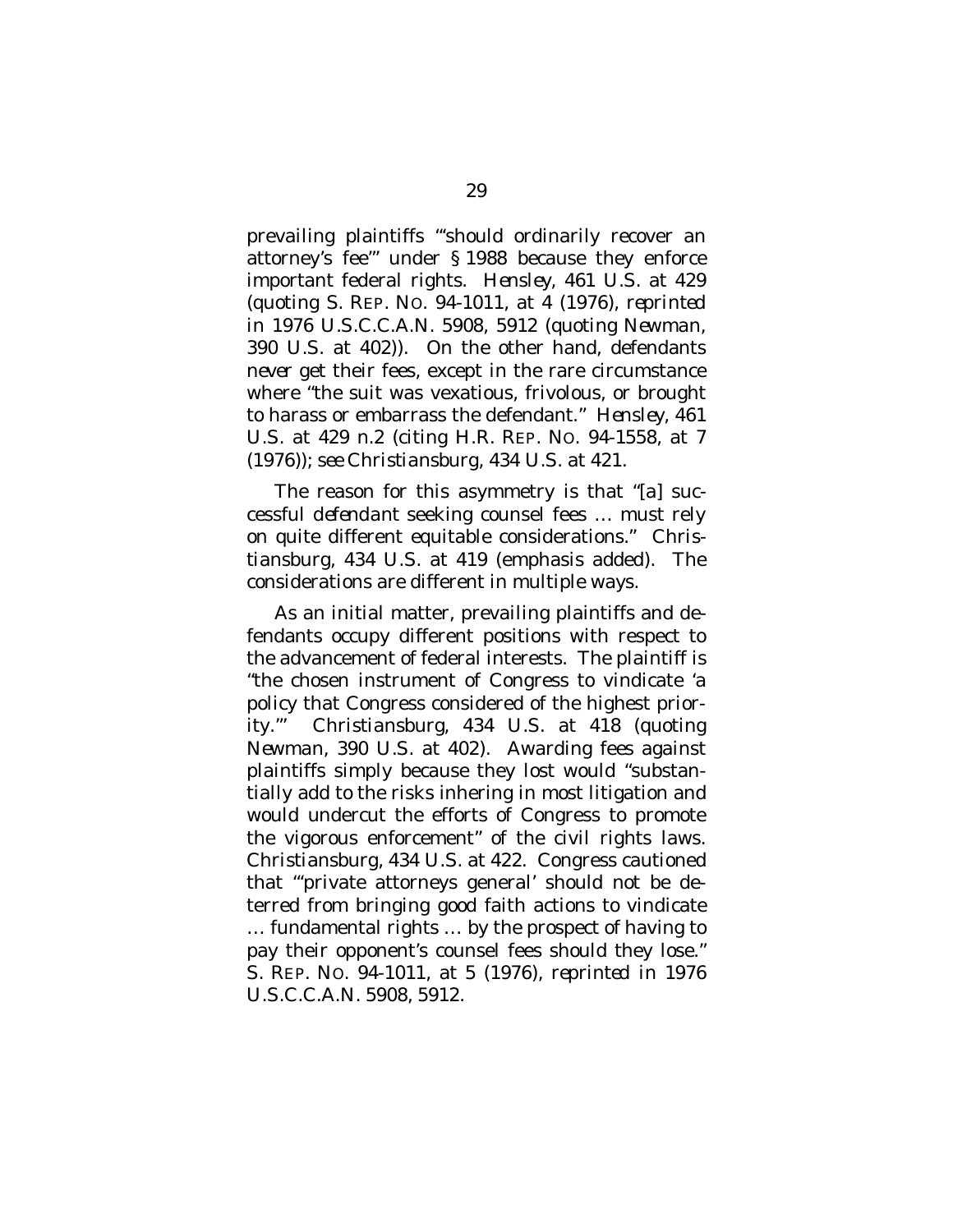In contrast, "defendants … do 'not appear before the court cloaked in a mantle of public interest,'" even when they prevail. H.R. Rep. No. 94-1558, at 6 (quoting *United States Steel Corp. v. United States*, 519 F.2d 359, 364 (3d Cir. 1975)). Because a defendant does not advance any federal policy by fending off a suit, requiring him to pay his own fees poses no threat to any national interest or congressional policy, much less one of the "highest priority."

Conversely, losing plaintiffs and defendants are also situated differently. A losing defendant is, by definition, a law-breaker. *See Indep. Fed. of Flight Attendants v. Zipes*, 491 U.S. 754, 762 (1989) ("Our cases have emphasized the crucial connection between liability for violation of federal law and liability for attorney's fees under federal fee-shifting statutes."). The losing plaintiff is not. When a plaintiff loses, that means only that he has failed to prove his case, not that he violated any law or compromised any important federal policy. *See Christiansburg*, 434 U.S. at 418-19.

Finally, plaintiffs and defendants confront different economic realities. While Congress concluded that the prospect of obtaining attorneys' fees is necessary to entice plaintiffs and their lawyers to bring suits to enforce the civil rights laws, "few defendants need any incentive to defend themselves when sued." *Young v. New Process Steel, LP*, 419 F.3d 1201, 1205 (11th Cir. 2005).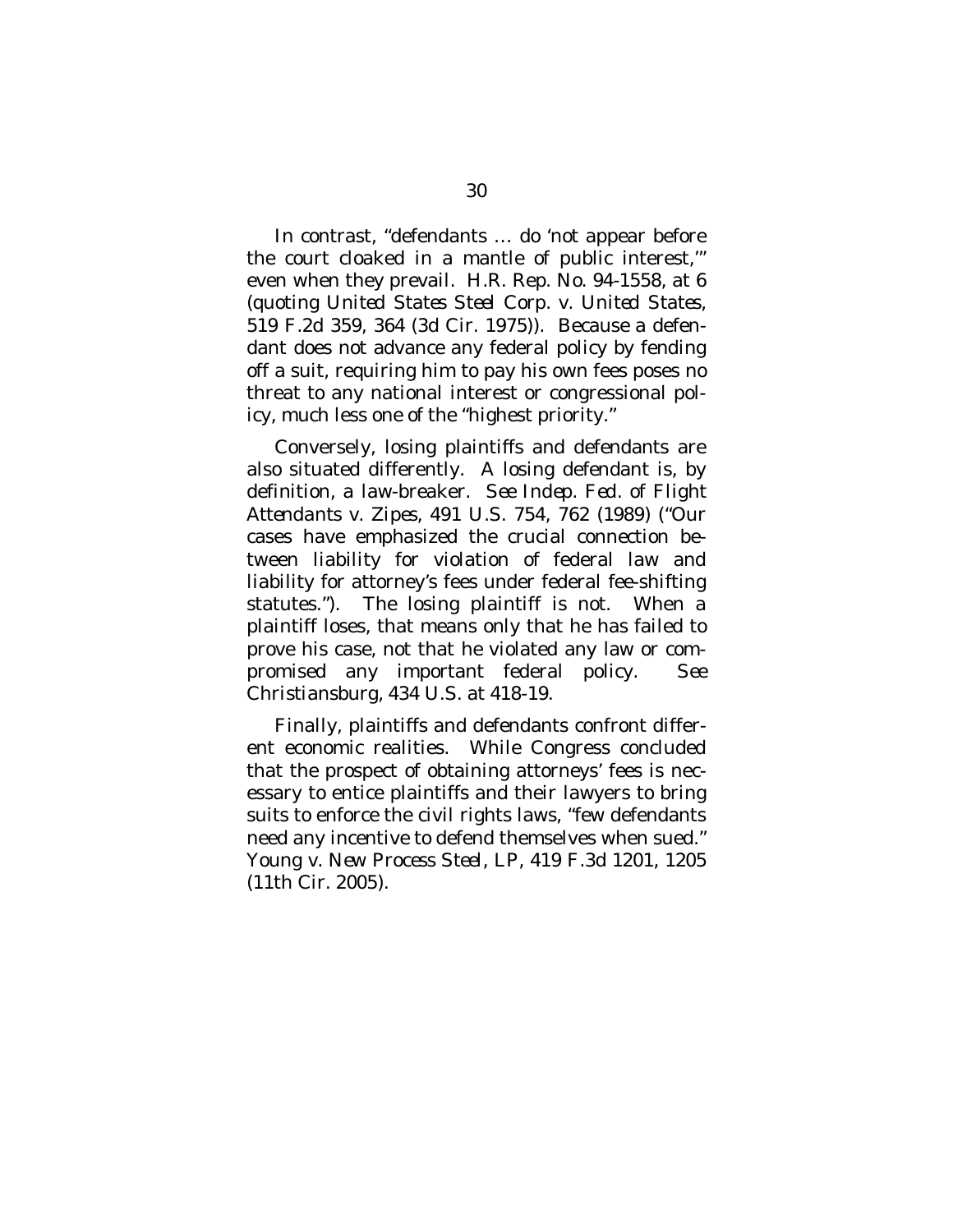<span id="page-42-0"></span>**B. Because the Dismissed Federal Claim Was Factually Intertwined With Surviving Non-Frivolous Claims, Defendants Were Not Entitled to Any Attorneys' Fees.**

The "equitable considerations" that underlie this Court's attorneys' fee decisions dictate the proper outcome here. *Christiansburg*, 434 U.S. at 418. Where claims are factually intertwined, seeking recovery for the same misdeed—albeit under different legal theories—the defendant is not entitled to fees when only one claim is dismissed and the others proceed. In those circumstances, an award of fees (1) would grant defendants a windfall they do not deserve; (2) would unduly chill plaintiffs; and (3) would yield perverse incentives and multiply litigation. We address each point in turn.

> <span id="page-42-1"></span>**1. Defendants cannot recover fees when claims are factually intertwined because the dismissed claim imposes little incremental burden on the defendant.**

If, as is demonstrated above, the only reason Congress permits defendants to seek fees is "to protect defendants *from burdensome litigation* having no legal or factual basis," *Christiansburg*, 434 U.S. at 420 (emphasis added), then defendants should not receive fees for a claim that yields little incremental burden. That is the situation in this case.

This was a single, indivisible tort suit. Mr. Fox sought damages, under several legal theories, for a single scheme perpetrated by Chief Vice and his henchman. Defendants faced considerable financial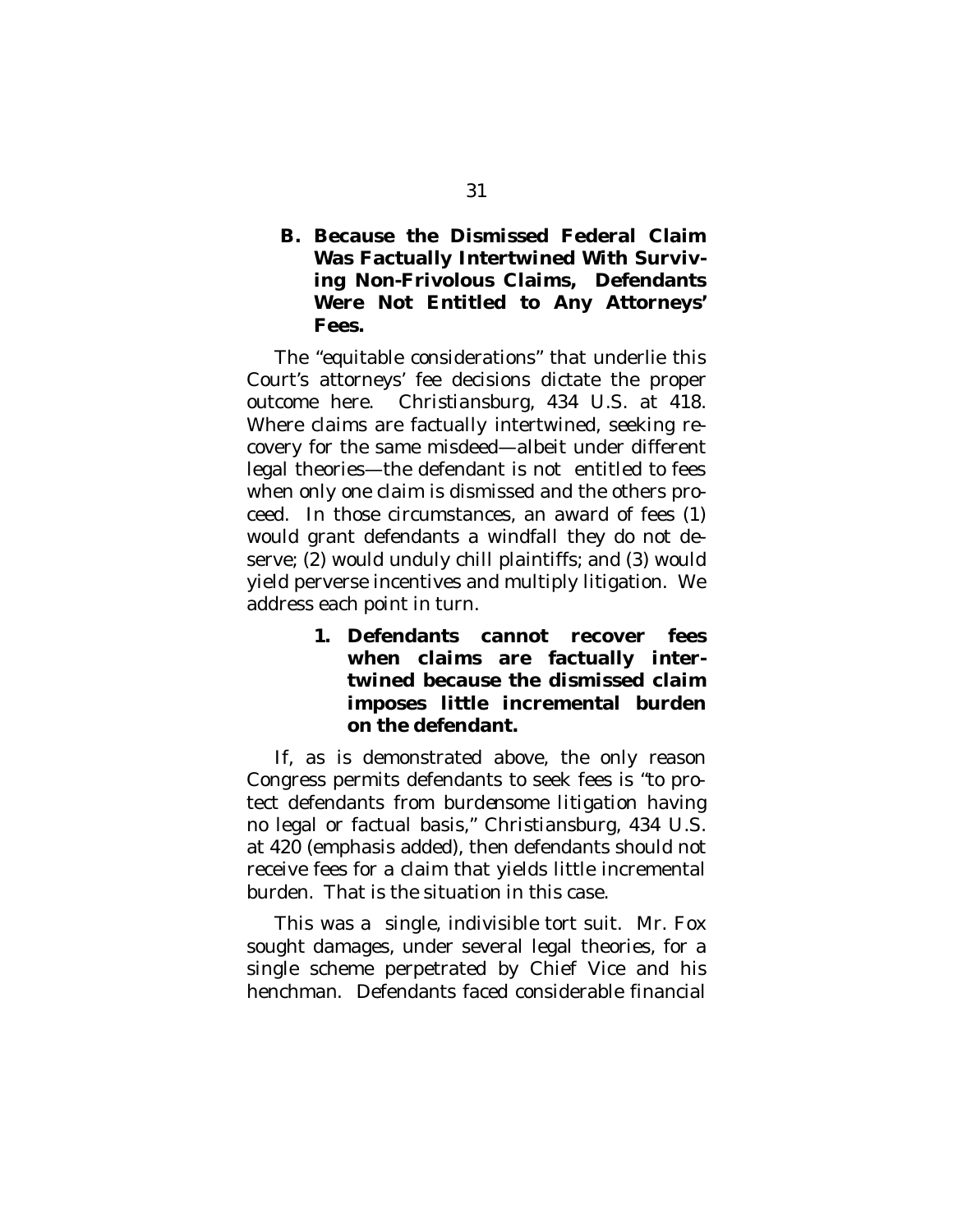exposure on any one of those theories, whether Mr. Fox proved that the Chief's scheme constituted extortion, defamation, intentional infliction of emotional distress, or a violation of his civil rights. The unitary nature of this action has several consequences for this case and for most any suit in which only one of several factually intertwined claims is dismissed.

First, as the dissent below observed, because the same facts were relevant to all claims, defense counsel would have needed to perform the same work whether or not the federal claim had been in the case. P.A. 16a. The parties would have been the same. They would have taken the same depositions from the same fact witnesses. They would have pored over the same record of the criminal trial. The interrogatories and document requests would have been essentially the same as well. Not surprisingly, defense counsels' time sheets reveal that very little of their work was specific to Mr. Fox's federal claim; it was limited to researching § 1983 and filing the removal petition. *See* S.J.A. 8-67.

Second, every shred of evidence developed in discovery remains relevant after the dismissal. As the magistrate who presided over the pretrial proceedings confirmed: "Any trial preparation, legal research, and discovery" that Defendants conducted to that point "may be used by the parties in the state court proceedings." P.A. 40a. There was no wasted time or effort.

Third, in light of the potential damages, Defendants had the same incentive to defend the case vigorously, with or without the federal claim.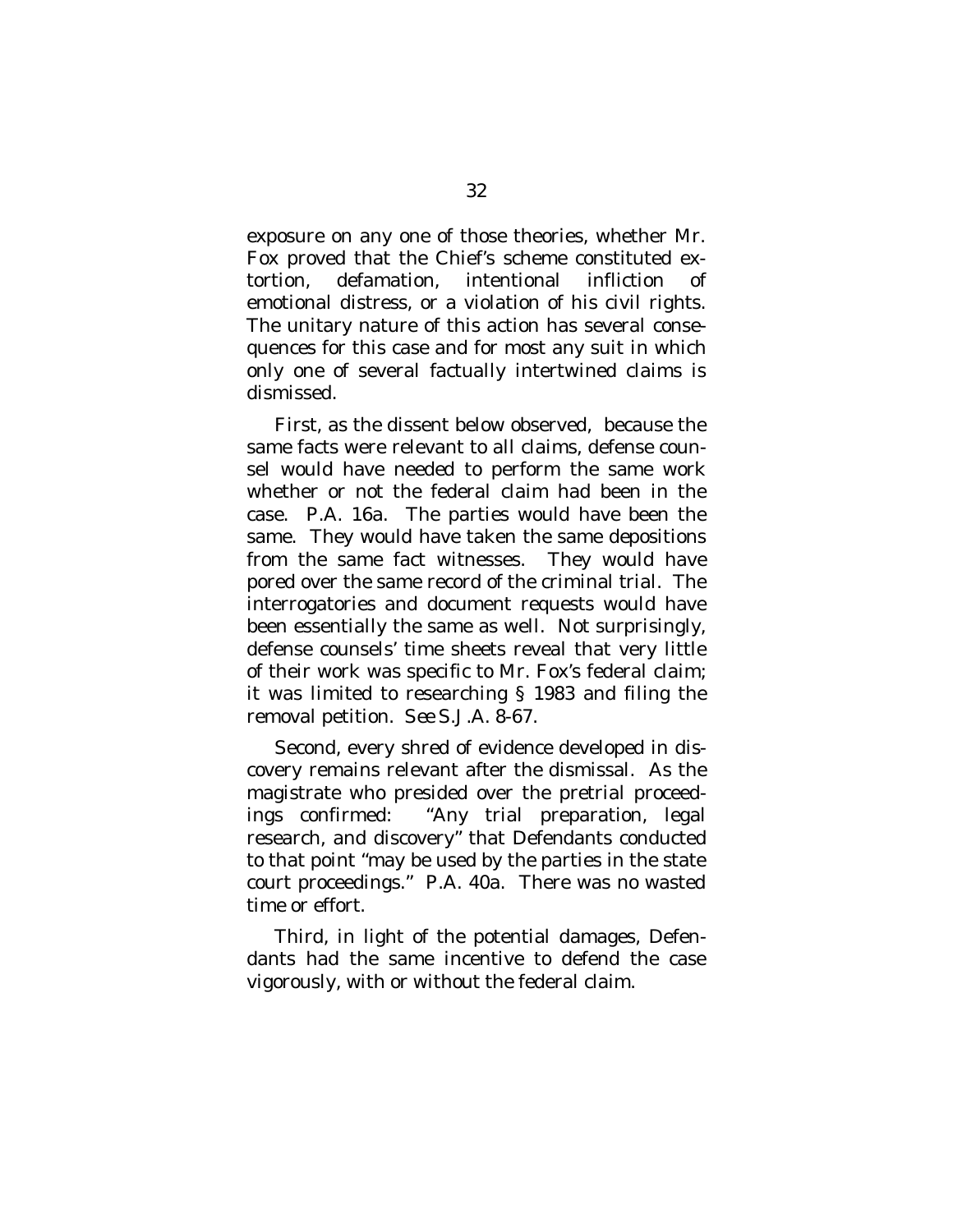Fourth, there is no evidence—and no reason to believe—that Mr. Fox's motivation in adding the § 1983 claim was vexatious, harassing, or oppressive or that Defendants felt more vexed, harassed, or oppressed by virtue of the claim's inclusion. Mr. Fox was the victim, not the perpetrator, and the § 1983 claim was merely one of several alternative routes to redress for Chief Vice's criminal activity.

Under these circumstances, requiring a plaintiff to pay attorneys' fees is not necessary "to protect defendants *from burdensome litigation* having no legal or factual basis" *Christiansburg*, 434 U.S. at 420 (emphasis added). Far from it. Defendants faced the same litigation burden with or without the federal claim.

The situation is different when the *entire lawsuit* is frivolous. This was what Congress had in mind when it authorized fees against plaintiffs and what this Court had in mind when it discerned that intent. That is why this Court routinely recites legislative references to the availability of fee awards "'to deter the bringing of *lawsuits* without foundation,'" *Christiansburg*, 434 U.S. at 420 (emphasis added) (quoting 110 CONG. REC. at 13,668 (1964) (remarks of Sen. Lausche)), "'to discourage frivolous *suits*," *id.* (emphasis added) (quoting 110 CONG. REC. at 14,214 (1964) (remarks of Sen. Pastore)), and "'to diminish the likelihood of unjustified *suits* being brought," *id.* (emphasis added) (quoting 110 CONG. REC. at 6534 (1964) (remarks of Sen. Humphrey)).

To be sure, a frivolous claim appended to an otherwise non-frivolous suit can sometimes lead to the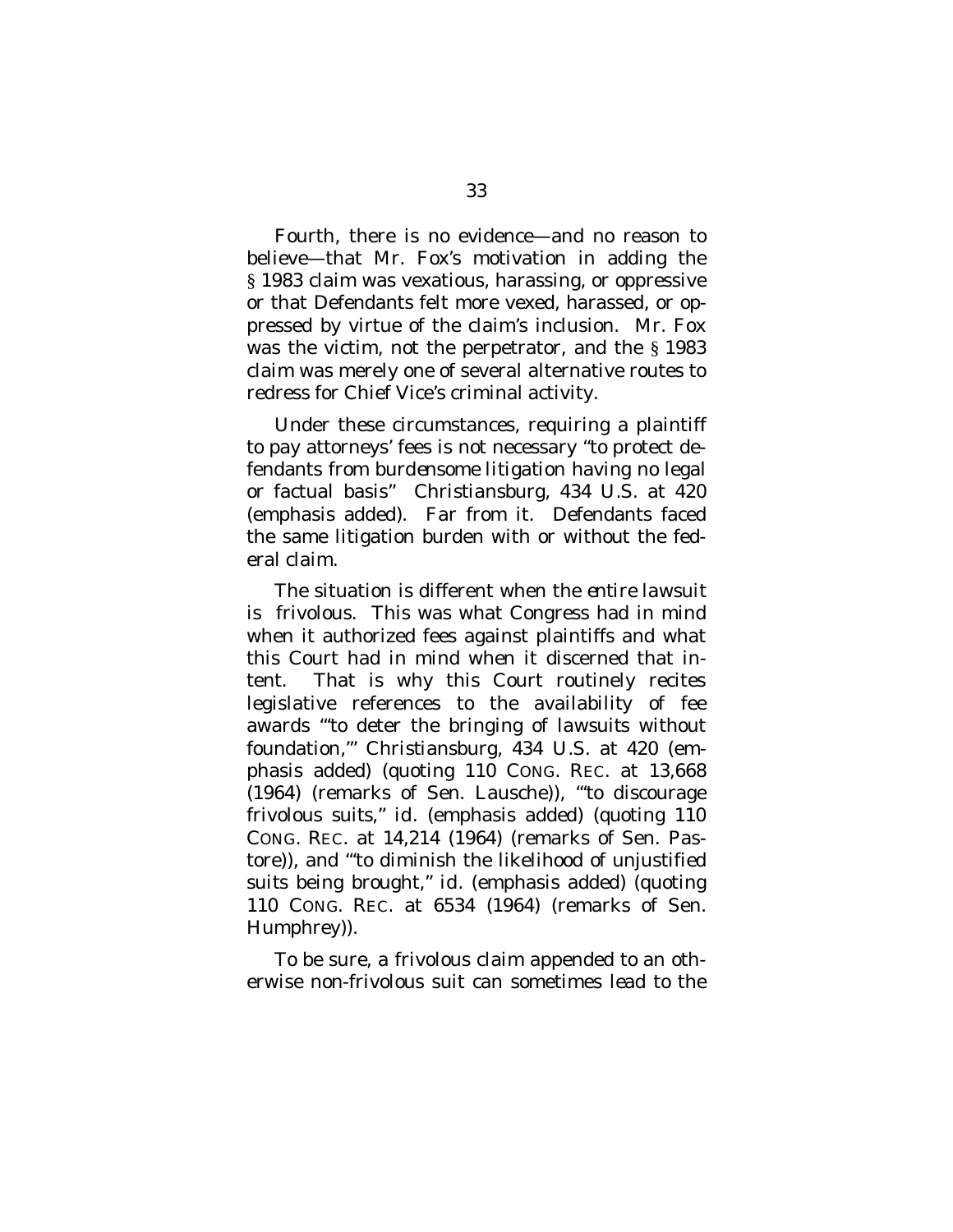"burdensome litigation" that Congress wished to deter and compensate. *See, e.g., id.* at 422 (noting the congressional purpose to "assure that this statutory provision will not in itself operate as an incentive to the bringing of *claims* that have little chance of success") (emphasis added). That could be the case, for example, where the frivolous claim is based on completely "different facts and legal theories"—so that it is essentially a "separate lawsuit[]" within a lawsuit. *Hensley*, 461 U.S. at 434-35 & n.10 (observing in dictum that if such an "unsuccessful claim" is frivolous, the defendant may recover attorneys' fees incurred in responding to it). When that occurs, the defendant may recover attorneys fees incurred in responding to the frivolous claim. But that is because, again, the separate and distinct claim imposes separate and distinct burdens. The same rationale has no bearing where, as here, the dismissed claim imposed little incremental burden.

This distinction between factually intertwined claims and factually distinct claims is not new. This Court draws the same distinction in determining how to compensate a *plaintiff* who prevails on some claims but not others. *See id* at 434-35. With plaintiffs, the issue arises in two different scenarios, and a different rule applies to each. Scenario 1 involves *discrete* claims: "In some cases a plaintiff may present in one lawsuit distinctly different claims for relief that are based on different facts and legal theories." *Id.* at 434. For that scenario, this Court has observed that "counsel's work on one claim will be unrelated to his work on another claim," and "work on an unsuccessful claim cannot be deemed to have been 'expended in pursuit of the ultimate result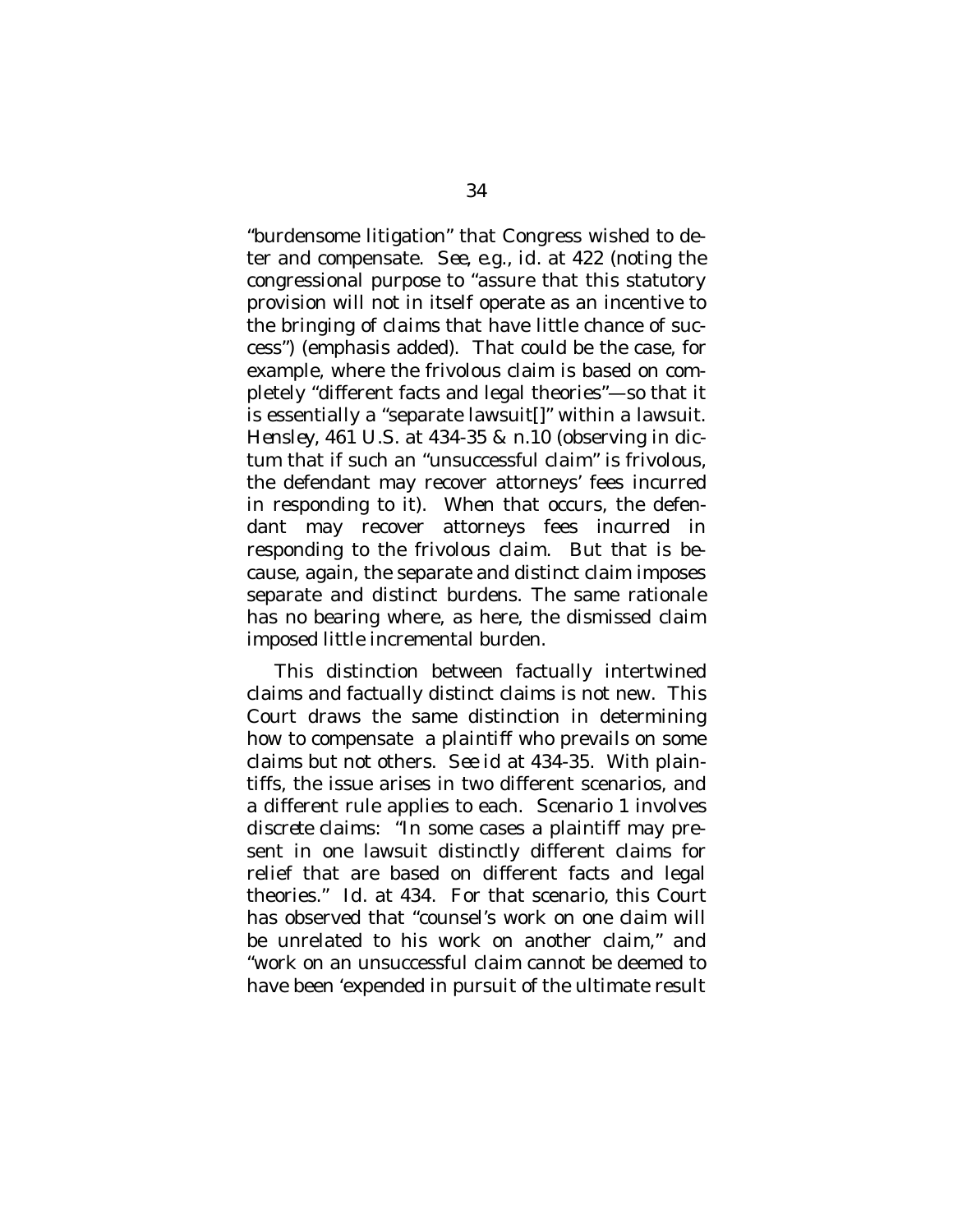achieved.'" *Id.* at 435 (citation omitted). As a result, "no fee may be awarded for services on the unsuccessful claim." *Id.*

Scenario 2 involves *interrelated* claims: "In other cases the plaintiff's claims for relief will involve a common core of facts or will be based on related legal theories.... Such a lawsuit cannot be viewed as a series of discrete claims." *Id.* A completely different rule applies here: "[T]he district court should focus on the significance of the *overall* relief obtained by the plaintiff in relation to the hours reasonably expended on the litigation." *Id.* (emphasis added). The reason is that "[m]uch of counsel's time will be devoted generally to the litigation as a whole, making it difficult to divide the hours expended on a claimby-claim basis." *Id.*

The court of appeals missed this critical distinction when it reasoned "that a defendant need not prevail over an entire suit in order to recover attorneys' fees for frivolous § 1983 claims." P.A. 10a. As noted above, that is certainly correct: If frivolous claims revolve around entirely *different facts*, and the defendant incurred fees directed specifically and exclusively to defend those frivolous claims, the defendant can recover fees without "prevail[ing] over an entire suit." *Id.* But the court of appeals erred in applying this rule in the very different situation where the claims are factually intertwined. P.A. 11a n.25 (recounting dicta from *Hensley*, 461 U.S. at 435 & n.25, about the circumstances under which a *plaintiff* can recover for interrelated claims) (emphasis added).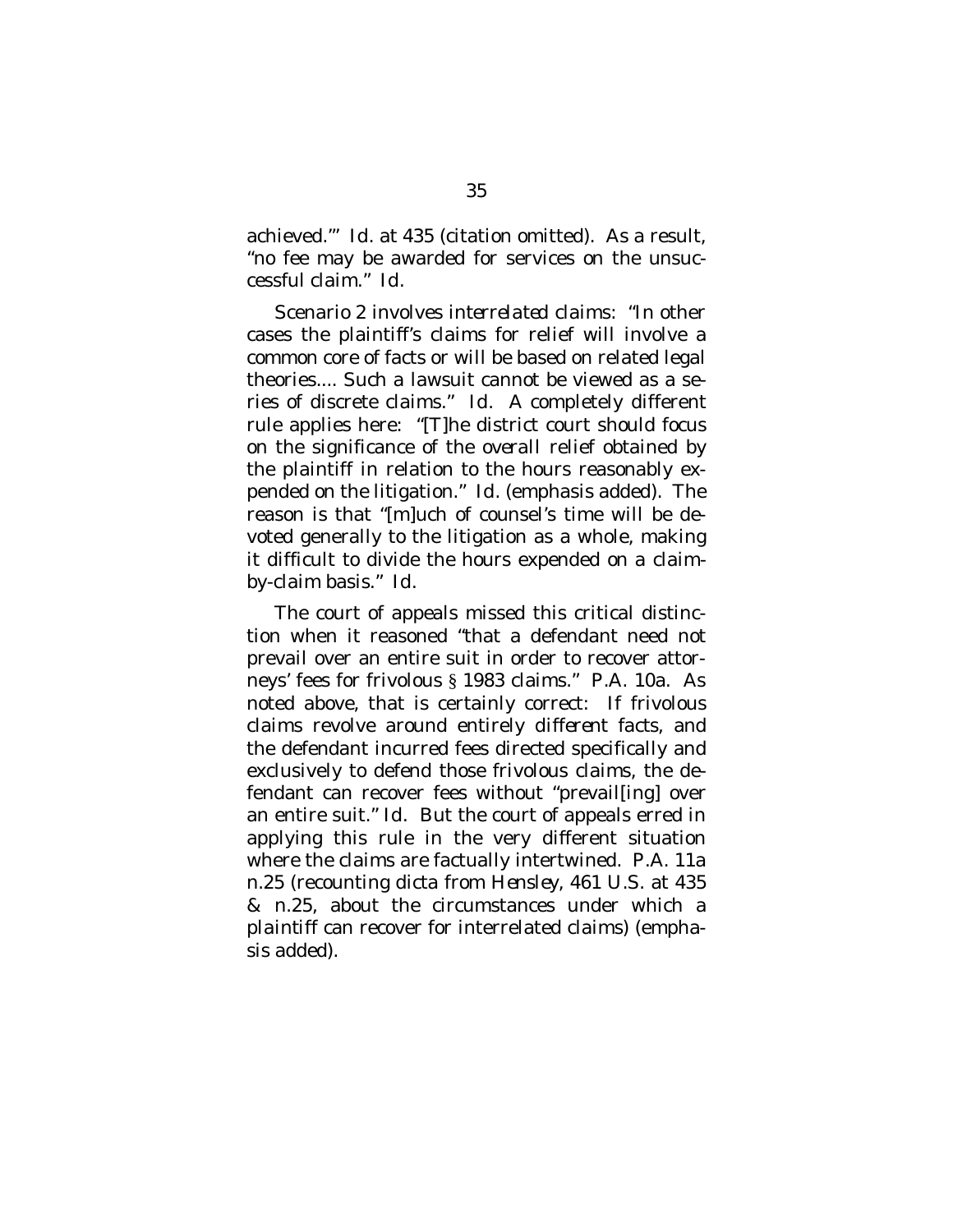The court of appeals also erred in uncritically applying to Defendants the same rule that applies to partially prevailing plaintiffs: A plaintiff who prevails on only one of several intertwined claims can recover some or all of the fees incurred, depending on the result achieved. *Hensley*, 461 U.S. at 436-37. But that does not mean that a defendant is entitled to recover some or all of his fees when he prevails on one of several factually intertwined claims. In assuming symmetry, the court of appeals overlooked the different equitable considerations that apply on different sides of the "*v.*" Defendants are not entitled to the benefit of the same rule for all the reasons enumerated above: (1) the special status plaintiffs enjoy as proponents of congressional policy; (2) the difference in incentives between plaintiffs (who need financial incentives to challenge official misconduct) and defendants (who already have every incentive to defend themselves); and (3) the difference in status between a losing defendant, who is necessarily a violator of federal law, and an unsuccessful plaintiff, who is not. *See supra* at 29-30. In short, as this Court has determined, the asymmetric treatment of plaintiffs and defendants is appropriate because "[a] successful defendant seeking counsel fees … must rely on quite different equitable considerations." *Christiansburg*, 434 U.S. at 419.

> <span id="page-47-0"></span>**2. Plaintiffs' enforcement of the civil rights laws will be chilled by the threat of fees where claims are factually intertwined.**

On the flip side of the equation, a rule awarding attorneys' fees against a plaintiff in these circumstances could have devastating consequences to the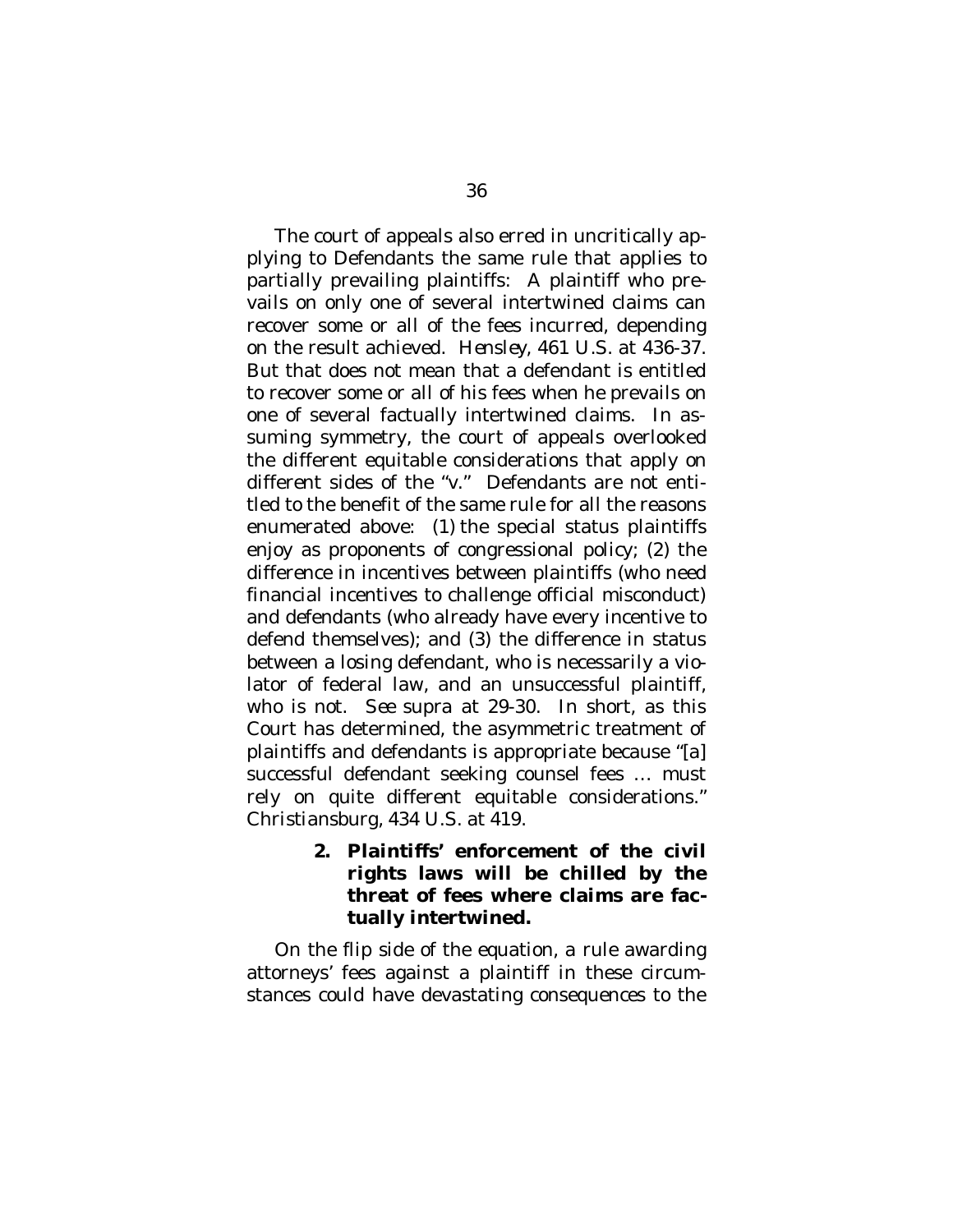enforcement of federal law and to the progress of the law.

Creative efforts to extend the law are "the very lifeblood of the law." *LaSalle Nat. Bank v. First Connecticut Holding Group, LLC*, 287 F.3d 279, 289 (3d Cir. 2002) (internal quotation marks and citation omitted). Nowhere has history shown that axiom to be more true than in the area of civil rights. Advocates of all ideological stripes have advanced arguments that ultimately prevailed before this Court, even though they may have appeared meritless under existing doctrine—even frivolous—when first advanced. That creativity is fragile. Any plaintiff who knows he could be punished with crushing fees for asserting a federal claim would think twice about including that claim, particularly if he thinks there is a safer state law basis on which to proceed.

Such a plaintiff will draw scant comfort from the assurance that he will have to pay his adversary's fees only if the court views his claim not just as meritless, but as frivolous. As this Court has observed, any lower court can fall prey to "the understandable temptation to engage in *post hoc* reasoning by concluding that, because a plaintiff did not ultimately prevail, his action must have been unreasonable or without foundation." *Christiansburg*, 434 U.S. at 421-22; *see Hughes v. Rowe*, 449 U.S. 5, 14 (1980). Even the most objective "courts have had a fair amount of trouble developing standards for distinguishing frivolous cases from ordinary losers." Charles M. Yablon, *The Good, the Bad, and the Frivolous Case: An Essay on Probability and Rule 11*, 44 U.C.L.A L. REV. 65, 66 (1996). "[A] judge is more likely to find a violation of Rule 11 (which is, after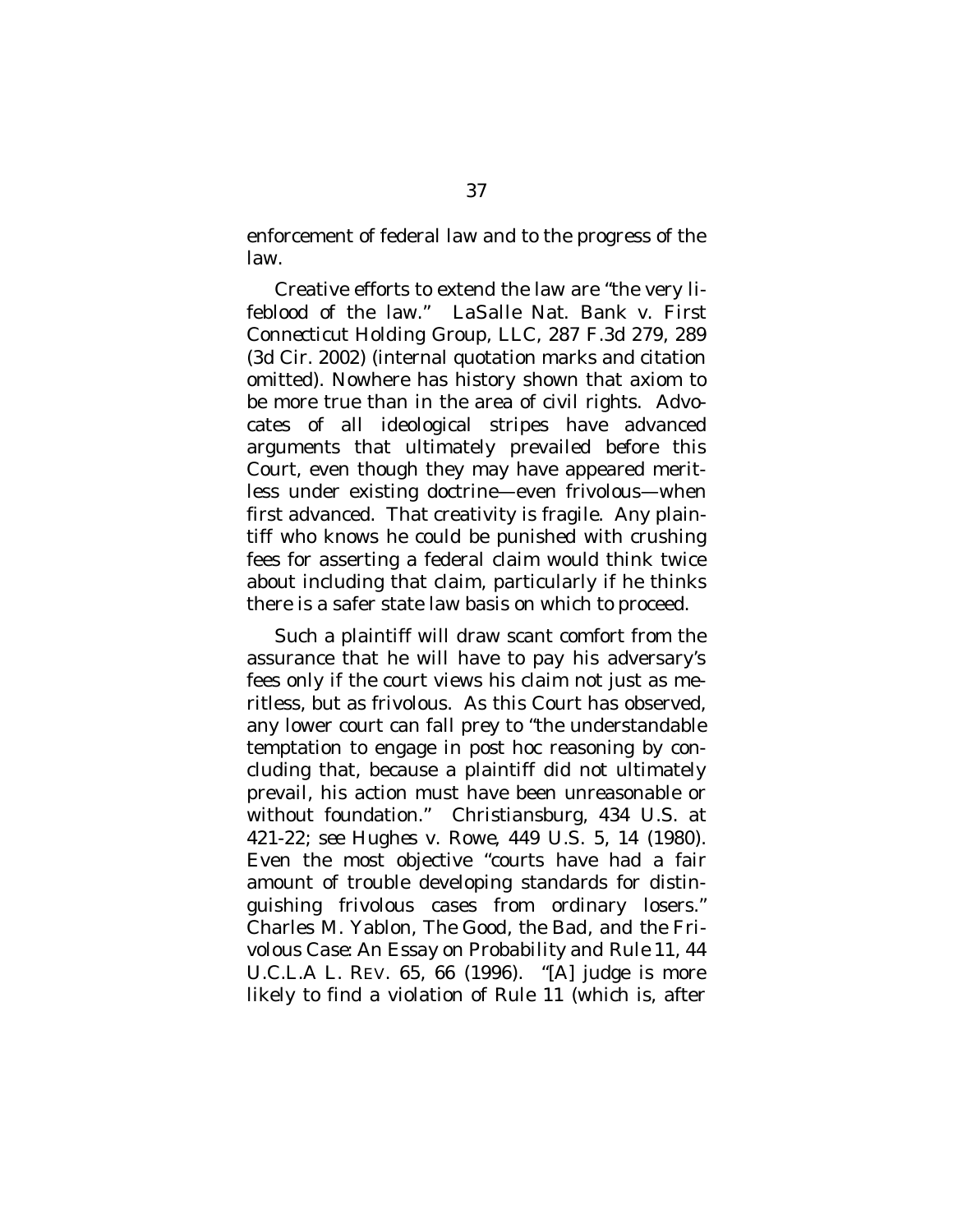all, a finding that a case or claim had a very low probability of success) when that judge already knows that the claim has been dismissed on the merits." Charles Yablon, *Hindsight, Regret and Safe Harbors in Rule 11 Litigation*, 37 LOY. L.A. L. REV. 599, 604-05 (2004). This Court's admonition does not change the fact that judges are human beings and sometimes unable to "resist the understandable temptation."

This case powerfully illustrates the point. Mr. Fox had a constitutional right at stake—his First Amendment right to run for office and, at a minimum, his right to speak out in support of his own election. *See, e.g., McKune v. Lile*, 536 U.S. 24, 50 (2002) (recognizing in dictum "the First Amendment right to run for office") (citing *Lefkowitz v. Cunningham,* 431 U.S. 801, 807-08 (1977)); *Clements v. Fashing,* 457 U.S. 957, 984 n.4 (1982) (Brennan, J. dissenting) ("right to seek public office [is] a right protected by the First Amendment"); *Buckley v. Valeo*, 424 U.S. 1, 57 (1976). He had ample basis for alleging that Chief Vice conspired to deprive him of that right through extortion, defamation, and public humiliation. He also had a ground for alleging that Chief Vice used his position as a public official to advance his illegal scheme: exploiting his authority as Police Chief to extract unfavorable "intel" from Commander Delcambre; casting a prisoner as pawn in the ruse against Mr. Fox and arranging that convict's release on reduced bail; sending uniformed officers on official business to oversee the arranged confrontation, and then filing the false police report. *None* of this would have been possible but for the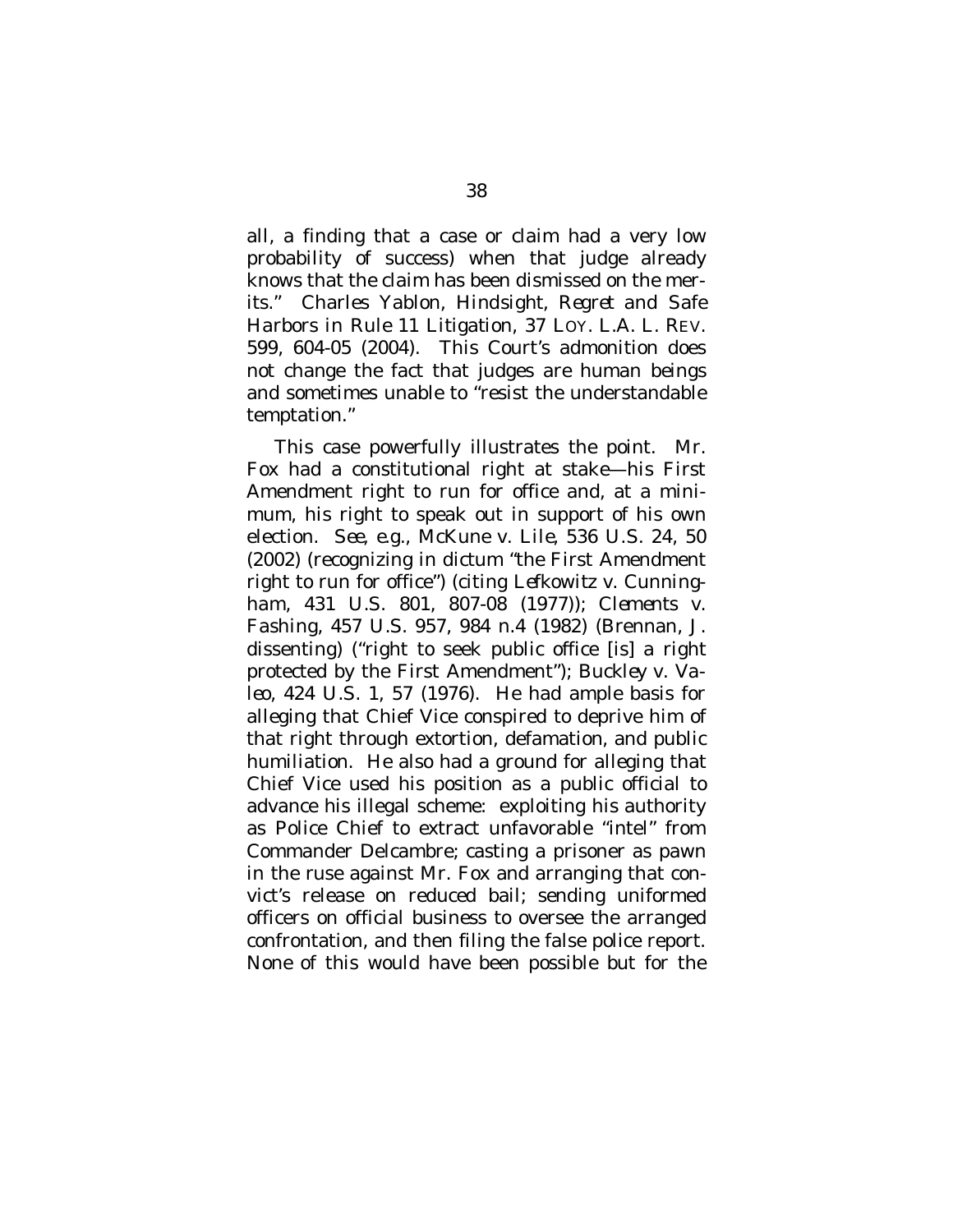government office and authority Chief Vice enjoyed and abused.

Hearing this story, a lawyer would be justified in casting the case in § 1983 terms. Defendants certainly did not act as if the federal claim was frivolous from the start. Nine attorneys in seven separate law offices represented the four Defendants. Not one of them saw fit to file a motion to dismiss when they first saw the complaint, or at any time in the ensuing two years. To the contrary, they found the § 1983 claim sufficiently meritorious that they removed the case to federal court on that basis. And when conversation turned to the merits of the claim, they challenged a different aspect—whether there was a "municipal policy" involved—an issue that could not be resolved on the face of the complaint before discovery and that would apply only to one of the Defendants. J.A. 200.

In concluding that Defendants were entitled to attorneys' fees, the court of appeals and the magistrate both cited counsel's "admi[ssion] that [they] had failed to properly present any federal cause of action." P.A. 3a; *see also* P.A. 24a. From this observation, the court of appeals concluded that "Fox's claims" were "groundless because the offenses *as alleged in his Complaint* have no redress in the Constitution or laws of the United States." P.A. 8a (emphasis in original); P.A. 27a (same conclusion). That is a classic case of *post hoc* reasoning: Because the magistrate thought the claim incorrect, she leapt to the conclusion that it was frivolous when filed. But even though Mr. Fox did not succeed, the federal claim was not so far beyond the realm of creative advocacy to be frivolous or vexatious. In fact, the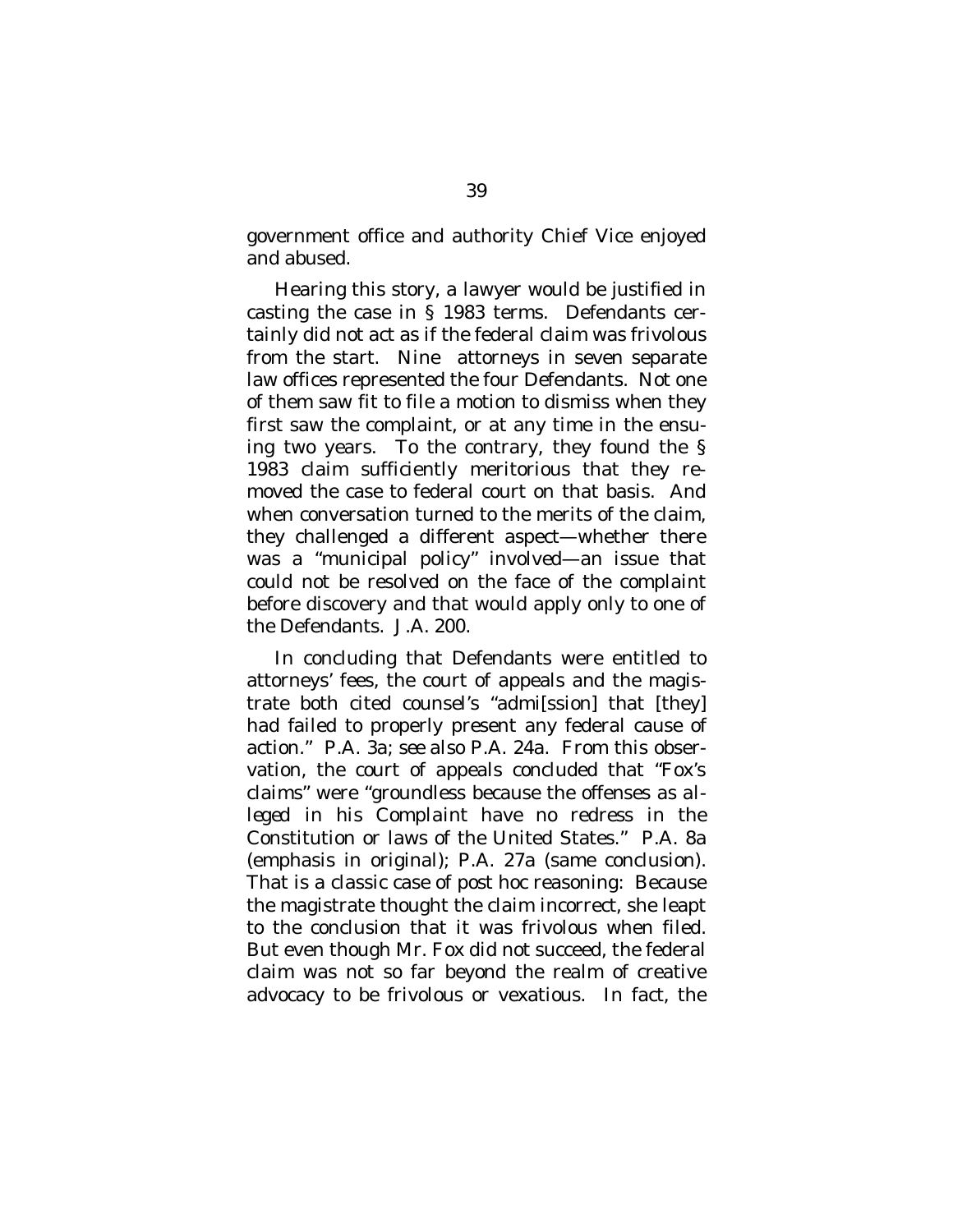irony here is that plaintiffs' counsel may well have been wrong about conceding that the claims lacked merit.

First, counsel conceded that "'Vice did not act under "color of state law"concerning the extortion letter,'" because the letter "was sent anonymously." P.A. 3a (quoting counsel's concession at J.A. 169). That concession is at least debatable—and almost certainly wrong. State officials are frequently found liable under § 1983 for constitutional violations they commit secretly. *See, e.g., Zilich v. Longo*, 34 F.3d 359, 365 (6th Cir. 1994) (rejecting defendants' argument that acts that are "anonymous" "cannot provide the basis for a suit under 42 U.S.C. § 1983"). For § 1983 purposes, what matters is that Chief Vice "us[ed] his official power as a means to achieve his private aim" of gathering the dirt he included in his letter. *Bustos v. Martini Club, Inc.*, 599 F.3d 458, 464-65 (5th Cir. 2010). And beyond his abuse of authority to draft that letter, Chief Vice certainly used his official power as Chief of Police when he Shanghaied a prisoner and used police personnel and police resources to execute his plot.

Second, counsel conceded that Mr. Fox had no § 1983 claim because "'Fox was not prevented from running for election.'" P.A. 3a (quoting counsel's concession at J.A. 170). That does not necessarily mean that Chief Vice was not violating any constitutional right. Surely, there is an argument that the state may not constitutionally use its ample resources and authority to try to skew an election in favor of an incumbent or to skew the candidate's "speech of [his] qualifications … for public office." *Republican Party of Minnesota v. White* , 536 U.S.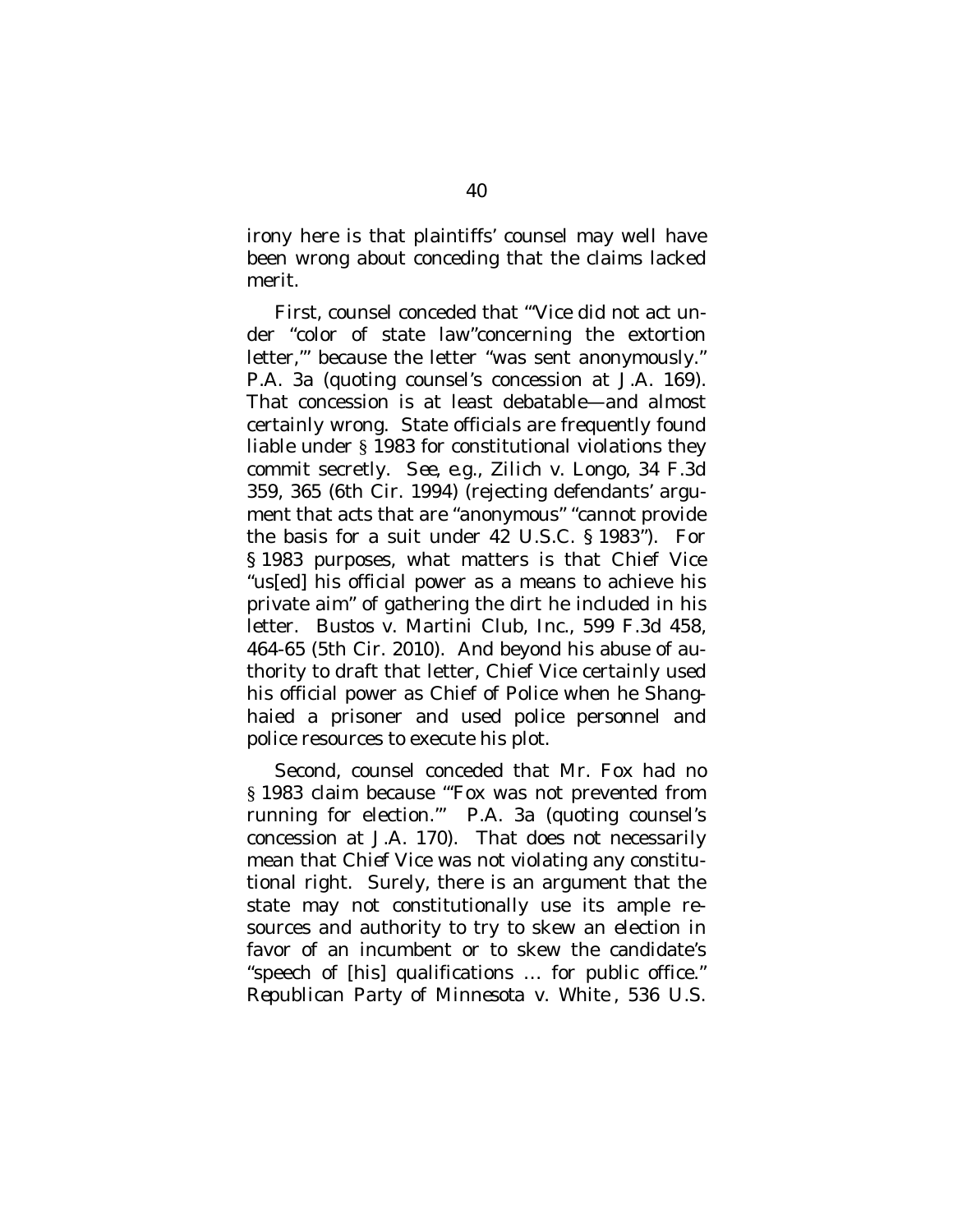765, 774 (2002). There is an argument that the state violates the First Amendment when it tries to interfere with a candidate's right to run for office by distracting the candidate with false criminal complaints and forcing him to fend off false allegations. *Cf. Newcomb v. Brennan*, 558 F.2d 825, 829 (7th Cir. 1977) ("[P]laintiff's interest in running for [office] and thereby expressing his political views without interference from state officials who wished to discourage the expression of those views lies at the core of the values protected by the First Amendment."). Just as a speaker does not have to be completely silenced in order to sue for state interference with his right to speak, a candidate does not have to withdraw from the race or stop speaking about his candidacy to sue for state interference with his right to run for office and advocate his qualifications. *Cf. White*, 536 U.S. at 774 (regulation of candidate speech is unconstitutional even though candidate is not silenced); *Buckley v. Am. Constitutional Law Found.*, 525 U.S. 182, 195 (1999) (regulation of petition circulators "imposes a burden on political expression that the State has failed to justify," even though petitioning is not prohibited outright).

These legal theories may foster scholarly debate. This Court might ultimately deem these arguments wrong or "without merit," P.A. 27a—which is all the courts below actually found.[4](#page-52-0) But that does not

<span id="page-52-0"></span><sup>4</sup> Both the magistrate and the court of appeals awarded fees under the Fifth Circuit's rule, which deems a claim "frivolous" based upon three factors: "(1) whether the plaintiff established a prima facie case, (2) whether the defendant offered to settle, and (3) whether the court held a full trial." P.A. 7a (citing *Myers v. City of West Monroe*, 211 F.3d 289, 292 (5th Cir.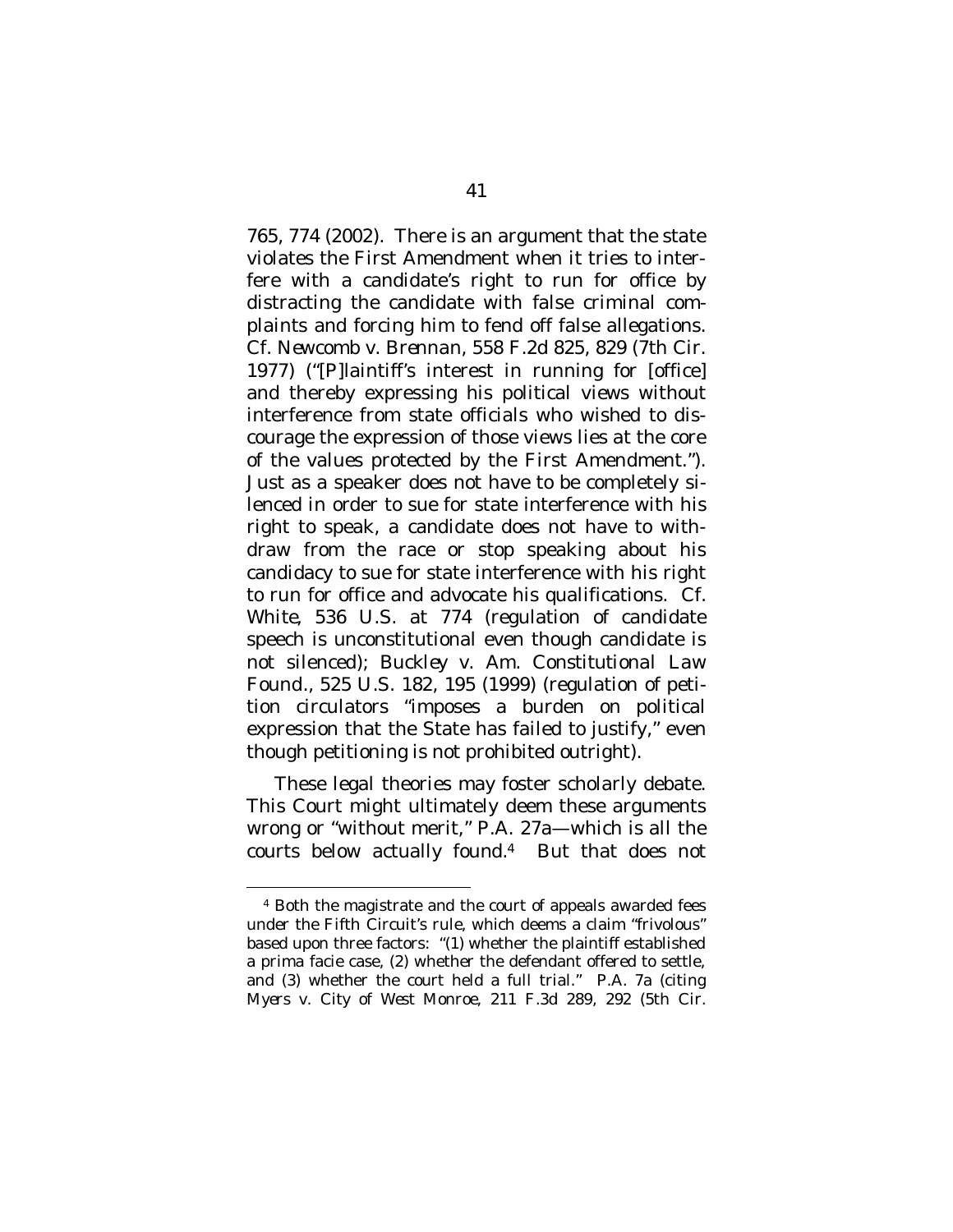make them frivolous. As this Court has held "[a]llegations that, upon careful examination, prove legally insufficient to require a trial are not, for that reason alone," vexatious or frivolous. *Hughes*, 449 U.S. at 15-16 (summarily reversing fee award where the prisoner's complaint was dismissed for failure to state a claim, which means it would not, under any circumstance, make out a constitutional violation).

Maybe some courts would not commit the same errors as the courts below. Maybe most would be able to "resist the understandable temptation to engage in *post hoc* reasoning." *Christiansburg*, 434 U.S. at 421-22. Even so, no plaintiff can ever know in advance whether he will be the victim of that temptation. When put to the choice between financial ruin and advancing the public interest with a creative federal theory, most plaintiffs would think twice before proceeding with the claim. This uncertainty would "substantially add to the risks inhering in most litigation and would undercut the efforts of Congress to promote the vigorous enforcement" of the civil rights laws. *Id.* at 422.

<sup>2000)).</sup> The magistrate set an even lower standard, awarding fees after finding that Mr. Fox's federal claim was "vexatious, frivolous, or *otherwise without merit*," P.A. 27a (emphasis added). To conclude that the claim was "frivolous" because counsel's theory was legally incorrect—that "Fox failed to establish any prima facie federal claim," P.A. 8a—is a far cry from determining the claim to be outside the realm of permissible advocacy and frivolous on its face.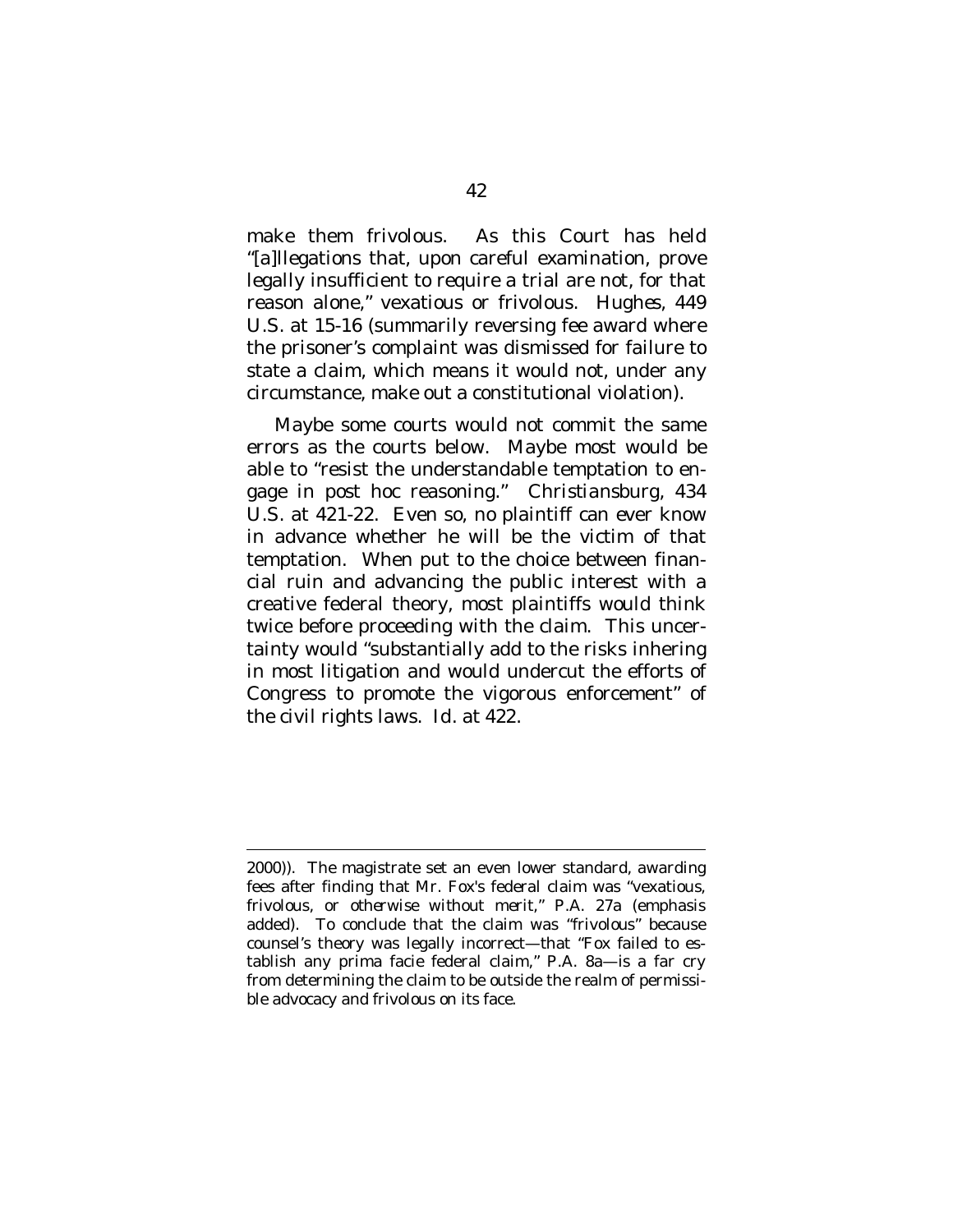<span id="page-54-0"></span>**3. The court of appeals' rule will yield perverse incentives and multiply litigation.**

Dangling the prospect of attorneys' fees before prevailing defendants will put all the incentives and burdens for all participants—the lawyers, the clients, and the defendants—in the wrong place and multiply litigation.

*Lawyers.* What counsel did here is common, desirable, and commendable. They pled the claims they thought they might plausibly be able to prove. Counsel necessarily have to be expansive, because they often do not know what they will be able to prove or how the law will evolve as their case wends its way through the courts. Then, once discovery was complete, they culled their claims. A lawyer might decide to abandon a federal claim for any number of reasons. She might wish to return to state court (where this case was first filed). She might conclude that state law could provide all the appropriate relief without the distraction and expense of litigating a federal claim. She might want to gain credibility with the judge. She might have determined through discovery that the allegations however legitimate—could not be proven. She might wish simply to streamline the case so as to avoid confusing the jury.

Such judgments are obviously valid and desirable. They conserve judicial resources, focus the parties' attention, and simplify the jury's job.

If a client can be punished because his lawyer decides to jettison a federal claim before trial, lawyers will stop making those judgments. The result will be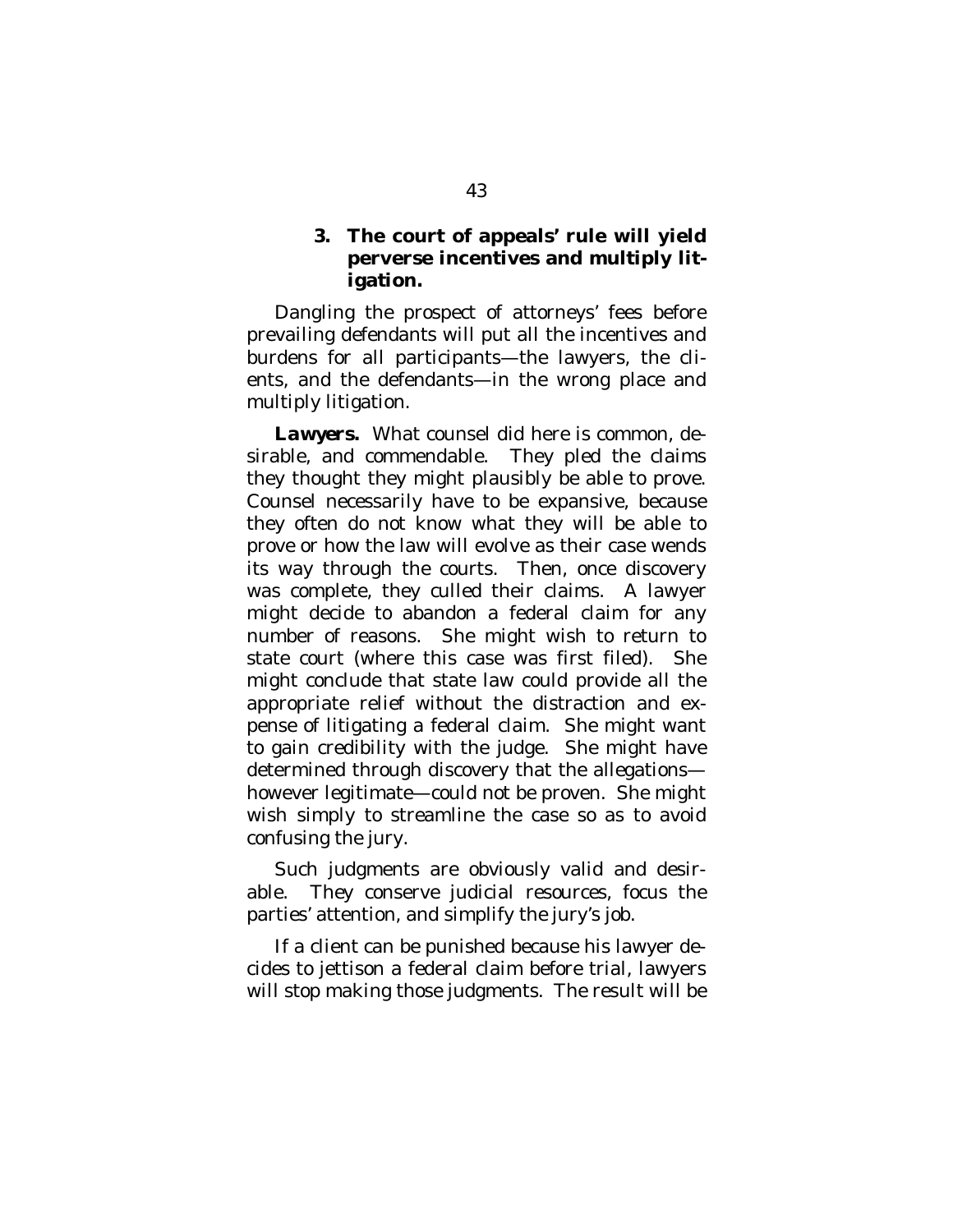needless litigation, more complicated cases, busier courts, and more confused juries.

*Clients.* Just as there is something deeply troubling about punishing a client for his lawyer's candor, there is also something deeply troubling about punishing the client for his lawyer's choice of legal theory.

A client should be liable for fees where a particular claim in a complaint is founded on "extravagant charges … that *lack[] a substantial basis in fact.*" *Hanrahan v. Hampton*, 446 U.S. 754, 765 (1980) (Powell, J. concurring in part and dissenting in part). It is sensible to hold the client accountable for the facts asserted in his pleadings. After all, those facts often come from the client himself, and his lawyers will not have independent knowledge of their truth or falsity at the outset.

The situation is different—and the court's response should be as well—if the facts are true and the defendant contests the *legal theory* applied to those facts. It is the lawyer's job, not the client's, to map the facts onto the right legal theory, and it would be unfair to punish clients for the choices made by their lawyer.

This case illustrates the point vividly. Mr. Fox did his job: He recounted the facts he witnessed, turned over the documents he had, and relied on the outcome of an FBI investigation. No one disputes that he had a substantial basis for believing Chief Vice wronged him; a jury found as much beyond a reasonable doubt based on these same facts. When his lawyers heard the story and declared, "That's defamation, and it's unconstitutional to boot," he had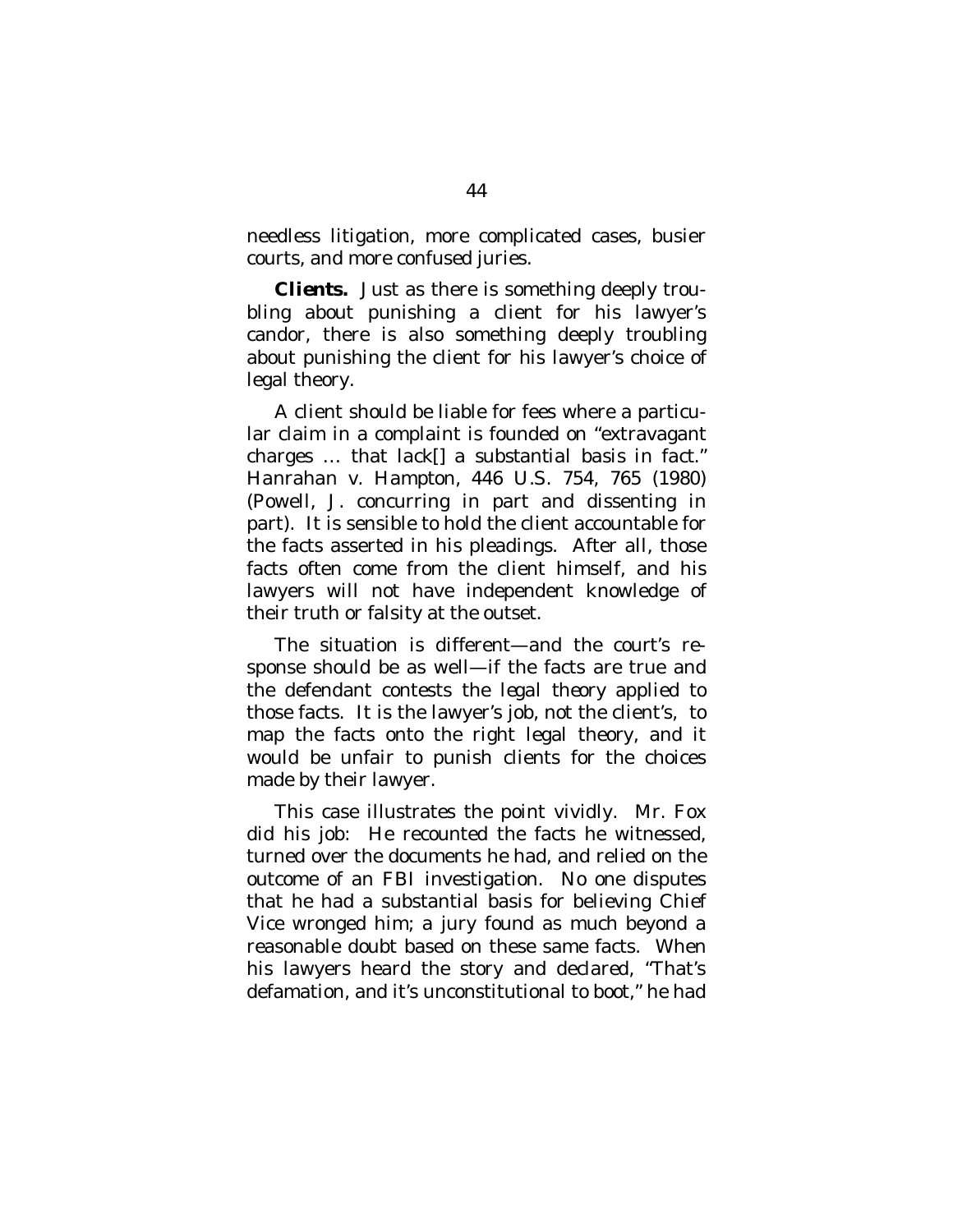no basis on which to second-guess their judgment. Nothing in the law or common sense required him to say, "No, we cannot file a claim under 42 U.S.C. § 1983 because there is no deprivation of a constitutional right if a state official tries to block me from running for office, but fails." Only the rarest of plaintiffs would have the sophistication, education, or confidence to cross-examine his lawyers: "How can you say that Chief Vice was acting under color of state law when he wrote an anonymous letter? I think it's frivolous to say that he acted under color of state law when he identified himself as a police chief and directed a conspiracy involving his police officers and a prisoner in his custody." Just as "[a]n unrepresented litigant should not be punished for his failure to recognize subtle factual or legal deficiencies in his claims," *Hughes*, 449 U.S. at 15, a represented litigant should not be punished for failure to override counsel's legal or tactical judgments.

The court of appeals worried that "it would undermine the intent of Congress to allow plaintiffs to prosecute frivolous claims without consequences merely because those claims were joined with additional non-frivolous claims." P.A. 10a. But there *are* "consequences" for pressing frivolous claims—Rule 11 sanctions. And for at least two reasons, Rule 11 is a much more suitable vehicle for addressing these concerns when a frivolous federal claim is factually intertwined with other viable claims.

First, Rule 11 places the onus where it belongs, enshrining the common-sense principle suggested above that clients are not held responsible for their counsel's legal judgments. Rule 11 sanctions are assessed against the client, rather than counsel, only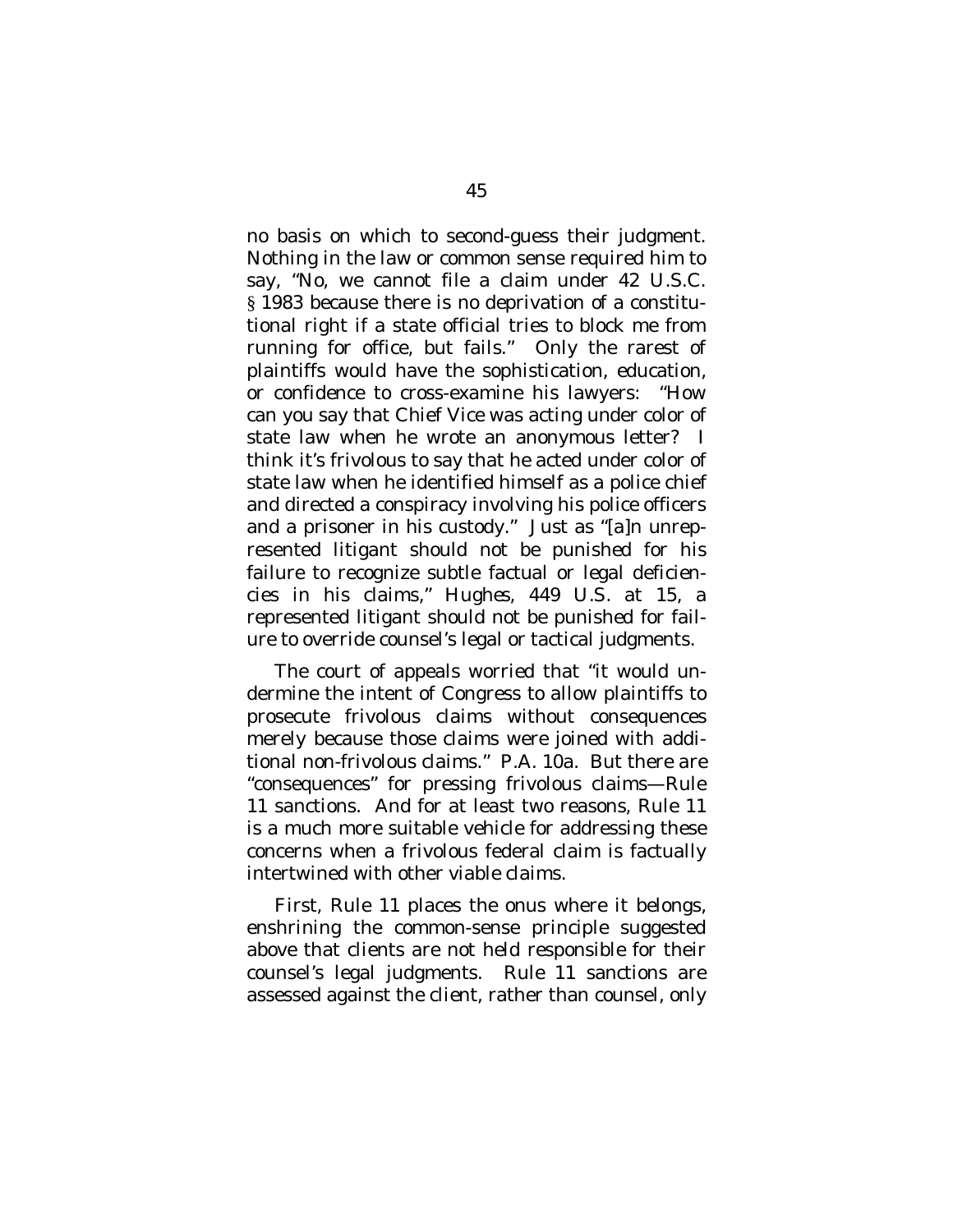in limited circumstances: when filings are "presented for any improper purpose, such as to harass, cause unnecessary delay, or needlessly increase the cost of litigation," Fed. R. Civ. P. 11(b)(1), or when they present "factual contentions" lacking in "evidentiary support," *id.* 11(b)(3), or false "denials of factual contentions," *id.* 11(b)(4). But "[t]he court must not impose a monetary sanction … against a represented party for violating Rule 11(b)(2)," *id*.  $11(c)(5)(A)$ , which prohibits a lawyer from "presenting to the court a pleading" where "the claims, defenses, and other legal contentions" are not "warranted by existing law or by a nonfrivolous argument for extending, modifying, or reversing existing law or for establishing new law." *Id.* 11(b)(2); *see id*.  $11(c)(5)$ .

Second, Rule 11 prohibits sanctions "if the challenged paper, claim, defense, contention, or denial is withdrawn or appropriately corrected within 21 days after service" of the sanctions motion. *Id*. 11(c)(2). This safe harbor gives the plaintiff an opportunity to evaluate the financial risk of proceeding with a claim without the chilling effect of a potential attorneys' fee motion being made after a claim is dismissed.

*Defendants.* The court of appeals' approach also gives perverse incentives to defendants in at least two ways.

First, under a rational regime, defendants should be encouraged to eliminate frivolous federal claims early. But the court of appeals' rule rewards defendants for holding back dispositive motions and keeping the meter running in hopes of recovering fees for work that would have to be done anyway.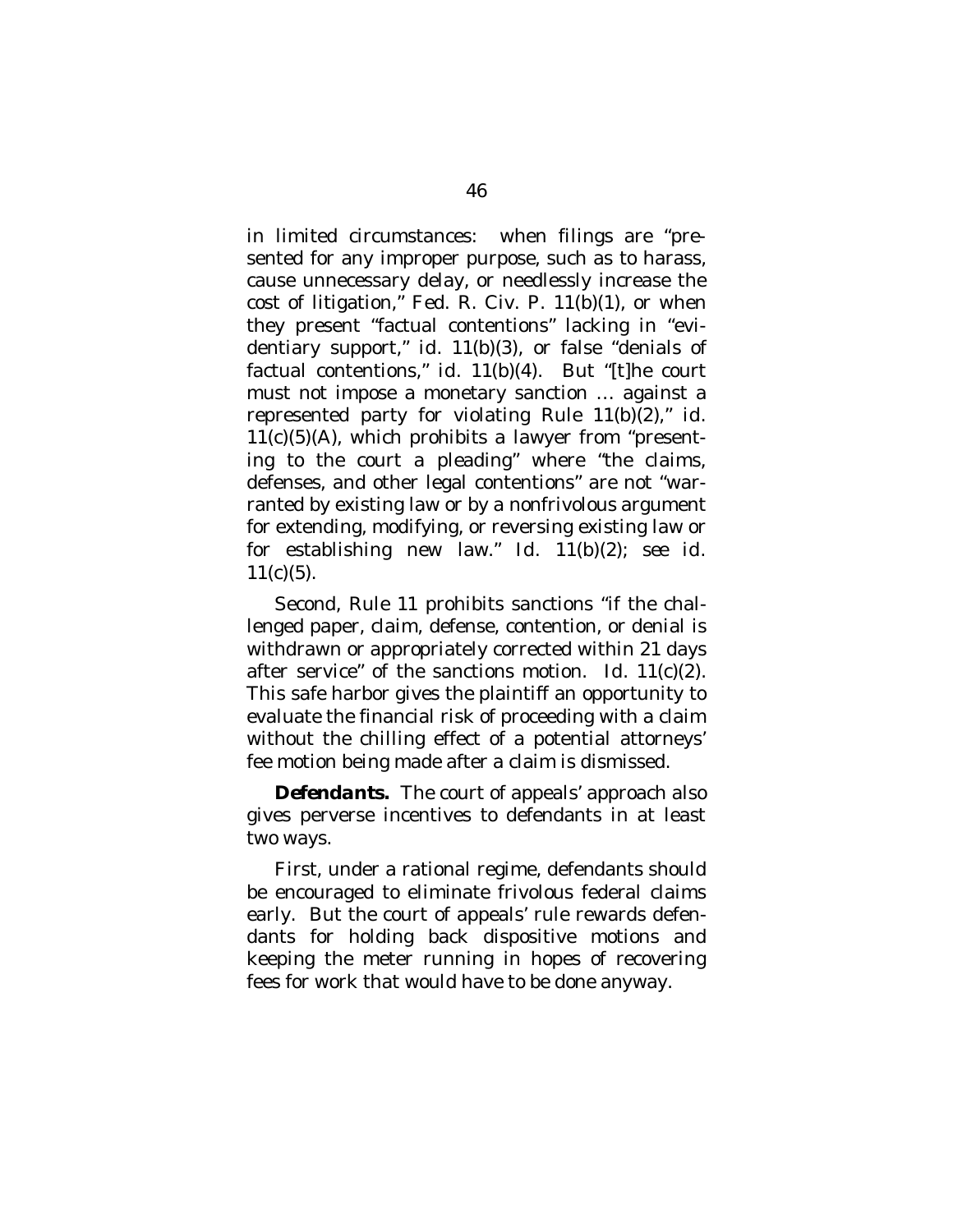Again, this case illustrates the danger. If Defendants wasted any effort in connection with the federal claim, they have only themselves to blame. If, as they contend, the claim was frivolous from the start, then they should have moved to dismiss it from the start—not after they had amassed fees of over \$50,000 in discovery.

Second, if fees are available whenever a defendant succeeds in getting a claim dismissed, defendants will seek fees every time. Where the dismissed claims are factually intertwined with the surviving claims, the fee litigation will be especially time-consuming. Parties and courts will spend countless hours parsing time entries and bickering over how much of each entry is properly allocable to the federal claims. And the task will be doubly difficult if this Court were to adopt a rule for defendants that parallels the rule for plaintiffs, in which compensation depends on "degree of success obtained" by the defendant, *Hensley*, 461 U.S. at 436, "in comparison to the scope of the litigation as a whole," *id.* at 440. It is hard enough to make that determination when a litigation is over; it is downright impossible to assess the defendant's success where, as here, the case is still proceeding and the defendant still stands to lose everything under state law that he could have lost under the federal law.

Already, litigation over fee awards "must be one of the least socially productive types of litigation imaginable." *Id*. at 442 (Brennan, J., concurring in part and dissenting in part). It is even less productive to figure out how much money a convicted felon should receive, in the middle of active litigation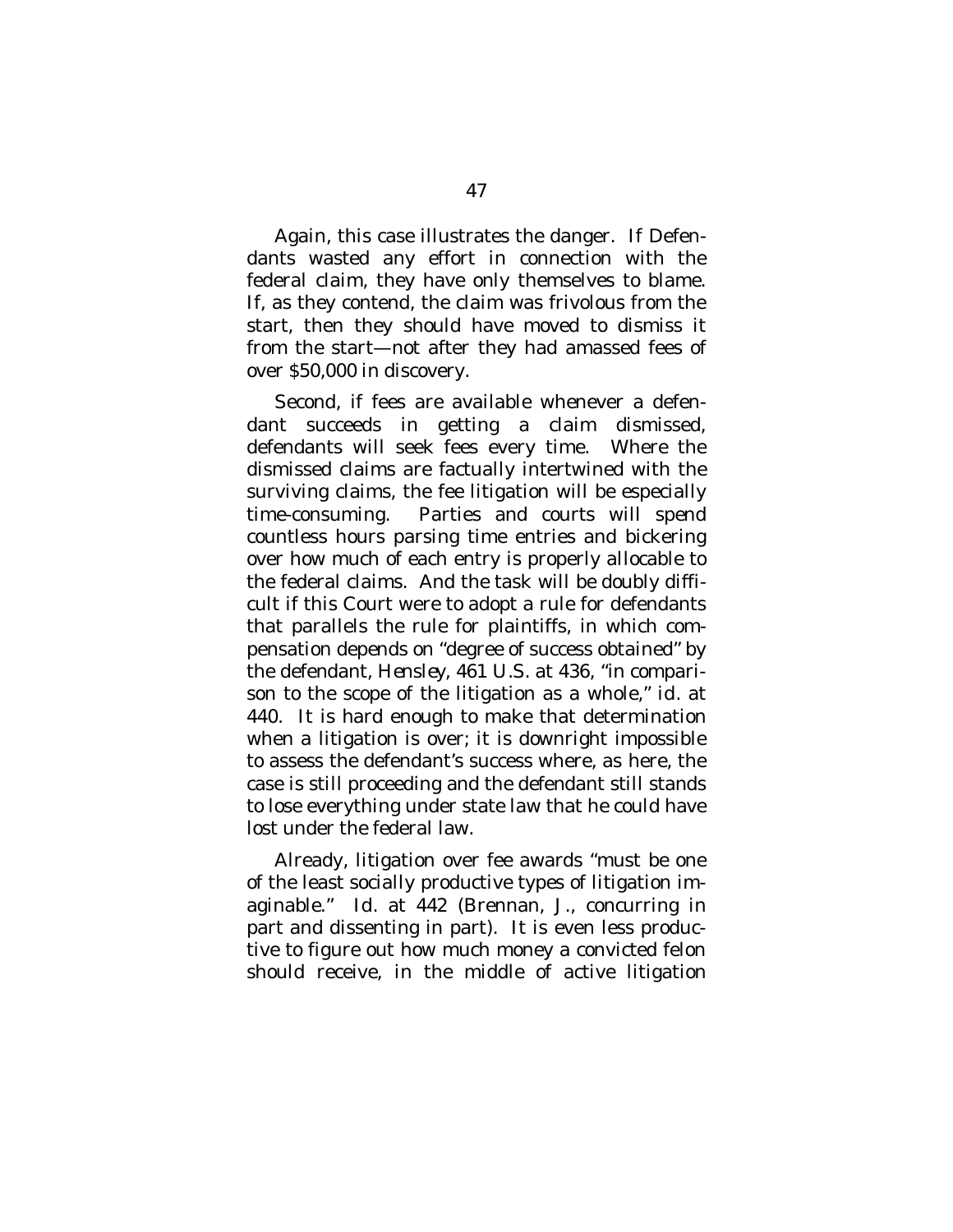against him, when only one of several intertwined claims against him was dismissed.

## <span id="page-59-0"></span>**II. THE MAGISTRATE ERRED IN AWARDING DEFENDANTS ALL THEIR FEES WITH-OUT SEGREGATING THE FEES THAT WERE ATTRIBUTABLE EXCLUSIVELY TO THE DISMISSED CLAIM.**

Even if Defendants were entitled to some fees, the courts below erred in awarding every penny they incurred in defending the entire two-year litigation.

The court of appeals and the magistrate judge articulated two diametrically opposite legal rules on apportioning fees where a purportedly frivolous claim is factually interwoven with other, surviving claims. The magistrate held that: "Normally, a party seeking attorney's fees must segregate successful claims from unsuccessful claims; however, where various claims 'arose out of the same transaction and were so interrelated that their prosecution or defense entailed proof or denial of essentially the same facts,' no segregation is necessarily required." P.A. 28a (quoting *United States for Varco Pruden Bldgs. v. Reid & Gary Strickland Co*., 161 F.3d 915, 919 (5th Cir. 1998)). In contrast, the court of appeals held that the most a defendant should ever be allowed to recover is the amount of "attorneys' fees for work which can be distinctly traced to a plaintiff's frivolous claims." P.A. 11a.

The court of appeals stated the correct rule: A defendant should recover, at most, fees directly and exclusively attributable to a frivolous claim—fees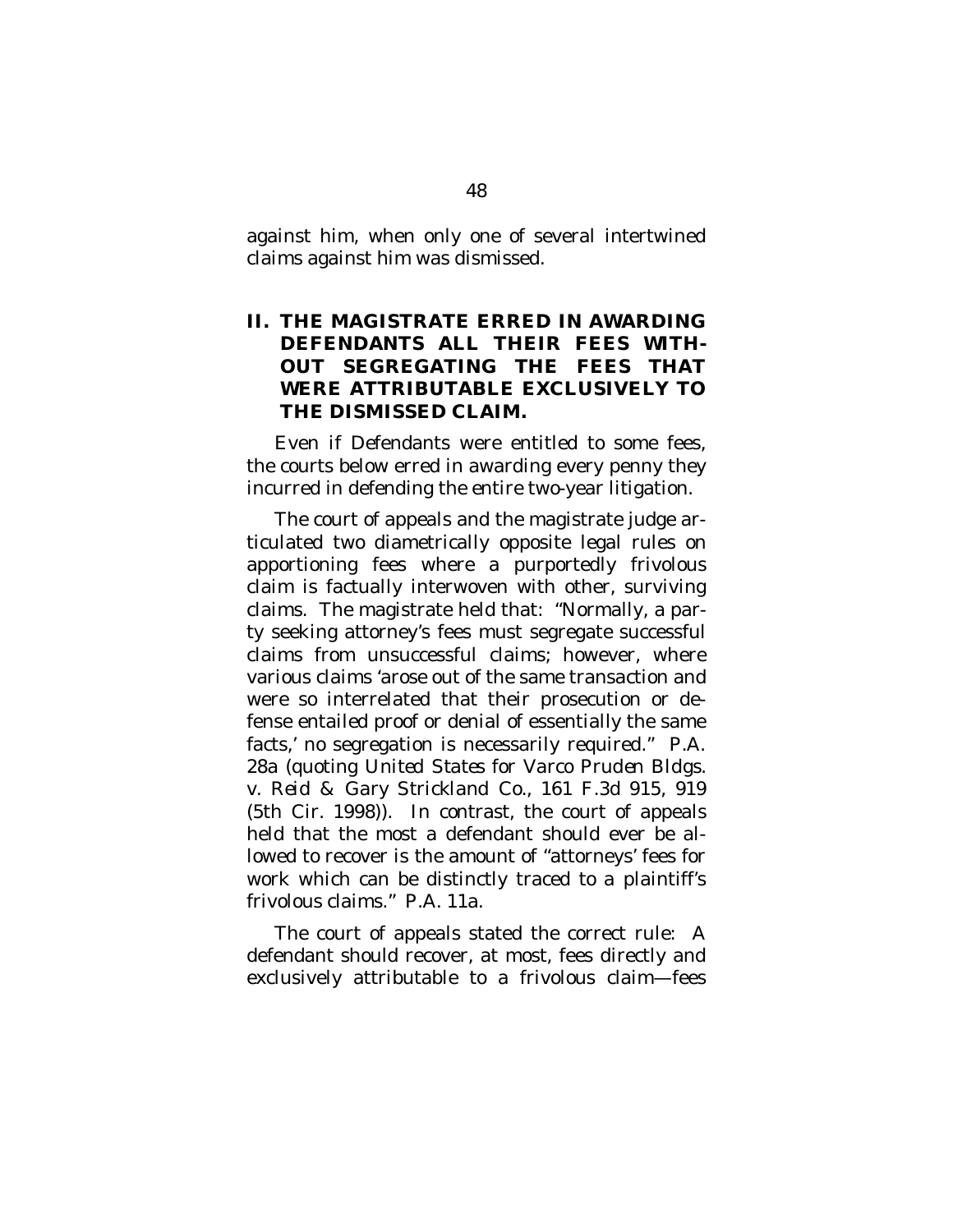that would not have been incurred but for the inclusion of the claim. *See infra* Point II.A. But the court of appeals misapplied the rule, essentially transforming it into the magistrate's incorrect one. *See infra* Point II.B.

<span id="page-60-0"></span>**A. The Most That Defendants Could Collect Are Fees Directly Attributable to the Dismissed Claim.**

The touchstone, as before, is Congress's limited objective in allowing an award of fees to a prevailing defendant: "to protect defendants from burdensome litigation having no legal or factual basis." *Christiansburg*, 434 U.S. at 420 (emphasis added); *see supra* at 28-30. This objective justifies nothing more than compensation for the incremental burden occasioned by the frivolous claim. Any work that defense counsel would have had to do anyway cannot be the result of the frivolous claim. As the panel dissent recognized, *see* P.A. 15a-16a, anything more would grant Defendants an unfair windfall far out of proportion to any harm they suffered—a result that this Court has held is antithetical to § 1988. *See Blum v. Stenson*, 465 U.S. 886, 893-95 (1984) (holding that Congress "expressly intended to prohibit" "windfall profits") (internal quotation marks omitted). "The only fees Fox should be required to pay"—if he is required to pay any at all—"are those solely applicable to his federal claims." P.A. 17a.

The magistrate got it exactly backwards when she declared that "'no segregation is necessarily required'" when "various claims 'arose out of the same transaction.'" P.A. 28a (citation omitted). She started with the right premise: When claims are as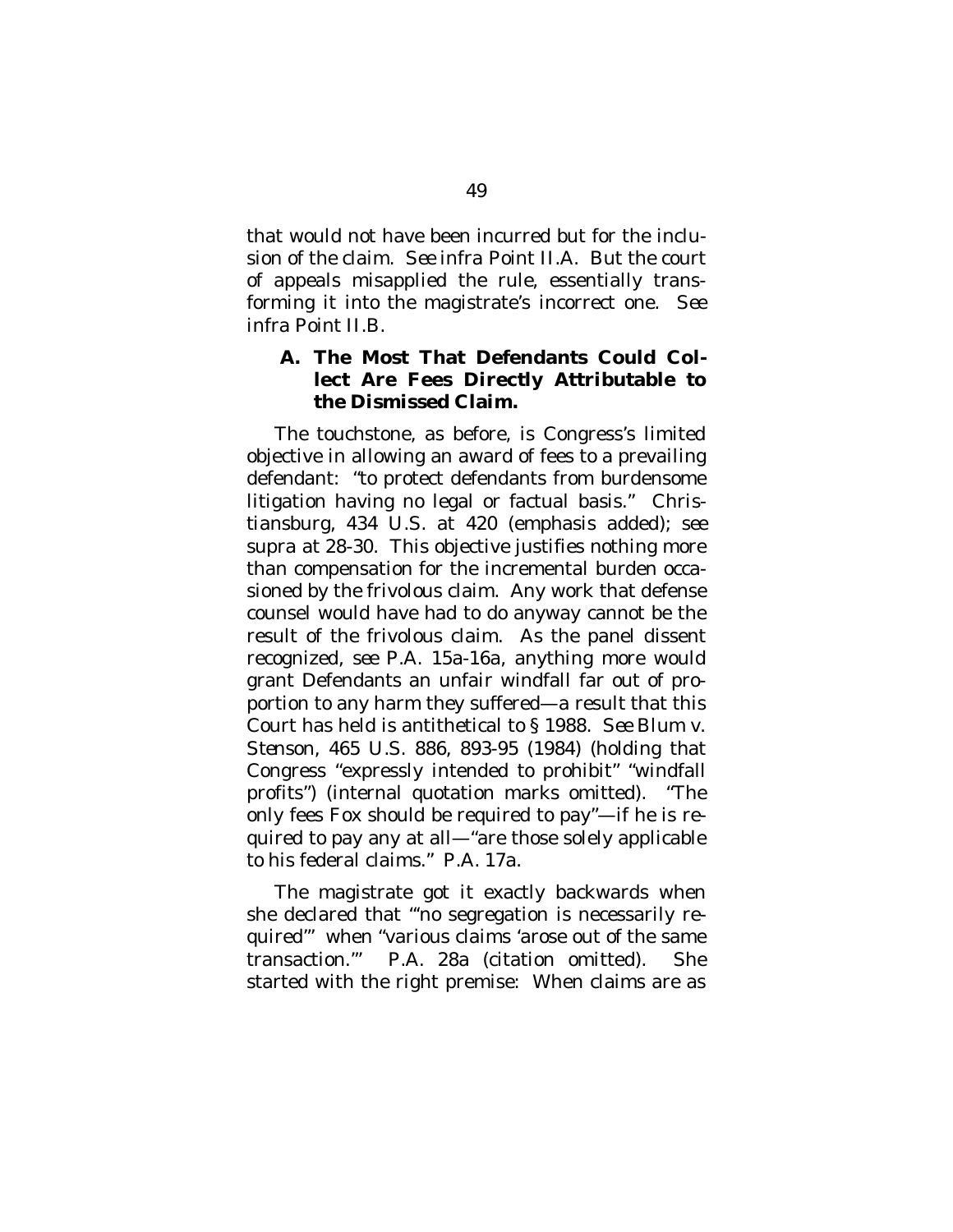"interrelated" as these claims were, "'their prosecution or defense entail[s] proof or denial of essentially the same facts.''" *Id*. (citation omitted). But the factual interrelatedness is an argument for *declining* to award fees that would have been incurred anyway, not an argument for *awarding* them.

In holding otherwise, the district court cited just one case—involving a Texas debt collection statute. *See Varco*, 161 F.3d at 919 (interpreting Tex. Civ. Prac. & Rem. Code Ann. § 38.001). But the standards for awarding attorneys' fees under a federal statute are a matter of federal, not state, law. *See, e.g., Budinich v. Becton Dickinson & Co*., 486 U.S. 196, 198 (1988); 28 U.S.C. § 1652. It was especially inappropriate to import the standards from a state law directed at awarding fees to *plaintiffs*. As this Court has recognized, even the *federal* law governing when a prevailing plaintiff can collect attorneys' fees cannot be uncritically applied to prevailing defendants. *See supra* at 28-30 (discussing the asymmetry this Court has implemented); P.A. 15a (panel dissent makes this distinction).

Here, Defendants have managed to defeat only one claim—on purely legal grounds—but still stand to be held fully liable on any of the several remaining viable common law theories. Even a plaintiff in this situation would not be awarded all attorneys' fees incurred. As this Court has recognized, compensating a plaintiff for every hour expended on the entire litigation when he or she prevails on only one of several intertwined claims would often yield "an excessive amount." *Hensley*, 461 U.S. at 436. When it comes to fees for a plaintiff's partial success, "the most critical factor is the degree of success obtained,"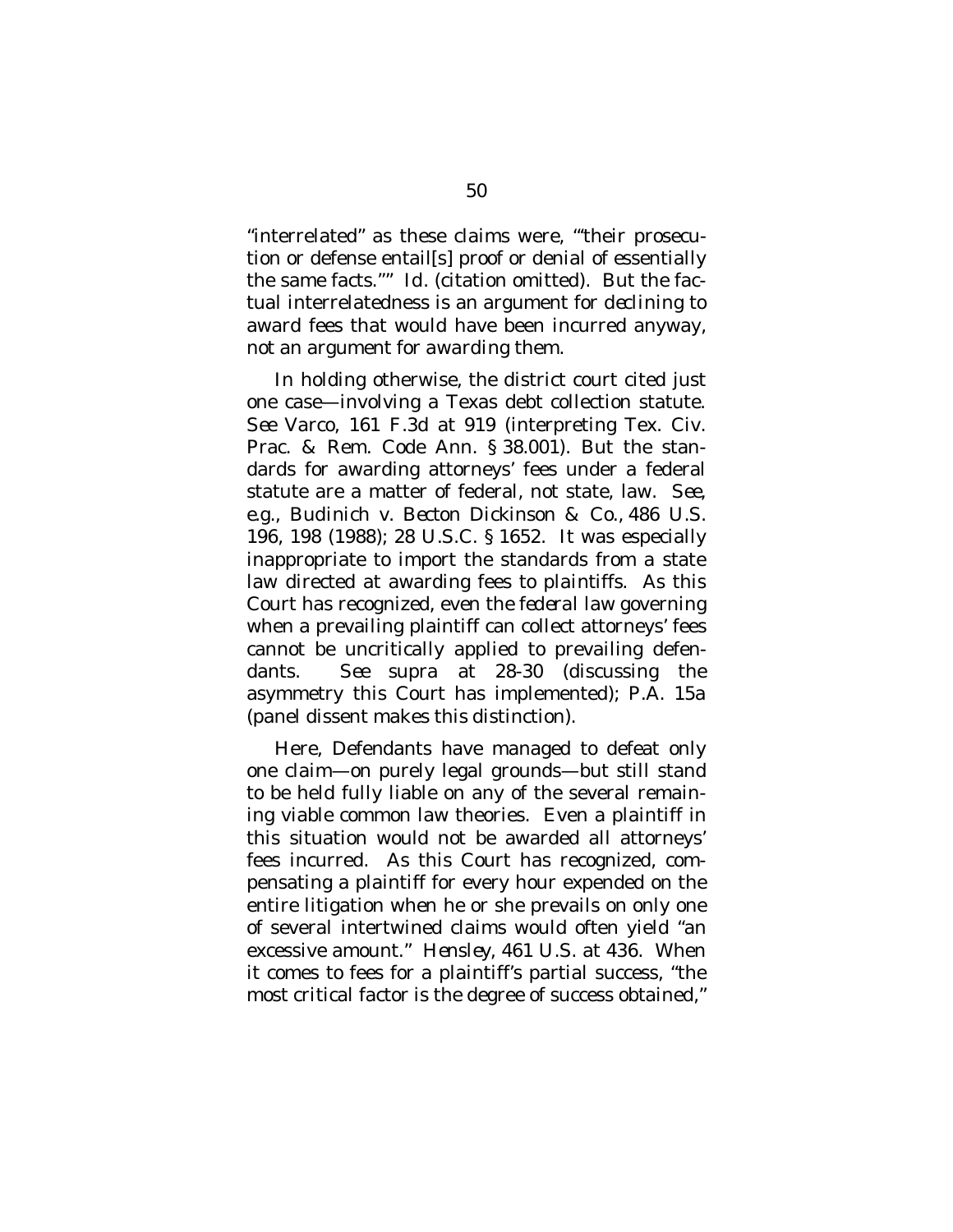*id*. at 436; "[t]he result is what matters," *id*. at 435. For plaintiffs, "the district court should focus on the significance of the overall relief obtained by the plaintiff in relation to the hours reasonably expended on the litigation." *Id*.

If this Court were to apply the allocation principle it applies to plaintiffs, Defendants here would collect nothing—at least not yet. Even with the voluntary dismissal of the federal claim, Defendants still had a lot to lose; they still faced the prospect of a hefty damages award on the extortion claim, the defamation claim, and the claim for intentional infliction of emotional distress. If they do eventually lose any of those claims, their "success" on the federal claim will be of only trivial historic interest. In fact, under the *Hensley* test, a court could not even assess Defendants' success on the federal claim until the end of the litigation, for only then could the court determine how Defendants fared "overall." *Id.*

All that said, the central point remains: Just as it is senseless to apply the rules for awarding attorneys' fees to a plaintiff when considering an award to a defendant, it is equally senseless to import the allocation rules from one context to the other. In each context, "[a] successful defendant seeking counsel fees … must rely on quite different equitable considerations." *Christiansburg*, 434 U.S. at 419. For plaintiffs, the equities are all about encouraging lawsuits and righting constitutional wrongs; for defendants, the equities are all about avoiding the additional incremental burden imposed by frivolous litigation.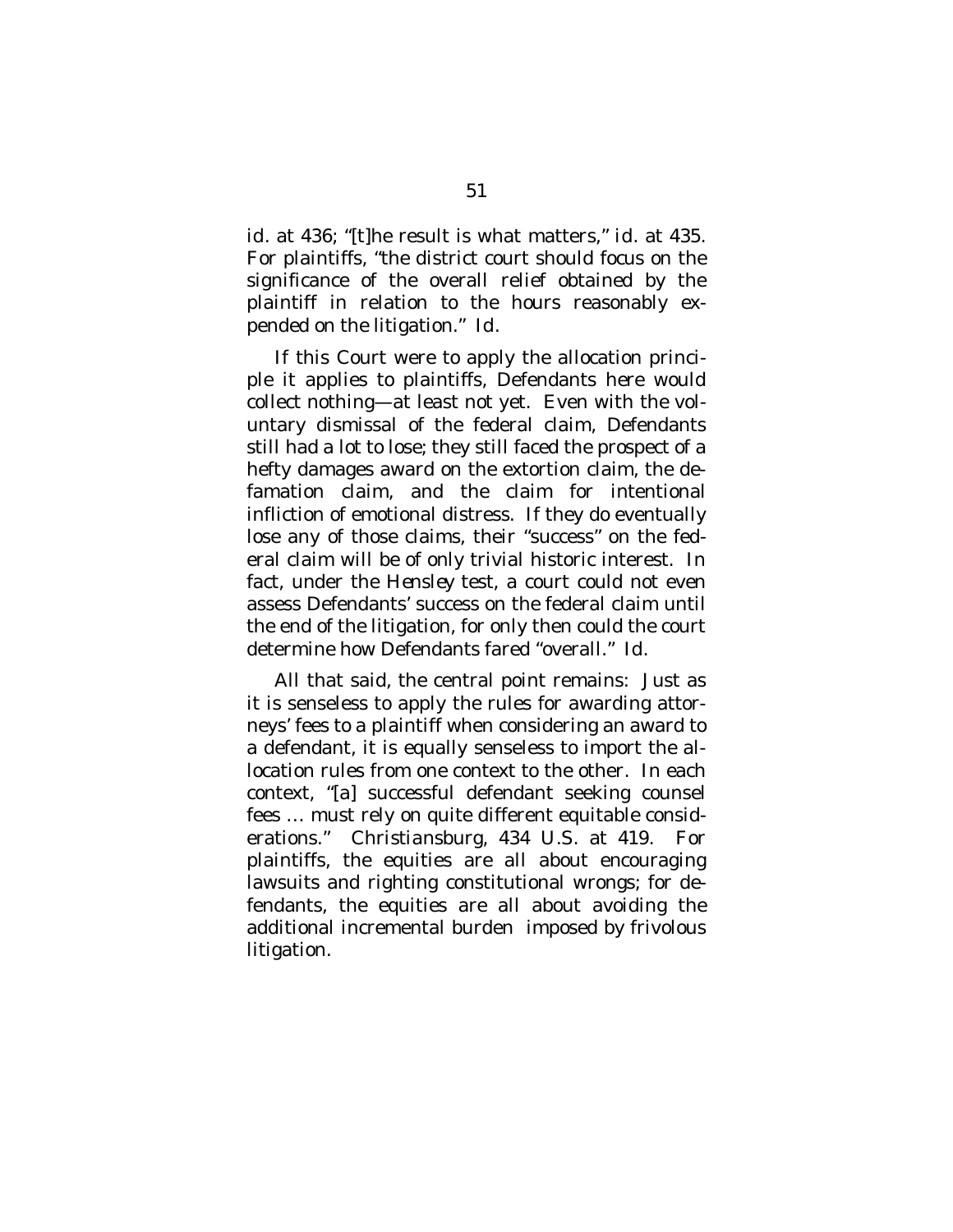### <span id="page-63-0"></span>**B. The Court of Appeals Erred in Applying the Standard.**

Although the court of appeals announced the correct rule, it promptly eviscerated the rule by adopting most of the magistrate's flawed rationale for awarding every penny of fees to Defendants. P.A. 12a (summarizing P.A. 32a-33a).

The magistrate began by mischaracterizing the complaint as purely federal: "The court finds that plaintiff failed to allege state law violations in the Complaint such that defendants were adequately noticed that a separate defense as to these claims would need to be prepared at the beginning of the litigation." P.A. 32a. To the contrary, the state law claims were featured prominently in the complaint. The complaint alleged certain facts that could only be viewed as supporting state law causes of action. It alleged, for example, that the "offense report that was prepared against petitioner was totally false in its allegations and was made with malice on the part of Billy Ray Vice, Arthur Phillips, and Troy Cary," J.A. 42—the classic formulation of a defamation claim. It listed numerous "rights, privileges and Immunities afforded" to Mr. Fox, not just by "our Constitution" but also by various other "laws that were violated." Among them were: (1) "the right to not be slandered/defamed"; and (2) "the right to be free from extortion." J.A. 41. It further invoked principles of "vicarious liability on the part of the Town of Vinton," which could only apply to the state law claims, since that is not a viable theory under § 1983. J.A. 38, 40. *See Monell v. New York City Dept. of Social Servs.*, 436 U.S. 658, 691 (1978) ("[A] municipality cannot be held liable under § 1983 on a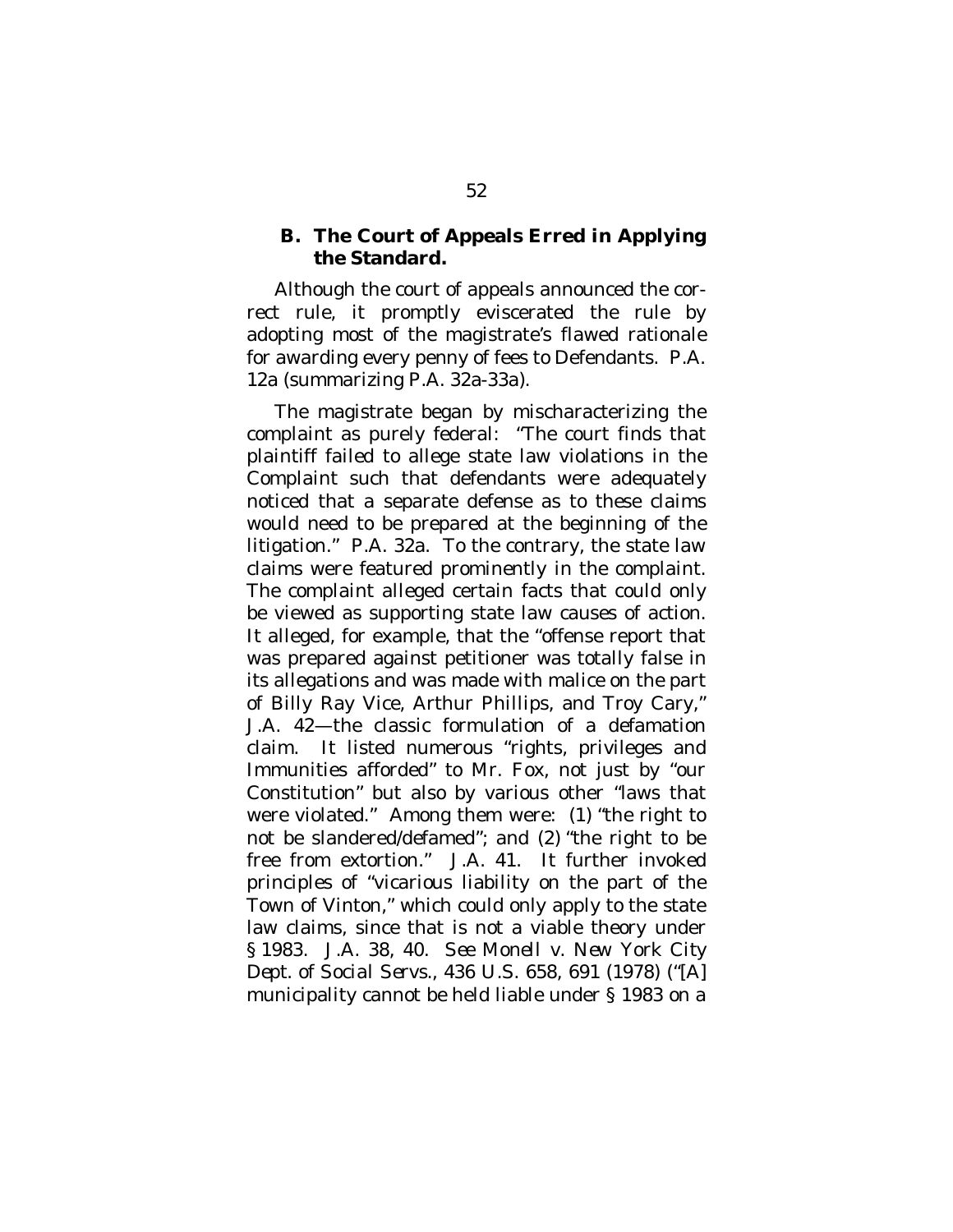*respondeat superior* theory."); *Lamkin v. Brooks*, 498 So. 2d 1068, 1071-72 (La. 1986) (applying Louisiana law and finding town vicariously liable for the tort of its police officer).

True, the complaint did not set forth independent counts for each claim as federal judges are accustomed to seeing. But that is because this complaint was prepared for state court, not federal court, and that form of pleading is not required under Louisiana law. In Louisiana, plaintiffs do not allege the "'theory of the case' … as a pleading requirement or restriction." *Cox v. W.M. Heroman & Co*., 298 So. 2d 848, 855 (La. 1974) (overruled on other grounds, *A. Copeland Enters., Inc. v. Slidell Mem. Hosp*., 657 So. 2d 1292 (La. 1995)). "So long as the [f]acts constituting the claim or defense are alleged or proved, the party may be granted any relief to which he is entitled under the fact-pleadings and evidence." *Id*. There is no dispute that the "fact-pleadings" supported claims for various state law torts, including extortion, intentional infliction of emotional distress, and defamation.

The court of appeals evidently did not embrace the magistrate's view of the complaint. The panel majority acknowledged that the complaint, from the start, "claim[ed] federal and state causes of action." P.A. 3a. However, the majority appears to have adopted the magistrate's next observation, "that, throughout the litigation, the focus of both plaintiff and defendants was plaintiff's § 1983 claim." P.A. 33a (quoted at P.A. 12a) (emphasis added).

Neither the panel majority nor the magistrate explained how they reached that conclusion. The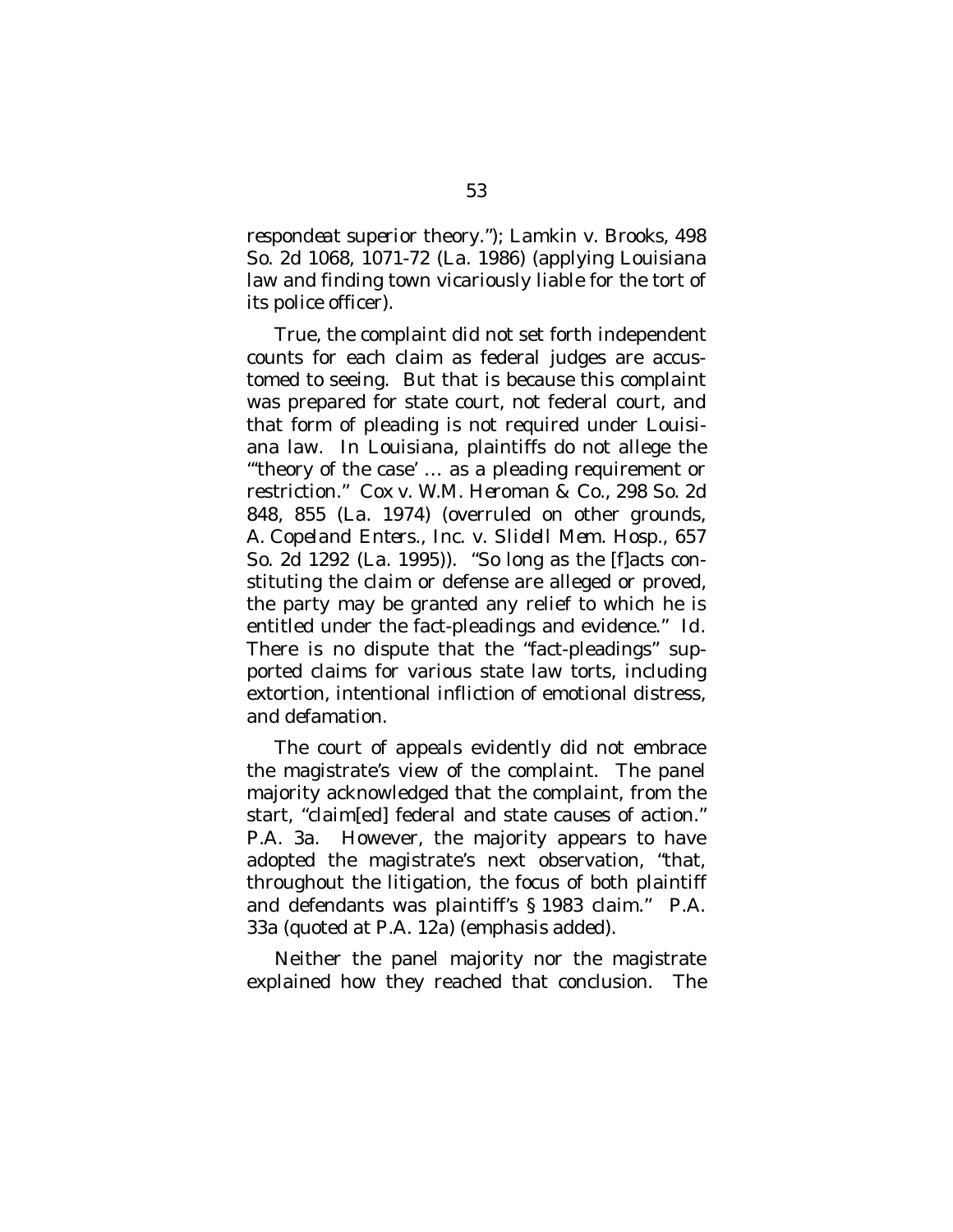single sentence falls far short of satisfying this Court's direction that the district court must "provide a concise but clear explanation of the reasons for the fee award." *Hensley*, 461 U.S. at 437; *see id*. at 438-39 (vacating judgment because district court failed to provide sufficient explanation). The magistrate did not cite a single document to support her conclusion. That may be because she had not presided over any of the prior proceedings. The truth is that Defendants were always keenly aware of the independent force of all the state law claims: The answers filed by each of the three individuals vouched compliance with state law and interposed several defenses to state law claims. J.A. 50, 66, 75. Moreover, Mr. Fox filed a motion for partial summary judgment on his state law extortion claim, and defendants responded to it as a matter of state law. J.A. 122-23.

In any event, as the dissent by Judge Southwick noted, the decision cannot turn upon what legal theories most occupied Defendants' minds as they were conducting discovery. P.A. 17a (dissent notes that "[t]hat finding does not affect my view that any fee for services by Vice's counsel that was also necessary for the state claims is not recoverable, no matter what the focus of counsel might have been"). What matters is that the federal claim did not impose any more of a litigation burden on Defendants than they would have had to endure if only state law claims had been pled. *See supra* at 31-33 (explaining litigation burden). What matters is the finding of the original magistrate—who did preside over the previous proceedings—that "[a]ny trial preparation, legal research, and discovery" that Defendants con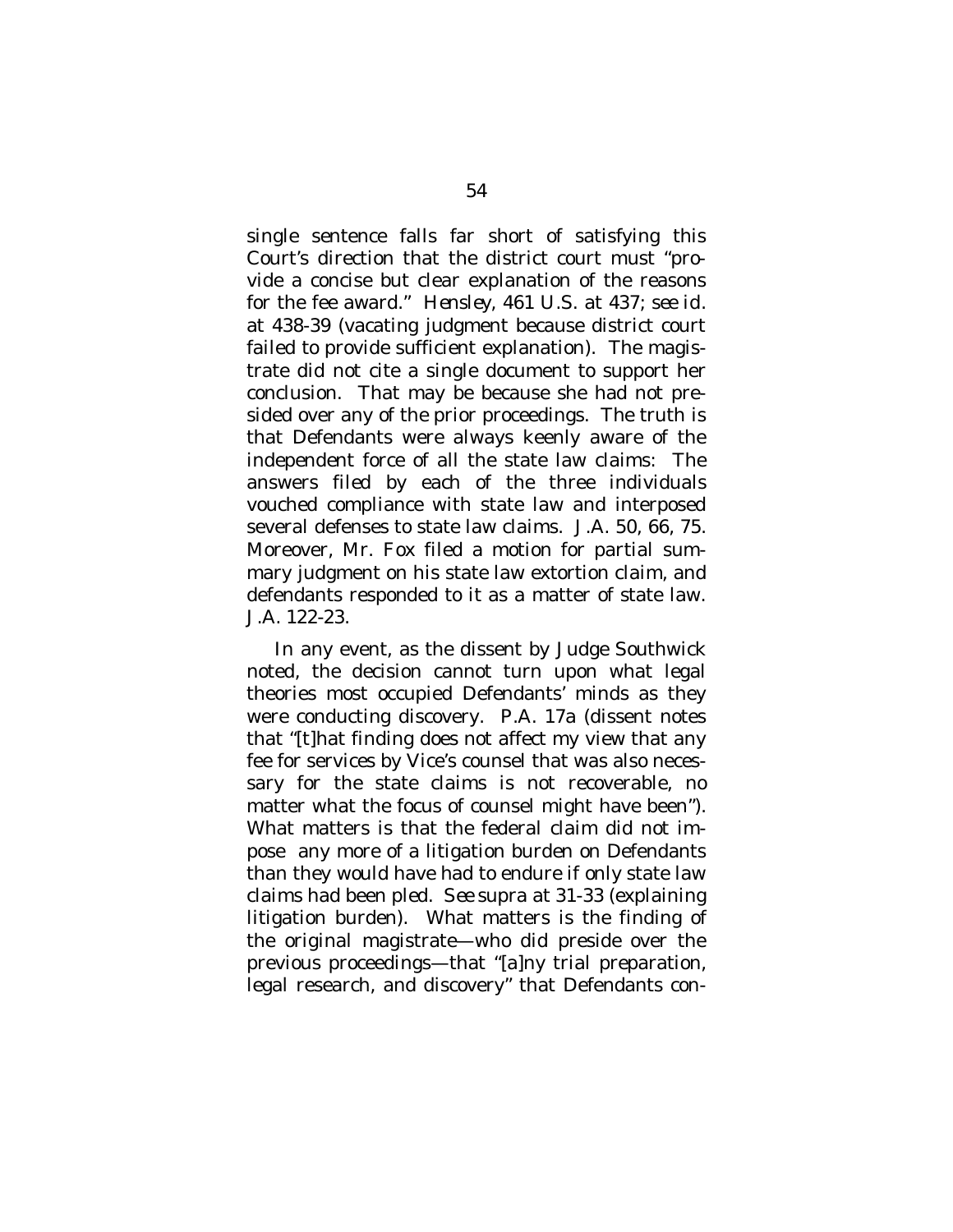ducted to that point "may be used by the parties in the state court proceedings." P.A. 40a; *see also* P.A. 16a.

Beyond that, the only other justification the magistrate offered was the non sequitur (also echoed by the court of appeals) that "defendants' request for attorney's fees relates only to proceedings before this court," and "Defendants do not appear to request attorney's fees related to the defense of the state law claims [that were] remanded." P.A. 33a (quoted at P.A. 12a). The premise was correct—at the time of the fee request, the case had been pending exclusively in federal court—but irrelevant. An award of attorneys' fees depends on what transpired in the litigation, not which court was presiding. Whatever the courthouse, Defendants are not entitled to attorneys' fees without demonstrating that those fees were directly and exclusively attributable to the dismissed federal claim. Defendants have fallen far short of satisfying that burden.

All of the arguments presented above about the dangers of allowing a defendant to recover *some* fees for prevailing on a factually intertwined claim are magnified many times over if courts are authorized to grant *all* the fees, even those that the defendant would have incurred anyway. *See supra* at 31-47. Congress passed § 1988 and other similar statutes to encourage plaintiffs to enforce federal law and to ensure that defendants get compensated fairly for litigation burdens to which they should never have been subjected. An affirmance of the fee award here will only encourage plaintiffs to drop federal claims from their suits, to the detriment of the public good, and bestow windfall recoveries on wicked and ma